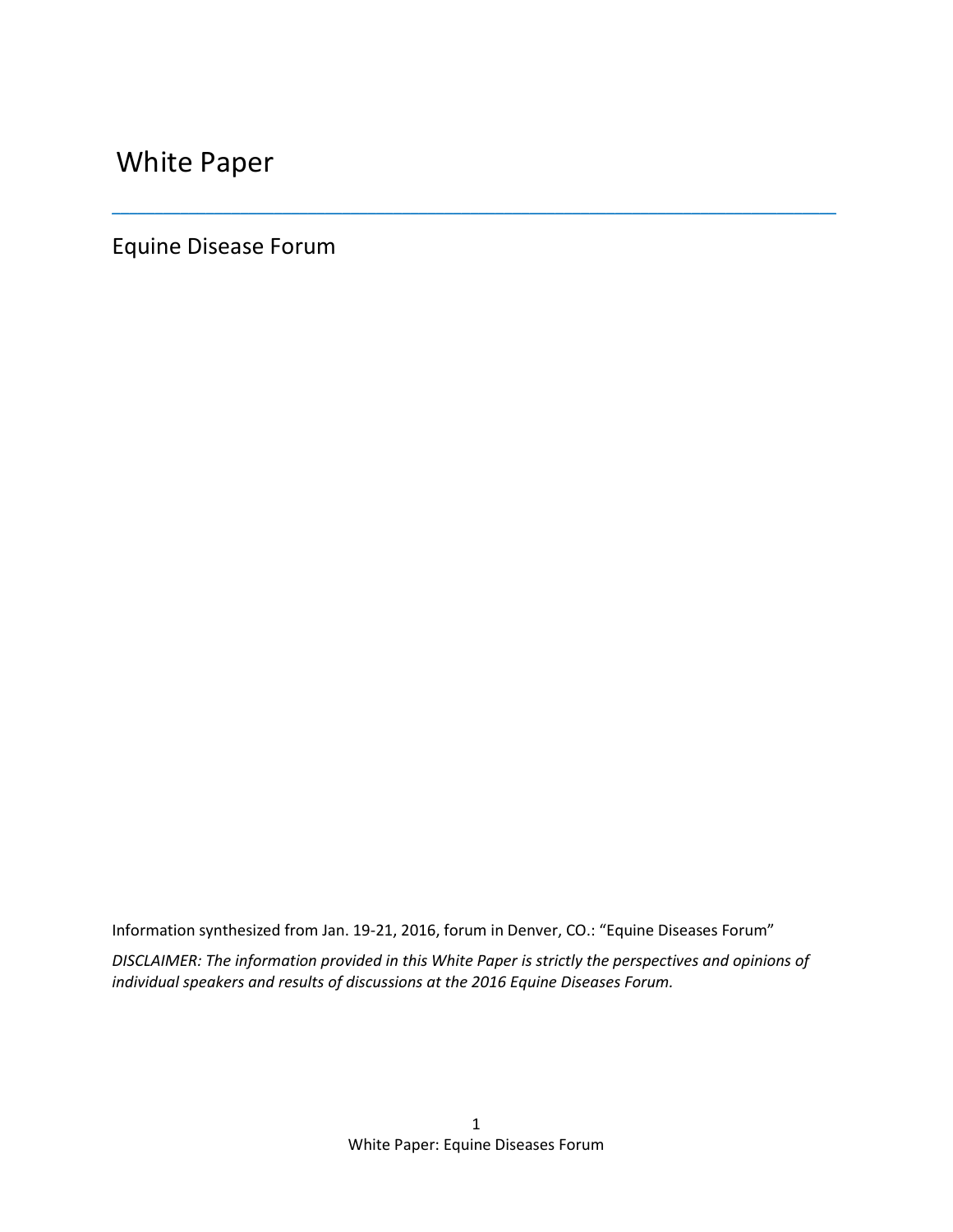# **TABLE OF CONTENTS**

| Role of U.S. Department of Agriculture (USDA) in Protecting Equine Health11 |  |
|-----------------------------------------------------------------------------|--|
| Equine Regulatory Diseases and Lessons Learned from Recent Outbreaks11      |  |
|                                                                             |  |
|                                                                             |  |
|                                                                             |  |
|                                                                             |  |
|                                                                             |  |
|                                                                             |  |
|                                                                             |  |
|                                                                             |  |
|                                                                             |  |
|                                                                             |  |
|                                                                             |  |
|                                                                             |  |
|                                                                             |  |
|                                                                             |  |
|                                                                             |  |
|                                                                             |  |
|                                                                             |  |
|                                                                             |  |
|                                                                             |  |
|                                                                             |  |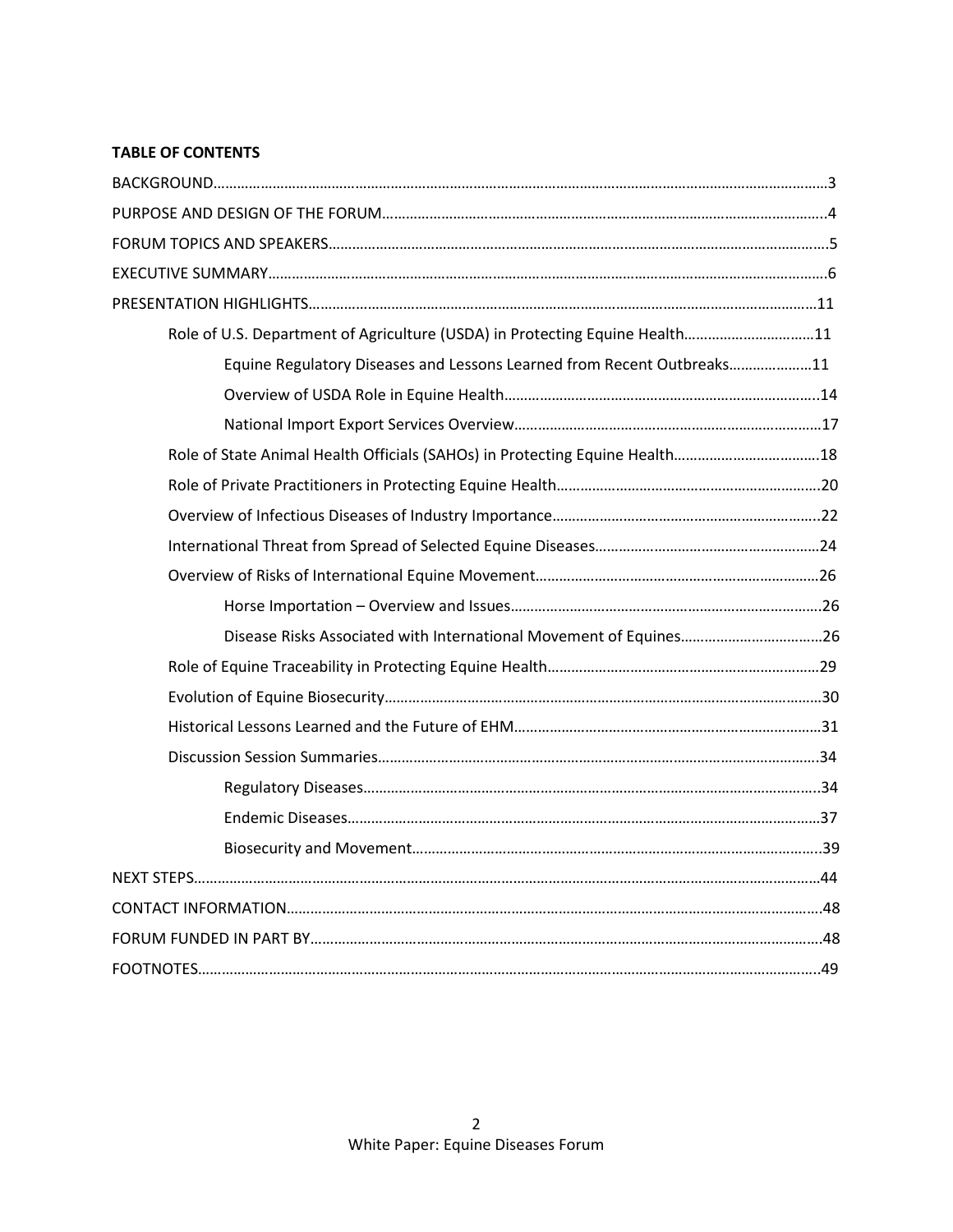### **BACKGROUND**

The *Equine Diseases Forum* was conducted Jan. 19-21, 2016, in Denver, CO. The forum was a first-time event that brought together eighty-six (86) equine industry professionals, including equine organization leaders, veterinarians, representatives of equine health care companies and regulatory animal health officials to gain a better understanding of equine disease issues. The forum goal was to determine what areas need to be improved to advance equine health and avoid disease outbreaks.

Over the last few years, animal health officials have been involved in an unprecedented number of equine disease incidents in the U.S. These recent equine disease events highlighted the limited knowledge among members of the equine industry regarding equine regulatory diseases; specifically, the scientific laboratory advances and changes in disease epidemiology related to Equine Herpes Virus-1 (EHV-1), Equine Infectious Anemia (EIA), Equine Piroplasmosis (EP) and Contagious Equine Metritis  $(CEM)$ .<sup>1</sup> Additionally, the diversity and segmentation of the equine industry led to challenges as regulatory officials utilized traditional animal disease control methodologies. As demonstrated by the 2011 multistate EHV-1 outbreak, State Animal Health Officials (SAHO's) struggled with quickly controlling the disease while communicating with the segmented and diverse equine industry. Protecting the future health of the U.S. equine population will require implementation of new disease control technologies, and enhanced communications and collaborations with all aspects of the equine industry at local, state and national levels.

To address these challenges, the U.S. Animal Health Association (USAHA) Infectious Diseases of Horses Committee requested the USAHA, in partnership with the National Institute for Animal Agriculture (NIAA) host an Equine Infectious Disease Forum for equine industry stakeholders. In 2015, a planning committee was formed with members from the USAHA Infectious Diseases of Horses Committee and the Equine Committee of NIAA to move forward in the planning a 2016 Equine Diseases Forum.

NIAA is a non-profit, membership-driven organization that unites and advances animal agriculture: the aquatic, beef, dairy, equine, goat, poultry, sheep and swine industries. NIAA is dedicated to furthering programs working toward the eradication of diseases that pose risk to the health of animals, wildlife and humans; promote the efficient production of a safe and wholesome food supply for our nation and abroad; and promote best practices in environmental stewardship, and animal health and well-being.

The USAHA is a forum for communication and coordination among State and Federal governments, universities, industry, and other concerned groups for consideration of issues of animal health and disease control, animal welfare, food safety and public health. It is a clearinghouse for new information and methods, which may be incorporated into laws, regulations, policy and programs. It develops solutions of animal health-related issues based on science, new information and methods, public policy, risk/benefit analysis, and the ability to develop a consensus for changing laws, regulations, policies and programs.

The 2016 *Equine Diseases Forum* was funded in part by the USDA; Merial, a Sanofi Company; GlobalVetLink; Merck Animal Health; Zoetis™; and the Arabian Horse Association.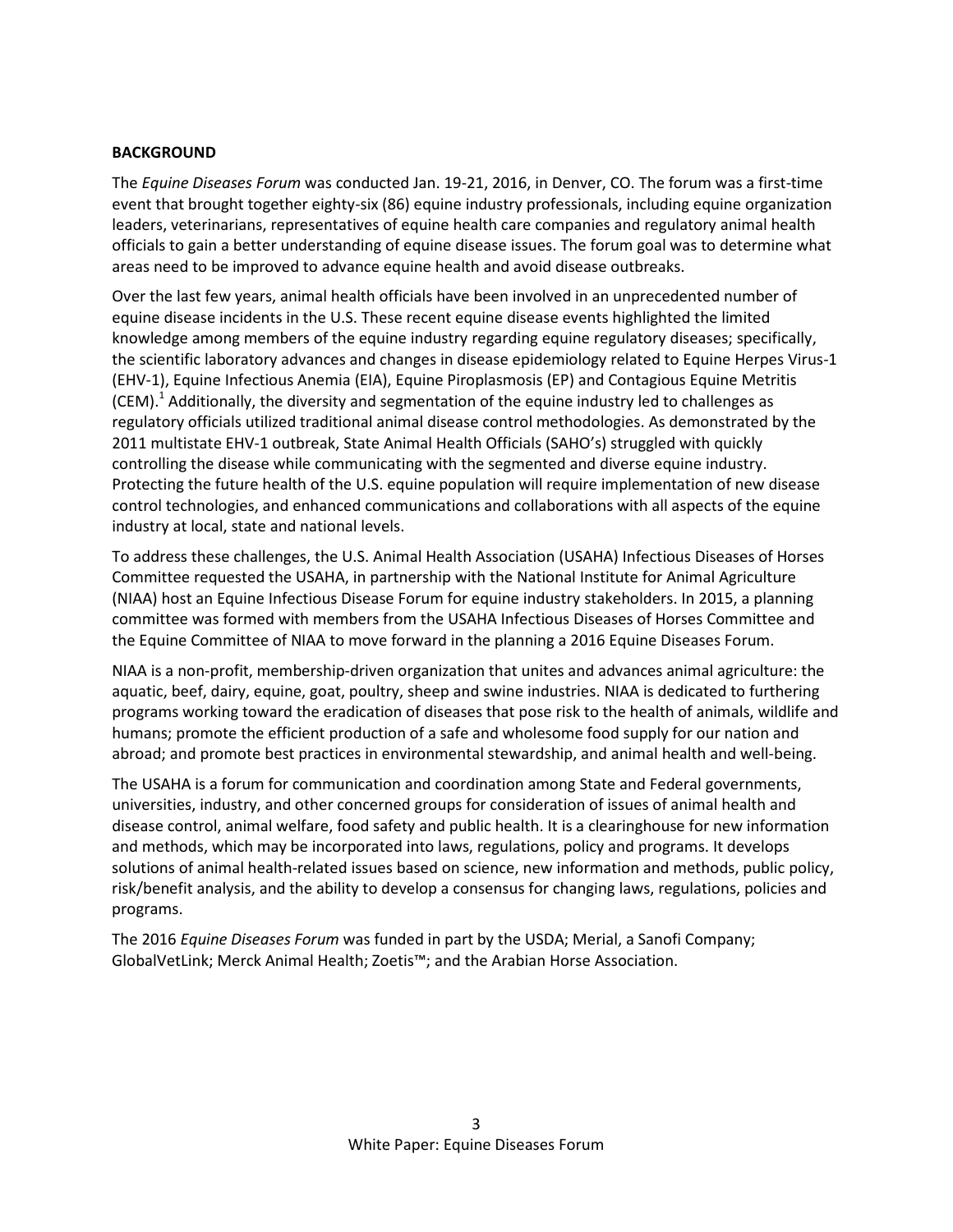### **PURPOSE AND DESIGN OF THE FORUM**

The intent of this forum was to bring together industry leaders to specifically discuss the equine health issues currently facing the industry. The objective of this unique forum was to provide the latest updates on disease threats to equine health, identify potential solutions for addressing current risks to equine health and enhance equine industry communications regarding equine health issues. Through participation in this forum, State and Federal animal health officials gained unique insight into the views of the equine industry related to equine health, which will ultimately enhance communications and future collaborations about equine disease control.

#### Forum Planning Committee Co-Chairmen

- Dr. Katie Flynn, California Department of Food and Agriculture
- Dr. Carl Heckendorf, Colorado Department of Agriculture

### Forum Planning Committee Members

Dr. Ellen Buck, U.S. Department of Agriculture (USDA), Animal and Plant Health Inspection Service (APHIS), Veterinary Services (VS)

- Dr. Rory Carolan, USDA, APHIS, (VS)
- Dr. Max Dow, Texas Animal Health Commission
- Dr. Joe Fisch, Florida Department of Agriculture
- Dr. Kent Fowler, California Department of Food and Agriculture
- Dr. Don Knowles, Washington State University
- Dr. Scott Marshall, Rhode Island Division of Agriculture
- Dr. Kenton Morgan, Zoetis Animal Health
- Dr. Lucas Pantaleon, Virox Technologies
- Dr. Angela Pelzel-McCluskey, USDA, APHIS, VS
- Dr. Grant Rezabek, Oklahoma State University
- Dr. Peter Timoney, University of Kentucky
- Mr. Cliff Williamson, American Horse Council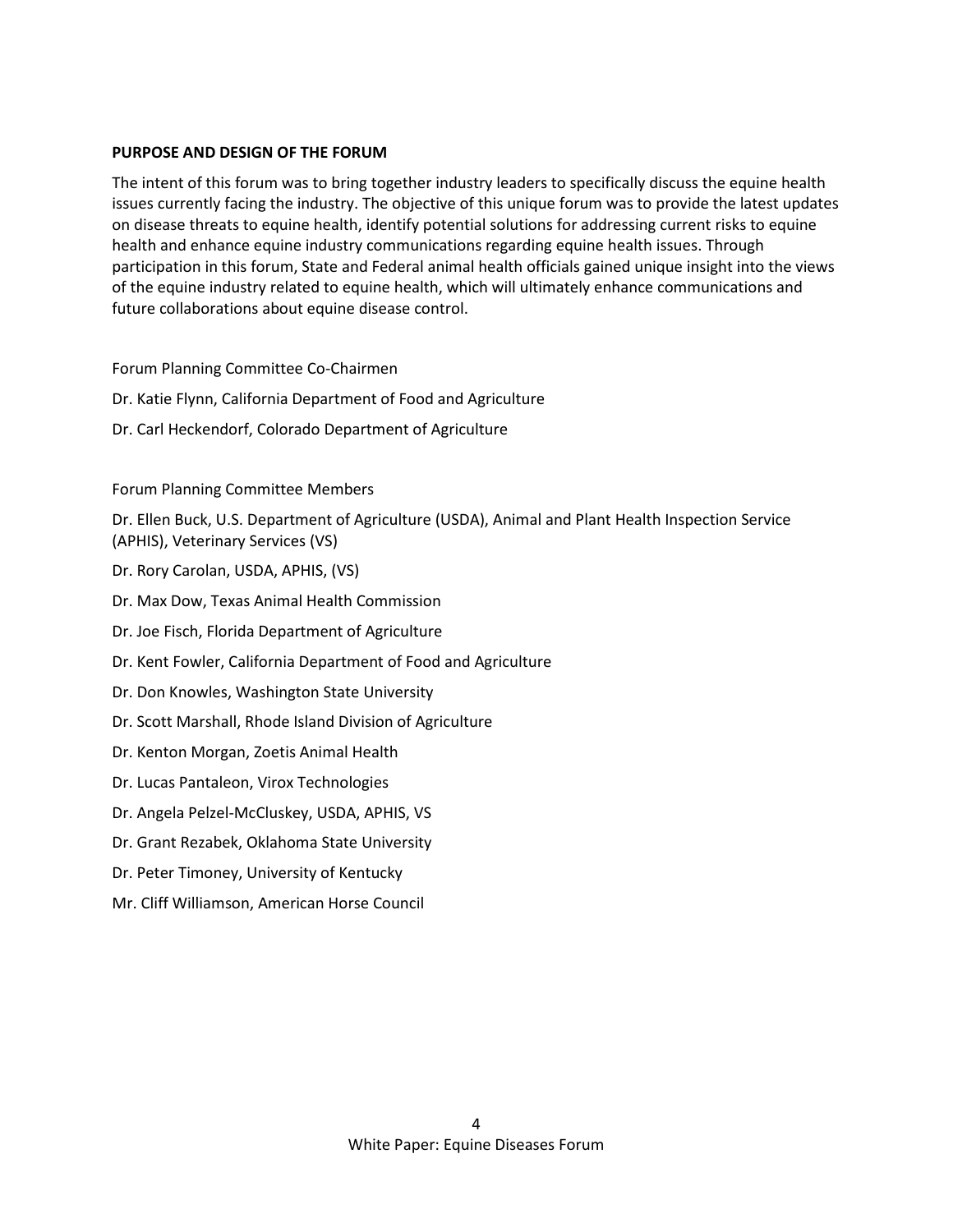## **FORUM TOPICS AND SPEAKERS (in order given at the forum)**

Welcome and Introductions, Dr. Katie Flynn, Equine Staff Veterinarian, Animal Health Branch, California Department of Food and Agriculture, Sacramento, CA

Overview of USDA Role in Equine Heath, Dr. Rory O. Carolan, Equine Health Team Lead, Surveillance Preparedness and Response, USDA, APHIS, VS, Riverdale, MD

National Import Export Services Overview, Dr. Ellen Buck, Equine Import Specialist, USDA, APHIS, VS, Riverdale, MD

Role of the SAHO in Protecting Equine Health, Dr. Katie Flynn, Equine Staff Veterinarian, Animal Health Branch, California Department of Food and Agriculture, Sacramento, CA

The Role of the Private Practitioner in Protecting Equine Health, Dr. Marvin Beeman, Littleton Equine Medical Center, Littleton, CO

Equine Regulatory Diseases and Lessons Learned from Recent Outbreaks, Dr. Angela M. Pelzel-McCluskey, Equine Epidemiologist, USDA, APHIS, VS, Fort Collins, CO

Overview of Infectious Diseases of Industry Importance, Dr. Nicola Pusterla, Ph.D., Diplomate American College of Veterinary Internal Medicine (DACVIM), Department of Medicine and Epidemiology, School of Veterinary Medicine, University of California-Davis, CA

Disease Risks Associated with International Movement of Equine, Dr. Peter J. Timoney, Ph.D., Department of Veterinary Science, Gluck Equine Research Center, University of Kentucky-Lexington, KY

Horse Importation – Overview and Issues, Dr. Ellen Buck, Equine Import Specialist, USDA, APHIS, VS, Riverdale, MD

International Threat from Spread of Selected Equine Diseases, Dr. Peter J. Timoney, Ph.D., Department of Veterinary Science, Gluck Equine Research Center, University of Kentucky-Lexington, KY

Role of Equine Traceability in Protecting Equine Health, Dr. Carl Heckendorf, Colorado Department of Agriculture, Lakewood, CO

Evolution of Equine Biosecurity, Dr. Josie Traub-Dargatz, MS, DACVIM, Professor of Equine Medicine, Colorado State University and Equine Commodity Specialist, USDA, APHIS, Veterinary Services Center for Epidemiology and Animal Health, Fort Collins, CO

Historical Lessons Learned and the Future of Equine Herpesvirus Myeloencephalopathy (EHM), Dr. Jerry B. Black, Wagonhound Land and Livestock Chairman, Equine Sciences, Colorado State University, Fort Collins, CO

Equine Diseases Forum Summary and Next Steps, Dr. Katie Flynn, Equine Staff Veterinarian, Animal Health Branch, California Department of Food and Agriculture, Sacramento, CA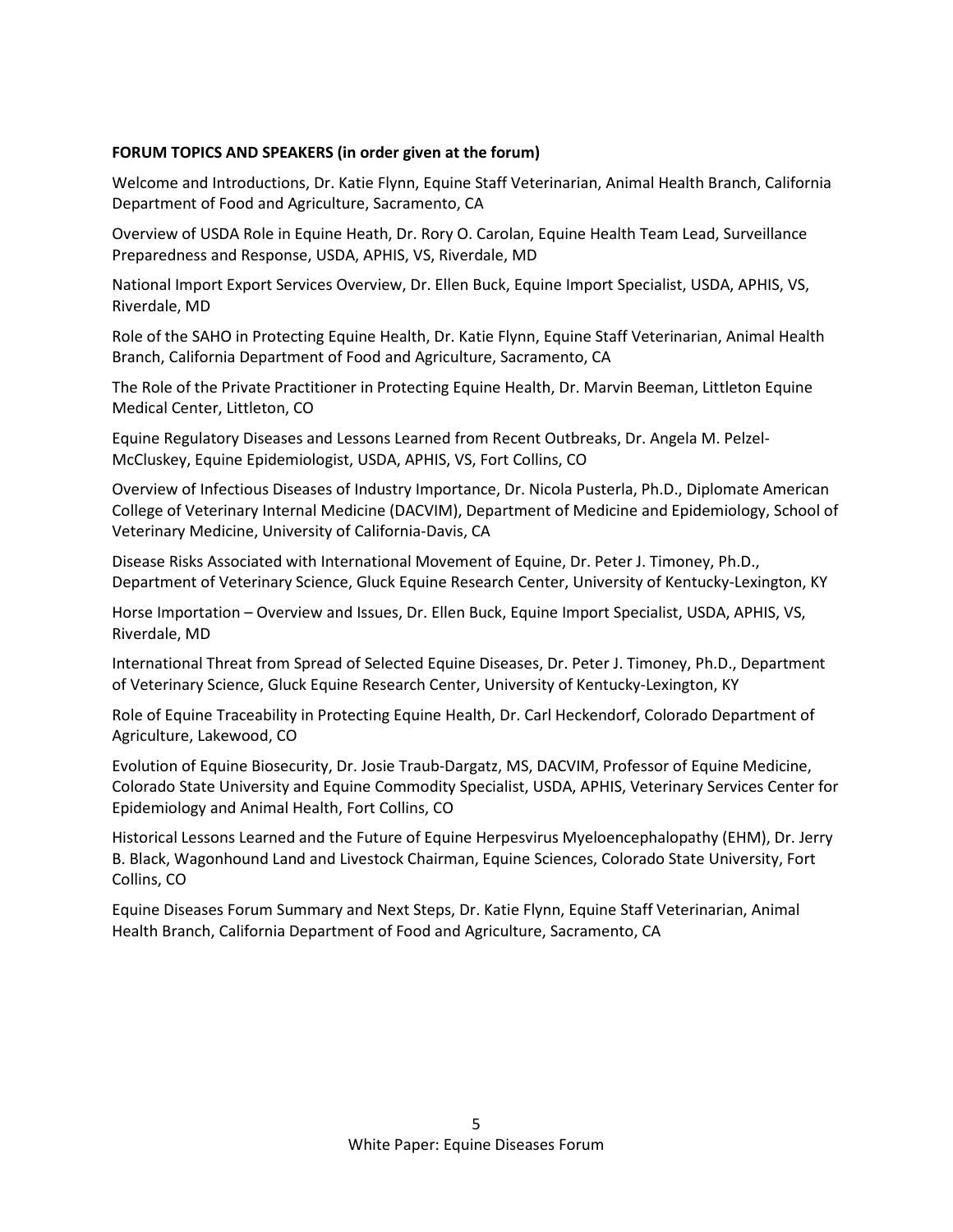### **EXECUTIVE SUMMARY**

The presentations delivered by equine disease experts resulted in a robust dialogue and exchange of information. The following highlighted issues were brought forth during the forum by the speakers and by participants in discussions associated with the forum:

- 1) There are increasing threats of disease outbreaks due to movement and commingling of horses of unknown disease status. Depending on the disease agent, the impacts of disease may include loss of use, death of affected horses, restrictions on equine movement, costly treatment, impact of implementation of additional biosecurity and preventative measures, trade implications and other economic impacts.
- 2) Current disease control measures are no longer adequate. Advancing equine health will require new methodologies, enhanced communications and collaboration.
- 3) The horse industry is recognized to be a diverse, multi-segmented industry. There is a lack of consistent and universal horse census and economic data about the horse industry, ultimately leading to a limited understanding of equine demographics in the United States.
- 4) USDA protects and improves the health, quality and marketability of our nation's horses. This is accomplished by preventing, controlling and/or eliminating animal diseases, and monitoring and promoting equine health and productivity. During equine disease outbreaks, USDA supports state and industry responses by providing coordination among states, disease-specific technical guidance, epidemiological expertise, database maintenance for selected diseases, diagnostic assistance and national-level situation reporting. USDA provides public information, fact sheets and educational outreach materials on equine diseases and disease outbreaks; they oversee the licensure of biologic products and perform national monitoring surveys. Regulations regarding equine disease are limited to restrictions on the interstate movement of test positive and/or diseased animals and the licensing of biologics and diagnostic tests.
- 5) The equine health roles of SAHOs are to control and prevent regulatory diseases in horses, develop and implement movement regulations, conduct epidemiological investigations, implement appropriate control measures for infected horses, report disease investigation findings, collaborate with researchers and industry to advance equine health, and provide outreach and education on equine regulatory health issues. Challenges faced by SAHO's include an increased number of equine disease outbreaks, limited equine expertise on staff in some states, limited funding for equine programs, limited Federal authority for certain equine regulatory diseases of concern, limited traceability of equine and limited ability to efficiently communicate with all segments of the equine industry.
- 6) The private practitioner's role in equine health is to provide expertise in disease control; advocate for the horse; monitor for early detection of disease; provide on-farm disease control and prevention (vaccination is a critical role); be a driver in acceptance of biosecurity within the industry; safeguard human health; be a liaison with regulatory officials on reportable diseases and biosecurity issues; drive research for enhanced diagnostics, treatments and control measures; collaborate with industry, regulatory officials and academia on measures to protect equine health and ensure use of practices that reduce spread of disease agents by the health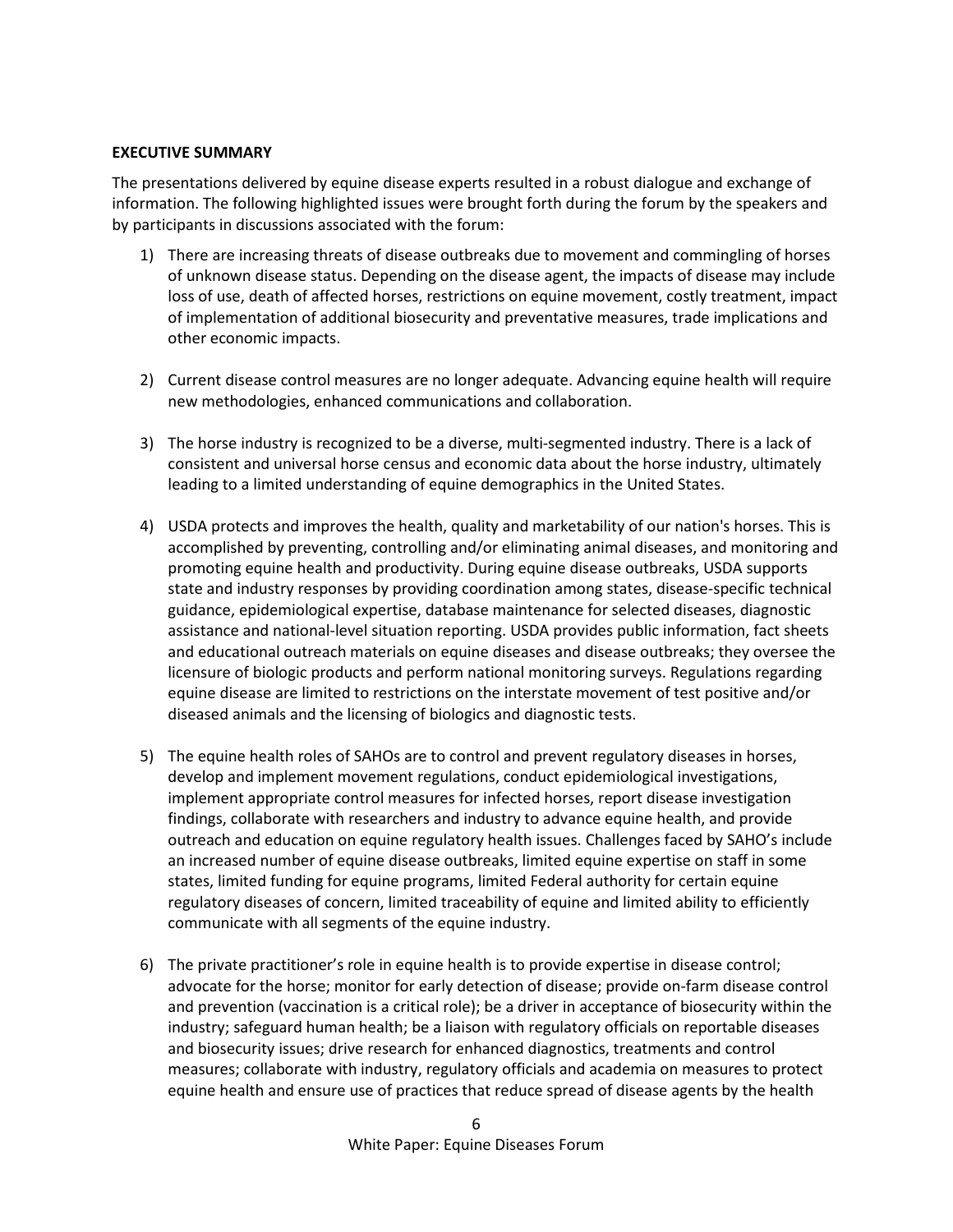care provider. The examination of a horse by a practitioner should not create a risk for disease spread.

- 7) The industry plays an important role in protecting equine health by being the eyes and ears within the equine population. It is critical to contact State and Federal officials when a disease is observed to make them aware of suspected reportable diseases or alert officials of equine industry concerns. Equine industry stakeholders, including horse owners and private practitioners, should engage with State and Federal officials to provide expertise, experience and industry perspective at the local level; to obtain the latest information on equine regulatory disease information for dissemination; and to discuss best practices to use in order to protect equine health .
- 8) To advance equine health, equine industry leaders can promote and practice biosecurity, educate fellow industry members about equine health issues, support Federal regulations to ensure consistent management of equine diseases across the U.S., and implement industry wide disease prevention measures.
- 9) The importance of monitoring, surveillance and timely reporting of occurrences of certain diseases, endemic or other, needs to be emphasized by equine industry stakeholders.
- 10) The primary equine health regulatory concerns include limited ability to control disease (untested populations, illegal horse movement, lack of funding for testing and tracing, and lack of traceability, thus allowing disease spread) and the inability to provide adequate outreach to the equine industry (the segmented industry makes it difficult to reach every horse owner and the speed of social media vs. the speed of government agency outreach).
- 11) Challenges with endemic diseases include determining if the disease is of importance to the industry, if it is clinical or sub-clinical, adopting the idea "infected unless proven otherwise," infectious doesn't mean contagious, limited data capture from outbreaks, lack of outbreak protocols (who to test, when to test), non-horse people as owners (these owners need to be educated so they recognize what is abnormal and understand the importance of monitoring their horses health), lack of a confirmed diagnosis in clinically affected horses despite testing for known causes of disease, lack of metrics to determine impact of disease, lack of acceptance of responsibility during an incident, lack of a centralized database for disease outbreak, and lack of collection of disease data in a manner that it can be used for future studies.
- 12) On farm infectious disease control is a challenge. The status of a horse as it relates to contagious disease risk can't be assumed based solely on clinical presentation. Biosecurity is considered too complicated by equine industry stakeholders and results in a lack of compliance.
- 13) Control and prevention of diseases is through implementation of Best Management Practices. Identification of high-risk groups for domestic diseases and understanding of disease transmission mechanisms will assist in the development of appropriate disease prevention strategies. For diseases of regulator importance, communication with regulatory officials is warranted.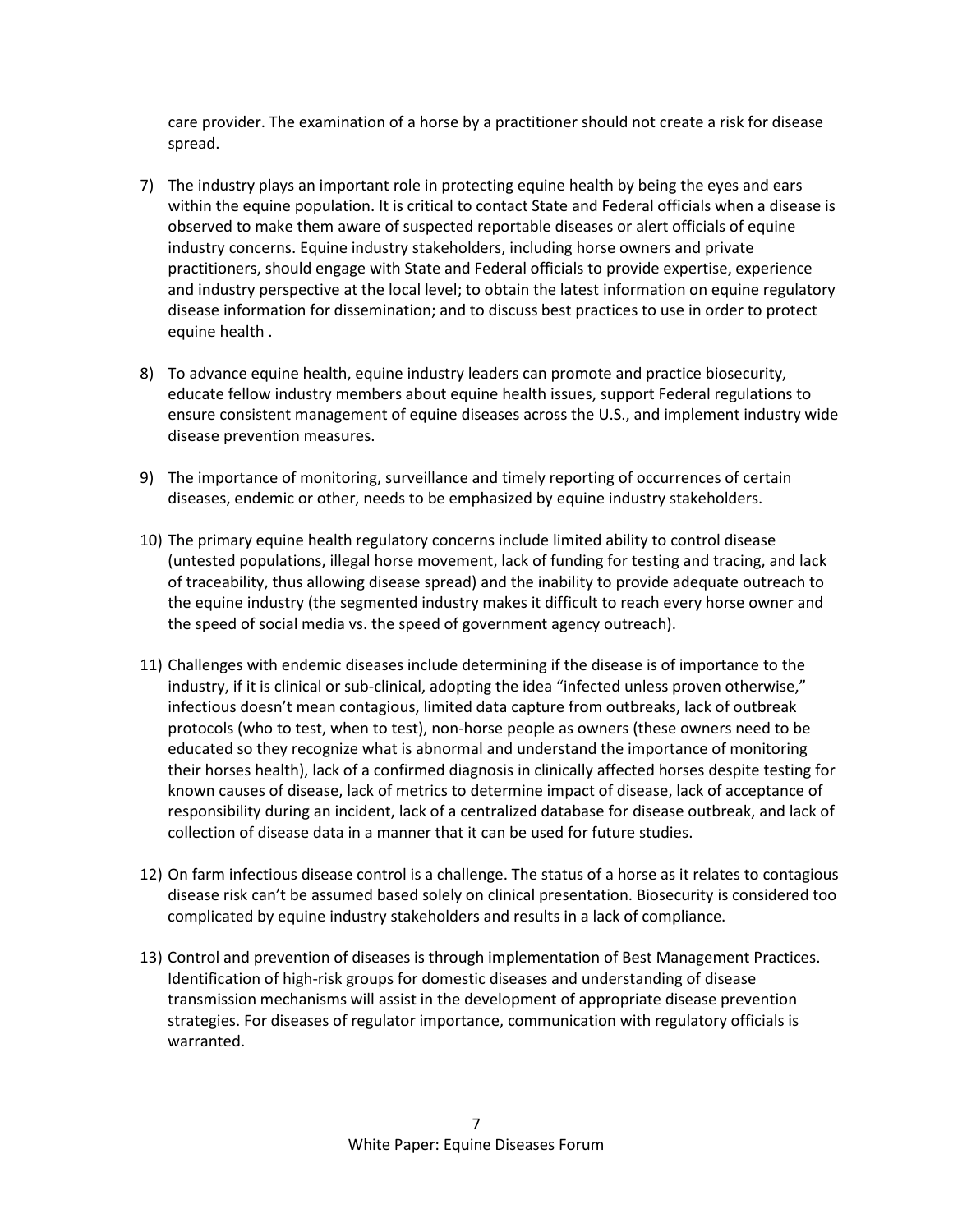- 14) Increased immunity through vaccination is needed for at-risk populations. Appropriate use of immunization requires an understanding of which vaccines are considered core vs. at-risk vaccines.
- 15) During an equine disease outbreak, there is need for immediate transparency, notifications, clear guidance and updated public information on the outbreak to inform decision-making at all levels.
- 16) Implementation of biosecurity practices in the equine industry has been slow. Biosecurity at both the individual horse and individual premises level is the most important method of prevention of EHM as well as many other equine diseases of concern. Widespread education and outreach within the equine industry is needed to help individual owners, trainers, event organizers and equine facility managers understand and implement appropriate biosecurity to prevent the spread of equine infectious diseases.
- 17) The evolution of biosecurity started with heightened awareness and continues with educational tools. Themes in biosecurity include everyone having a role; the industry taking initiative; making biosecurity simpler to understand; utilizing technology, apps and videos, and e-mails for messaging; educating owners to demand more from event organizers (create expectations in participants); and practitioners considering how best to market biosecurity plans.
- 18) Biosecurity needs to be applied every day not only during an outbreak situation. However, there is no standard biosecurity control plan that applies to all situations. The key is to define disease risks and take steps to reduce the introduction and spread of disease.
- 19) Biosecurity plans are not one-size-fits-all; there needs to be a premises and event-specific plan to address the identified risks. Horse owners and event organizers should work with their private practitioner and SAHOs to evaluate the risks on the premises in order to develop the most suitable infectious disease control plan for their premises.
- 20) Equine traceability is a priority of the equine industry. The current traceability issues identified include a lack of traceability, lack of individual identification and lack of documentation of movements. Movement requirements set by the state of destination vary from state to state, leading to confusion and concern within the equine industry. The variation of enforcement of interstate movement regulations due to decreasing state funding and personnel resources places the equine industry at risk for potential disease introduction and spread.
- 21) The current challenge of microchipping is the lack of a centralized database for microchip information. There are currently various repositories for equine microchip data, including the microchip company, breed registries, discipline registries and private veterinary clinic records. The industry needs a mechanism to access microchip data in a timely fashion, whether it's for tracing a diseased animal or re-uniting a displaced animal with its owner after a natural disaster.
- 22) Current, interstate movement issues include determining the role and value of a health certificate dated within 30 days to a horse moving, the need for industry collaboration with compliance, incentive for the horse industry/owner to track horse movement, and how best to add value to a veterinary inspection (e.g. health certificate).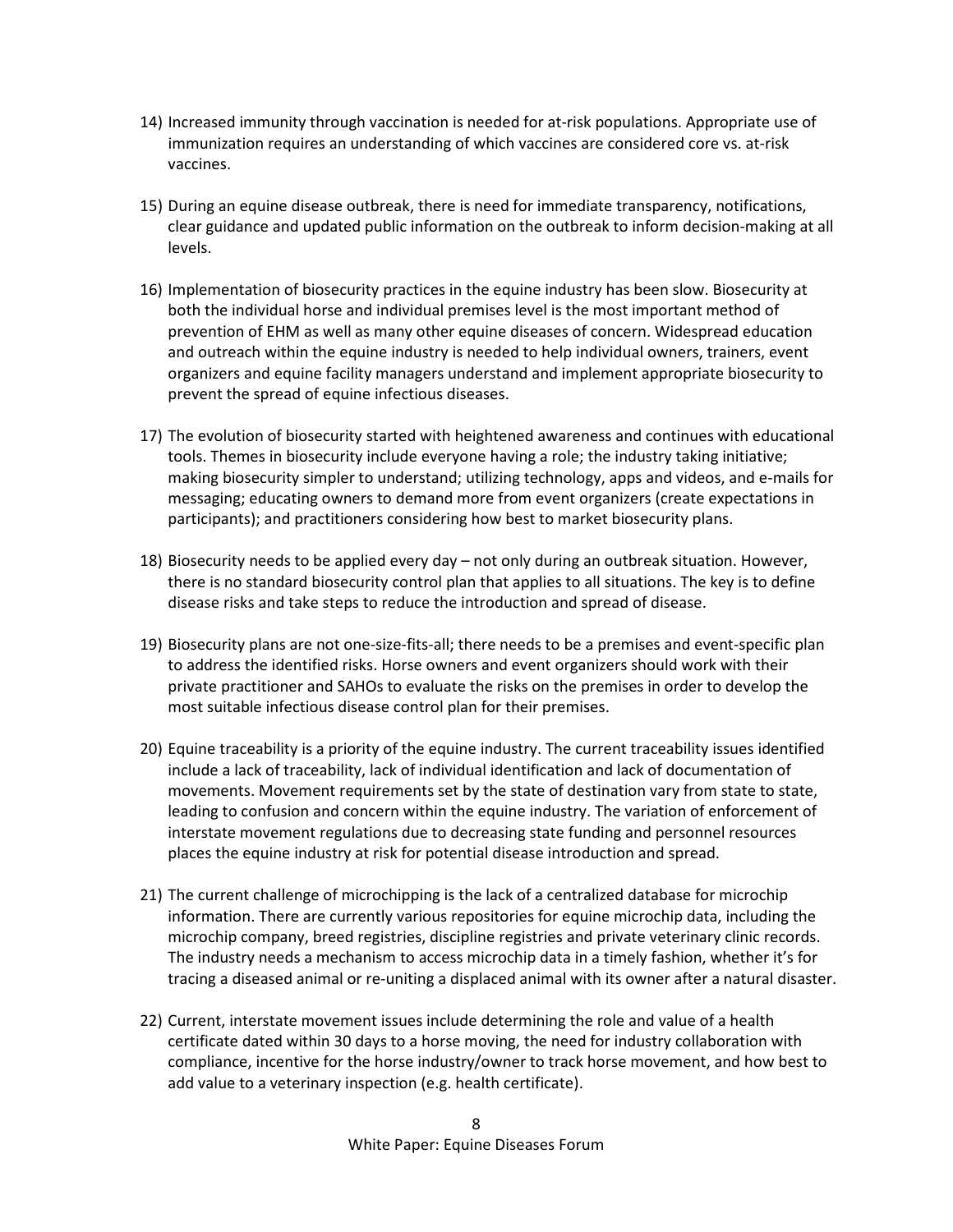- 23) Illegal movement of horses is of great concern to the equine industry. Specifically, horses illegally entering from Mexico into the U.S. pose a significant disease risk as EIA and piroplasmosis are prevalent in Mexico. Additional international disease risks are posed when horses from other countries are routed through Mexico and then enter the U.S. illegally (or sometimes even legal).
- 24) Documentation of horses moving interstate is critical to traceability of horses during a disease outbreak or natural disaster. However, the documentation is only as good as the accuracy of the information recorded. The current paper-based systems are not efficient or effective for tracing animals in a timely manner. Utilization of existing and future technology is necessary for advancing the traceability of the equine population within the U.S. Horse owners are more likely to implement daily use of electronic systems that are easy and quick.
- 25) Requiring health certificates to enter any equine commingling point, such as equine event grounds, boarding stables and breeding farms, would help protect the health of the U.S. equine population.
- 26) Equine passports are available in a select few states to assist in the facilitation of horse movement. However, SAHO's are concerned with the lack of documentation of horse movements as movement itineraries are not being submitted in a timely manner (as required by the issuance of passport).
- 27) The international import requirements for the performance horse are not equivalent to those of other countries where U.S. horses might compete. The risk of importation of a disease is inherent as part of the international movement of horses. However, there is a need for the acceptance of reality that countries can differ widely with respect to their import requirements for horses entering a country for temporary or permanent residence.
- 28) The reliability of current serological tests carried out on horses imported into the U.S. should be reviewed to confirm that they are optimal-based on their test associated characteristics (e.g. sensitivity and specificity in order to ensure that horses that test negative are free from those diseases at the time of temporary or permanent importation).
- 29) Current regulations for the international importation of horses are narrow in focus and scope, with limited authority for additional diagnostic testing of exposed horses. Additionally, the quarantine hold periods can be as short as 42-48 hours for horses from certain regions of the world, which is less than the incubation period of many diseases of concern. Therefore, clinical disease may not be evident at the time of release as the horse may be released during the incubation period. Additional diagnostic testing beyond the designated regulatory disease tests per USDA is only permitted when deemed medically necessary. Thus, additional testing is not permitted on a horse that is "free from clinical evidence of disease while in quarantine." In addition, per USDA, there is no authority for diagnostic testing of exposed horses for nonregulatory diseases of concern to the destination state once released from quarantine facility.
- 30) The nature and frequency of international horse movement is influenced by changing trends in the horse industry that are primarily economically based. It has been accepted that countries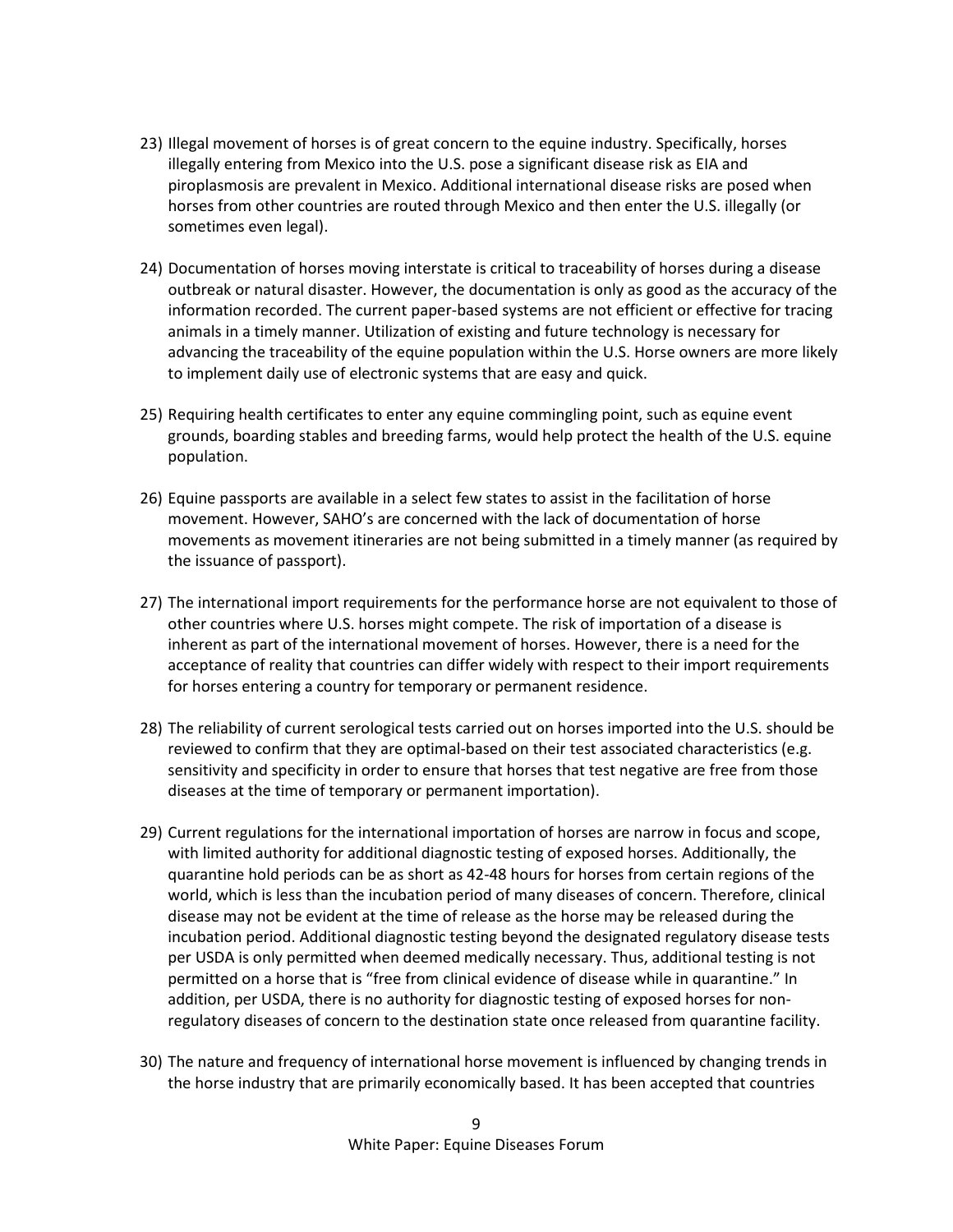can differ widely with respect to their requirements for horses imported for temporary or permanent residency purposes. Experience has shown a need for greater awareness of risks and vigilance in monitoring for diseases associated with importation of transboundary/Foreign Animal Diseases.

31) There is a need for greater industry awareness of the possible emergence of a new/previously undiscovered infectious/non-infectious disease. The importance of monitoring, surveillance and timely reporting of occurrences of diseases, endemic or other, cannot be over-emphasized.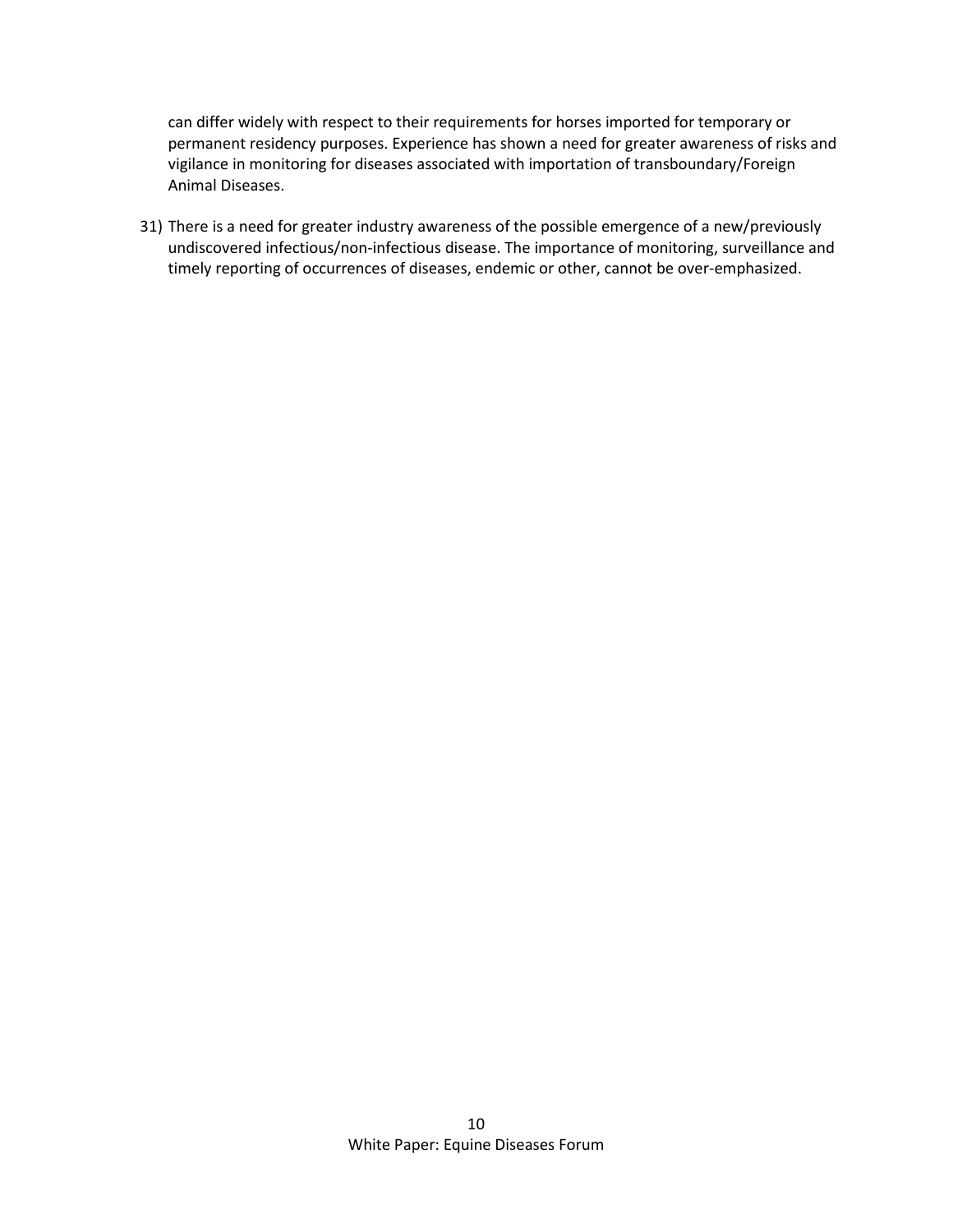### **PRESENTATION HIGHLIGHTS**

## **ROLE OF USDA IN PROTECTING EQUINE HEALTH**

### *EQUINE REGULATORY DISEASES AND LESSONS LEARNED FROM RECENT OUTBREAKS*

Regulatory diseases are those diseases reportable by law to State or Federal animal health authorities, and include Foreign Animal Diseases and infectious diseases that are internationally reportable to the World Organization for Animal Health (OIE), other contagious or infectious diseases that have an existing control or eradication program, and diseases that threaten the national herd either by their clinical features or their impact on international trade. $2$ 

Regulatory diseases frequently encountered in the U.S. include Equine Infectious Anemia (EIA), Equine



Viral Arteritis (EVA), Eastern Equine Encephalitis (EEE) and West Nile Virus (WNV).

EIA is a viral, blood-borne disease, with clinical signs including fever, weight loss, yellowing of mucus membranes, anemia, swelling of limbs and possible death. Transmission occurs through blood-sucking flies and iatrogenic means (humancaused) via needles and syringes, and dental and surgical instruments. Transmission can also occur from mare-to-foal and during breeding from use of infective semen. If a horse

survives the acute clinical signs of EIA, it becomes a life-long carrier of the virus and is a source of exposure for other horses. Currently, no vaccine or treatment exists for EIA. Each state has its own regulations and movement requirements for EIA; Federal regulations control only the quarantine and movement of reactors (confirmed EIA positive animals) between states and approval of laboratories performing EIA testing. Current issues related to EIA include limited Federal regulatory authority leading to inconsistency across states, high risk populations (untested herds, horses moving illegally from Mexico into the U.S. and iatrogenic spread in Quarter Horse (QH) racehorses), over-testing in the same known negative populations and the need for the industry to give input on next steps.<sup>3</sup>

EVA is a viral disease that causes abortion, respiratory issues, fever, depression, swelling of the limbs, decreased fertility and can cause death. It is an airborne disease that spreads through the respiratory system through close contact, and can be transmitted to mares through the use of infective semen from shedding stallions. It is possible for horses to be in a chronic carrier state and to shed the virus intermittently. There is a vaccine for the prevention of the spread of EVA, and it is used extensively in Thoroughbred (TB) stallions. Current issues with EVA include limited surveillance (some export testing,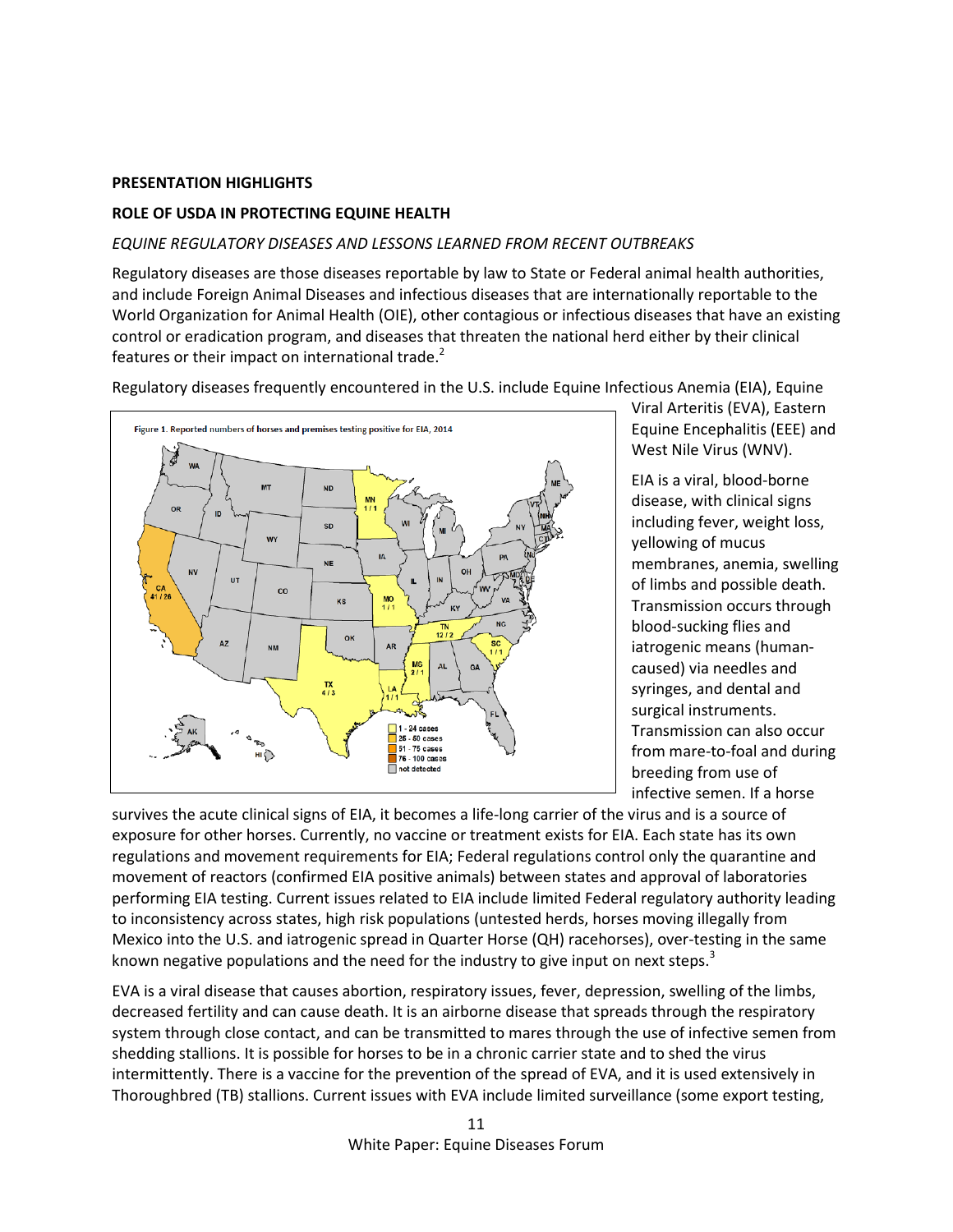mostly passive surveillance in response to acute clinical signs), outbreaks that are difficult to control due to respiratory spread and through use of cooled shipped semen, modified live vaccine that requires isolation of horses for a period after immunization, difficulty differentiating vaccinated vs. exposed animals when a vaccination certificate is lost, and lack of awareness outside the TB industry.<sup>4</sup>

EEE and WNV are both arboviruses spread primarily by mosquitos that produce severe neurologic disease in horses that is often fatal. Both disease agents are also transmissible from mosquitos to humans, but aren't transmissible from horses to humans – horses are dead-end hosts of both diseases. Vaccination is highly protective for horses, but regular booster vaccinations are necessary. Additional current issues with EEE and WNV include cases in unvaccinated or inadequately-vaccinated horses, trends towards an increase in cases during economic downturns (reduced use of vaccine during economic "lean" years), and under-reporting of cases as case definition requires diagnostic testing.<sup>5</sup>

In addition to these more common endemic regulatory diseases, lessons have been learned from "highimpact" or "high-consequence" regulatory diseases that have occurred in recent years. Diseases considered "high-impact" or "high-consequence" have one or more of the following characteristics:

- Result in high morbidity or high mortality
- Have the potential for human health implications
- Are Foreign Animal Diseases
- Are domestic diseases with new, increased or unexpected virulence
- Are diseases with limited intervention options
- Produce severe or debilitating trade ramifications
- Cause outbreaks that impact large numbers of horses, owners and/or premises
- Elicit a palpable level of concern or panic in the equine industry.<sup>6</sup>

Recent examples in the U.S. include EP, Vesicular Stomatitis (VS), CEM and EHM.

EP is usually a life-long infection by the hemoparasites either *Babesia caballi* or *Theileria (Babesia) equi*, although there is an experimental treatment available which has had some success in permanent clearance of the organism*.* The causative agents of EP are spread by certain species of ticks or exposure to infected blood/blood products, and EP is considered a Foreign Animal Disease in the U.S. Mare-to-foal transmission can occur, but is uncommon and not an efficient mechanism of transmission. Clinical signs include fever, lethargy, inappetence, anemia, icterus, colic, weight loss, exercise intolerance, sudden death or no signs at all. EP is endemic in tropical/subtropical areas of Mexico, Central/South America, Africa, Asia, Middle East, Europe and the Caribbean.<sup>7</sup> U.S. import procedures require that all horses except those from Canada and Iceland be tested negative for EP at the U.S. import center prior to entry. A complement fixation test (CFT) used for importation prior to August 2005 is known to yield false negative results during the chronic phase of the disease. A competitive enzyme-linked immunosorbent assay (cELISA) test was developed to better detect chronically infected horses. Currently, both the cELISA and the CFT are used at importation to assure both chronic carriers and more recently infected horses are detected at import.

EP has been identified in three distinct populations in the U.S.: a single Texas ranch outbreak that has since been resolved, horses imported to the U.S. prior to 2005 and in QH racehorses (mostly with ties to unsanctioned racing). After the 2009 detection of tick-transmitted *T. equi* on a ranch in south Texas, states began imposing movement testing restrictions on each other. New Mexico initiated EP testing in QHs participating in sanctioned racing after two small outbreaks of EP-positives in unsanctioned race clusters were detected. Subsequent additional positive findings in these QH racehorses led to more states imposing EP testing requirements to enter race tracks. To establish that the disease was not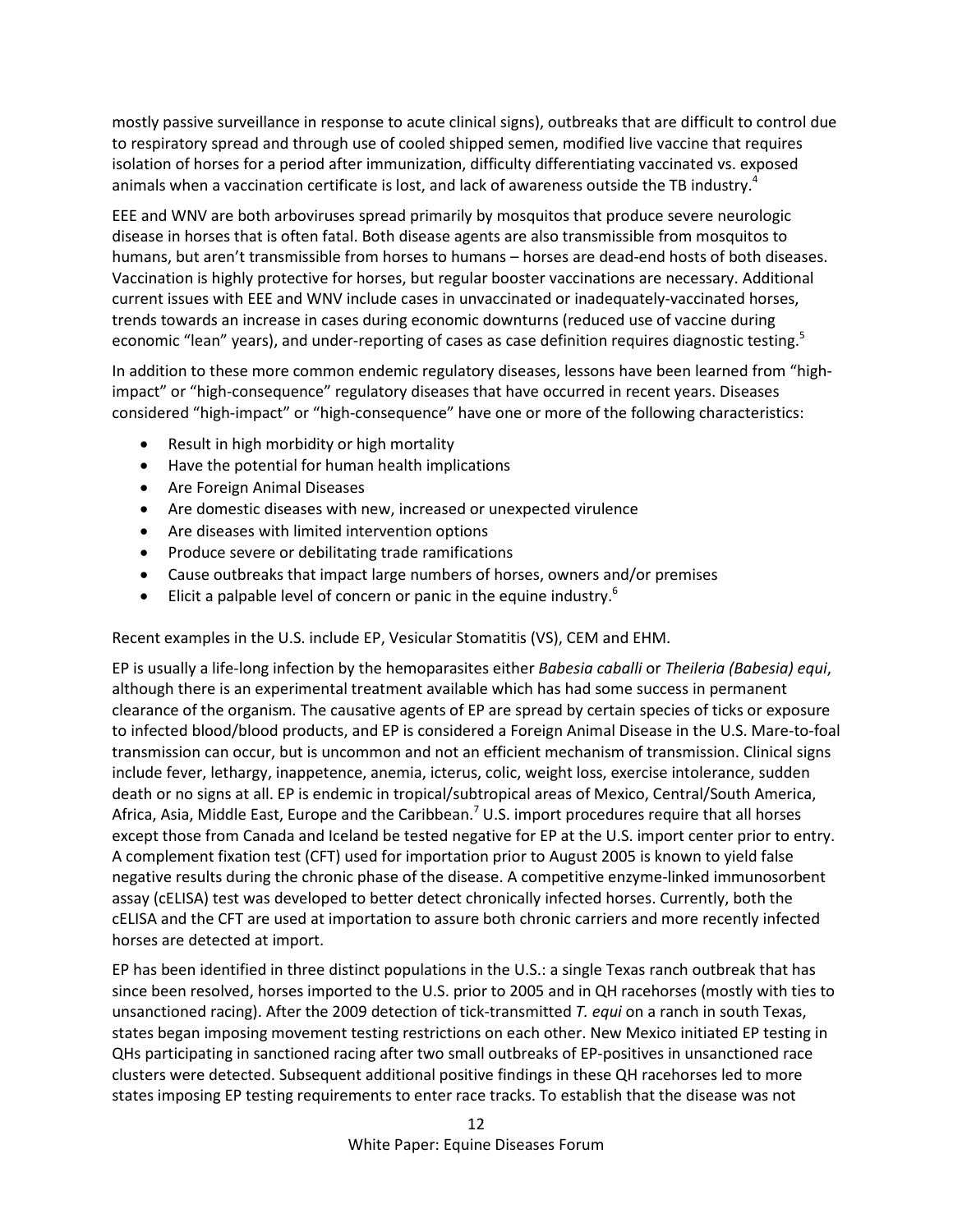present in QH show horses, the American Quarter Horse Association (AQHA) required EP testing for horses participating in AQHA World Show series events in 2011; no positive horses were found in that population. To-date, more than 292,000 U.S. horses have been tested for the presence of EP agents since November 2009 and 262 positives have been found, primarily in the QH racing population, with a smaller number of the positives being previous imports. The following important lessons have been learned from recent EP findings: 1) Natural, tick-borne transmission of EP has been proven to be rare in the U.S. and is likely to be sustained and efficient only in certain geographic areas if infected horses are allowed to remain there; 2) EP transmission via iatrogenic means is causing ongoing transmission in the U.S. QH racing industry<sup>8</sup>; 3) Surveillance testing and educational outreach in high-risk equine populations is the most effective way to mitigate iatrogenic spread of EP; 4) Treatment continues to be a promising exit strategy in the U.S.; and 5) Surveillance in QH racehorses is declining and may not be adequate to find infected horses before they move to other sectors of the industry.

VS is a viral disease that mostly affects horses, cattle and swine, but can also affect small ruminants. VS causes the formation of vesicles (blisters), usually seen on the tongue, lips, around other areas of the mouth or nose, on the udder or sheath, and/or along the coronary bands (e.g. just above the hooves). Eventually, the vesicles rupture and the secretions from the ruptured vesicles contain the VS virus. VS outbreaks have caused severe international trade implications and humans can occasionally contract the disease from handling infected animals. The main routes of transmission of VS include biting flies (black flies, sand flies and biting midges), direct contact with ruptured blisters of affected animals, or contact with areas/objects recently contaminated with the virus, such as shared water troughs, feed buckets and other contaminated surfaces. Control and prevention of VS includes the quarantine of infected premises, isolation of lesioned animals, premises-level vector control and enhanced interstate movement restrictions during an outbreak.<sup>9</sup> Lessons learned from recent VS outbreaks include that planning and preparedness is important as large scale outbreaks can be a huge resource drain; education and outreach materials are needed for horse owners and private practitioners; more specific planning is needed for shows and events; responsiveness to calls and quarantine releases are key to owner compliance; there is a need for timely, regular updates on the outbreak and the affected areas; and interstate/international movement requirements can be highly confusing and could benefit from standardization.

CEM is a venereal disease that was first reported in England and Ireland in 1977, and was subsequently identified in many other countries. Significant CEM outbreaks in the U.S. have occurred in 1978-79, 2006 and 2008-2010. A Foreign Animal Disease, the U.S. requires strict testing on horses imported from CEMaffected countries, both prior to entry and post-entry. The disease is caused by the bacterial pathogen *Taylorella equigenitalis* and clinical signs in mares include copious vaginal discharge and infertility. In stallions, there are no clinical signs.<sup>10</sup> CEM is a treatable condition with specific antibiotics and procedures. While the causative organism is highly contagious via live cover breeding, transmission also occurs by direct contact with fomites and inadequate biosecurity at semen collection facilities. The organism contaminates collected semen and can be effectively transmitted to mares through artificial insemination (AI). Transmission from mares to foals has been documented to have occurred, although it is unknown whether the exposure is in utero or during the birthing process. U.S. import requirements include post-entry testing of stallions and mares from CEM-affected regions, which occurs at approved CEM quarantine centers in the U.S. (private facilities monitored by State/Federal oversight). A large multistate CEM outbreak in the U.S. that occurred from 2008-2010 resulted in 23 infected stallions, 5 infected chronic carrier mares, and involved the testing of more than 1,000 exposed horses in 48 states. The epidemiological investigation revealed extensive stallion-to-stallion transmission via contaminated equipment at semen collection facilities/clinics and transmission to mares via artificial insemination (A.I.), despite appropriate antibiotics being used in the semen extenders. The source of the outbreak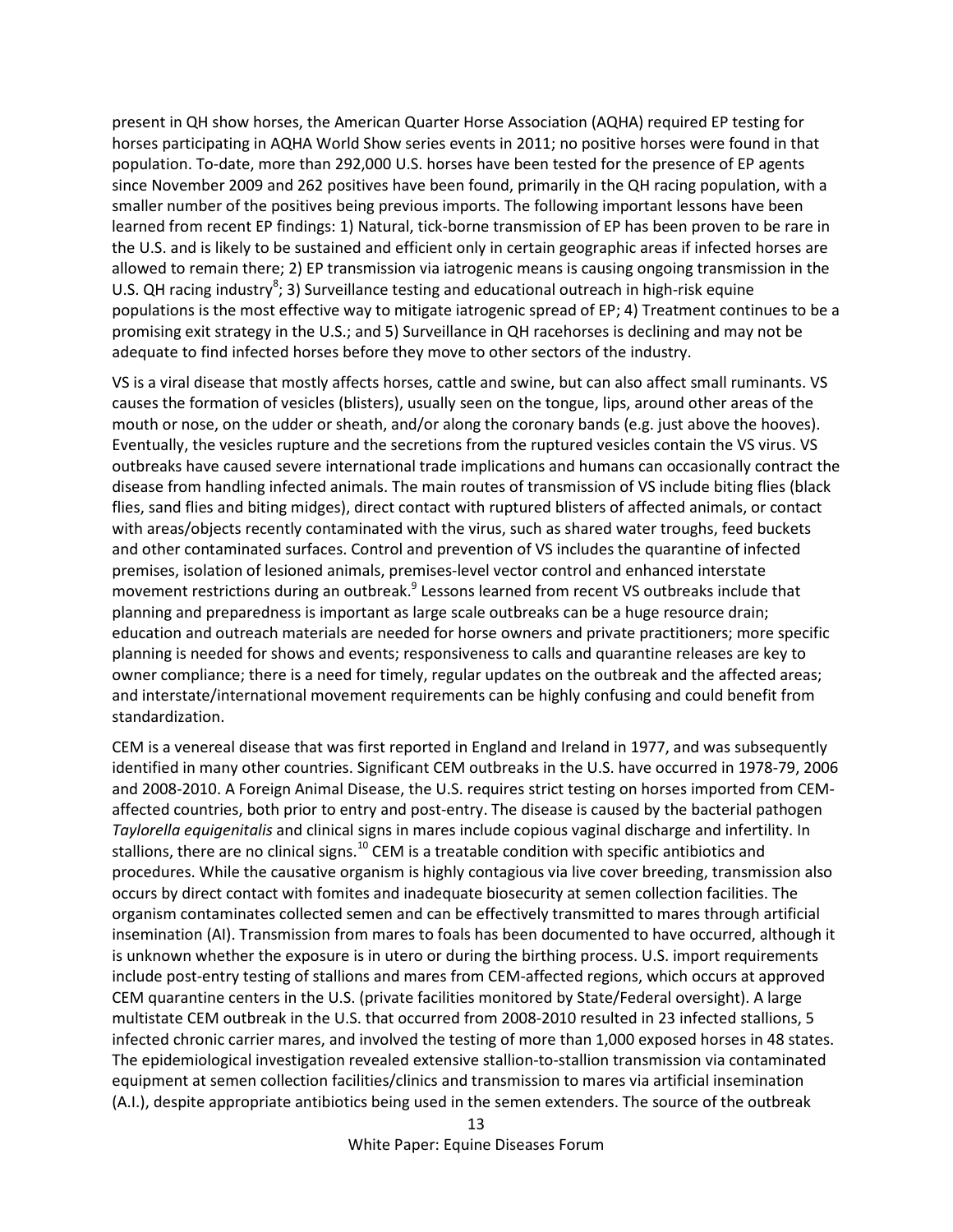was determined to be a stallion previously imported to the U.S. in 2000 and the disease agent was found to have spread to horses in the U.S. over a 10 year period of time. Lessons learned from this recent CEM outbreak include 1) Despite CEM quarantine and rigorous testing of imported horses, outbreaks have occurred across many different breeds and disciplines; 2) The sheer volume and frequency of equine movements lead to continued spread without adequate biosecurity; 3) Testing of exposed horses during large-scale CEM outbreaks is difficult and expensive for everyone involved; 4) There needs to be good domestic disease surveillance to detect Foreign Animal Diseases; and 5) Education and outreach to the industry needs to be an ongoing effort, and include biosecurity in breeding practices and testing of active breeding stallions.

EHV-1 infection, or rhinopneumonitis, can result in respiratory disease, reproductive disease and/or significant neurologic signs, which is called EHM. It is spread by airborne/respiratory routes and through direct contact. It can be caused by either the wild-type strain or neuropathogenic strain of the EHV-1 virus and requires supportive care and potential treatment with antiviral drugs. EHM cases that are not responsive to treatment may result in death by euthanasia. There are multiple EHV-1 vaccines licensed in the U.S. that carry a label claim for the prevention of the respiratory or abortive form of the disease, but none of the current EHV-1 vaccines carry a label claim for prevention of EHM. A multi-state outbreak of EHM associated with horses having attended a cutting event in Ogden, Utah, in 2011 (see page 31 for more information) led to many lessons learned, including the following: 1) Frequent and widespread movement of horses in the U.S. is a significant risk factor for continued EHM outbreaks; 2) Biosecurity at both the individual horse and individual premises level is the most important method of prevention of EHM; 3) Widespread education and outreach within the equine industry is needed to help individual owners, trainers, event organizers and equine facility managers understand and implement appropriate biosecurity to prevent the spread of EHV-1; 4) During an EHM outbreak, there is need for immediate transparency, notifications, clear guidance and updated public information on the outbreak to inform decision-making at all levels; and 5) Differences between states on reporting and response measures for EHM have been a challenge for adequate response and prevention of continued disease spread.

Overarching lessons learned from all of these recent outbreaks include the following: 1) The equine industry is vast and highly segmented, independent by nature, composed of individuals with varying levels of awareness and knowledge of infectious diseases and their control, but composed of people with a high level of compassion for the horse, which should be leveraged; 2) There is a need for planning/preparedness and educational outreach at all levels via use of many different methods to provide the necessary background for infectious disease prevention and response; 3) There is a responsibility for all involved in disease outbreaks to communicate and share accurate information in a timely matter; and 4) There is a need for more interaction between the equine industry groups, private practitioners, and State/Federal animal health officials to manage and respond to equine disease threats.

# *OVERVIEW OF USDA ROLE IN EQUINE HEALTH*

A study commissioned by the American Horse Council in 2004 reported 9.2 million horses in the U.S., with \$39 billion in direct economic impact. In 2012, Kentucky's equine industry had a statewide economic impact of almost \$3 billion and generated 40,665 jobs. Global trade in horses in 2014 was approximately \$2.4 billion and the value of horses exported by the U.S. totaled \$456 million, which puts the U.S. as the world's leader in equine exports by value. The value of U.S., live, exported horses exceeds the combined value of live cattle, swine, sheep and goats, and is double the value of all exported live poultry.<sup>11</sup>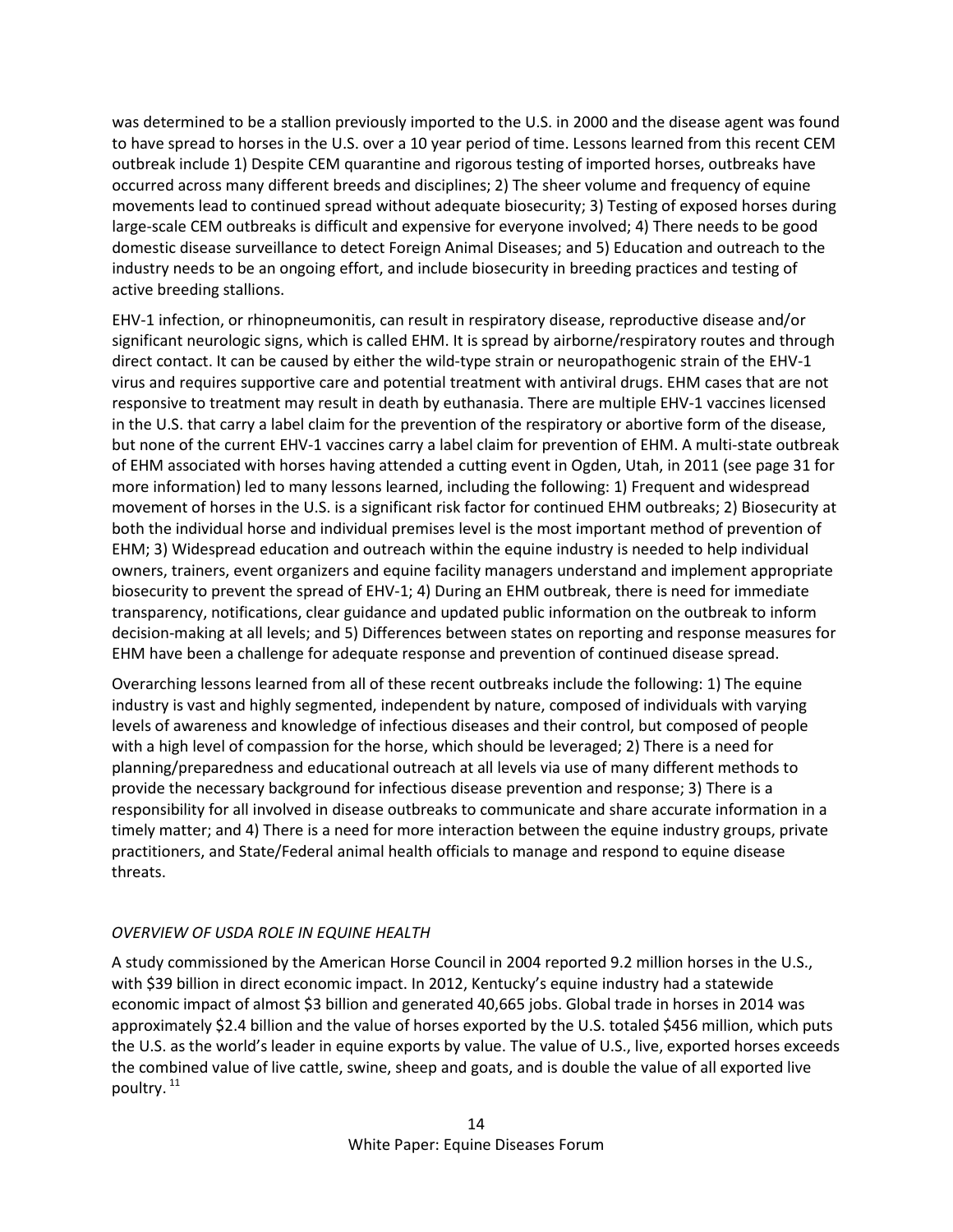Regulations are very limited regarding control of equine diseases compared to other livestock, yet there have been some very costly and impactful disease outbreaks where industry and/or SAHOs have requested help from USDA in their management. USDA support and infrastructure is often less visible to the equine industry, but is no less important. USDA supports state and industry responses to equine disease incidents by providing coordination among states, disease-specific technical guidance, epidemiological expertise, database management, diagnostic assistance and approval for biologic products (including vaccines). USDA also creates reports and generates information to allow stakeholders to be aware of disease characteristics and disease outbreaks. USDA's support/response is coordinated by the Equine Health Team, working closely with USDA district or field offices and staff. Surveillance, preparedness and response equine activities include responding to equine health incidents, conducting epidemiological investigations, providing timely and accurate tracing and information, disease monitoring and surveillance, and specific health planning.

Disease response can only be accomplished with an extensive animal health infrastructure that includes:

- USDA district/field staff
- National Veterinary Services Laboratories: International and national reference laboratories, diagnostics, Foreign Animal Disease investigations, laboratory approvals, consultation and support expertise, maintenance of EIA herd to be used for test validation purposes
- Center for Epidemiology and Animal Health: Strengthen animal health infrastructure; provide timely and accurate information and analysis; provide surveillance, monitoring, risk analysis, spatial epidemiology and modeling; includes the National Animal Health Reporting System,



National List of Reportable Animal Diseases and National Animal Health Monitoring System (NAHMS)

• National Animal Health Laboratory Network: Creates a strategy to coordinate national animal disease surveillance and testing, expands laboratory infrastructure, is activated during large-scale outbreaks (thousands of samples require testing) and combines State/university/Federal cooperation and communication

- NAHMS: Equine activities include a series of three studies conducted in 1998, 2005 and 2015- 2016. Objectives of the 2015-2016 study include trends in equine care and health management, occurrence and management of owner reported lameness, health practices for important equine infectious diseases, health related costs of equine ownership, evaluation of control practices for gastrointestinal parasites, evaluation of ticks and tick-control practices, collection of sera and the creation of a serum bank for future studies
- Center for Veterinary Biologics: Licenses and regulates veterinary biologics; ensures veterinary biologics are available for diagnosis, prevention and treatment; adverse event reporting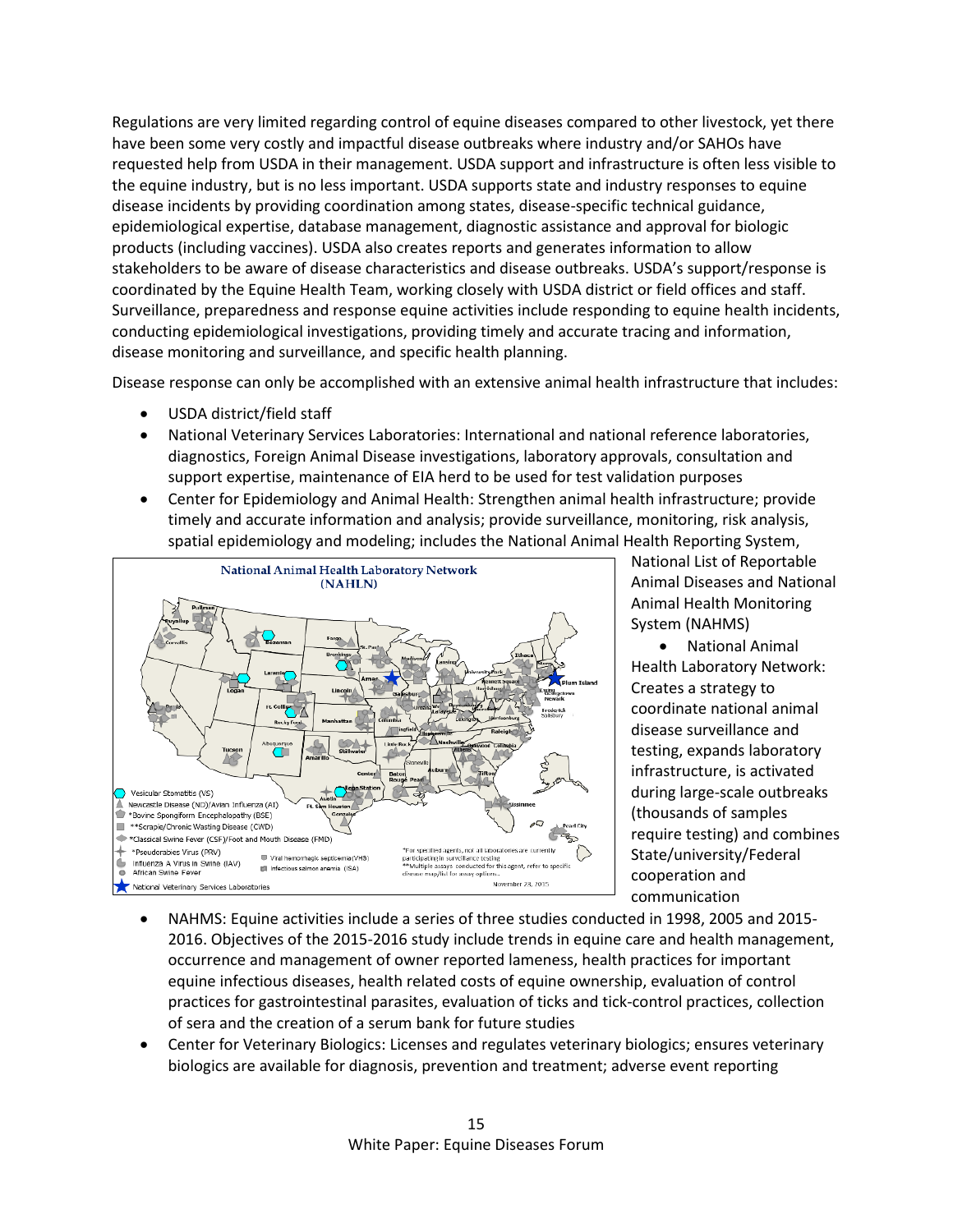- Agricultural Research Service: Develops and validates EP diagnostics, evaluates efficacy of EP treatment, conducts VS and insect vector research
- National Veterinary Accreditation Program: Informs and trains veterinary practitioners about regulatory diseases and other infectious disease matters; monitors interstate and international movement; protects public health; includes oversight of almost 65,000 accredited veterinarians, of which more than 5,000 are equine veterinarians; and provides equine-specific training online and in lecture format at veterinary conventions
- One Health: Concept that the health of animals, humans and the ecosystem are linked that healthy, productive livestock and companion animals lead to healthy people and a sound environment; equine surveillance data on arboviral infections are reported through SAHO in collaboration with the Centers for Disease Control
- Animal Disease Traceability: Tracks where diseased and at-risk animals are, where they've been and when they were there; important to ensure a rapid response when animal disease events take place; reduce the number of animals involved in an incident; reduce the time needed to respond; and decrease the cost to producers and the government
- National Preparedness and Incident Coordination: Creates strategies and policies for effective incident management and acts as a liaison to coordinate incident response
- National Veterinary Stockpile: Logistics center; protects food supply; holds vaccines, antivirals, supplies, equipment and response support for use in high-impact animal disease incidents
- Investigation and Enforcement Services: Investigates potential violations of USDA's regulations, enforces actions when warranted, works with program leaders to establish alternative solutions for addressing low-risk compliance issues, refers serious cases to USDA's Office of General Counsel (higher penalties and more serious sanctions against alleged violators)

There are many possible streams for the reporting of animal diseases, including information based on state requirements for reporting, public health requirements, Federal Bureau of Investigation/Department of Human Services notification, internal USDA reporting, public USDA reporting, national reporting and international reporting (OIE, Trading Partner communication).

Animal diseases can be reported to:

- National Animal Health Surveillance System: Integrates animal health monitoring and surveillance activities conducted by many Federal and State government agencies into a comprehensive and coordinated system
- National Animal Health Reporting System: SAHOs report monthly on the occurrence of confirmed OIE-reportable diseases
- National List of Reportable Animal Diseases: While still in progress of being developed, it's a single, uniform, standardized list of reportable diseases for which there would be consistent reporting criteria across the states in order to facilitate national and international commerce, assist in meeting OIE and other reporting requirements, is based on the OIE list of reportable diseases, with minor variations from the list of diseases currently being reported through the National Animal Health Reporting System

The mission of OIE is to support safe international trade of animals/products. OIE provides information on the occurrence and distribution of animal diseases throughout the world, and defines animal health related standards all for governmental use in making risk-based regulatory decisions. With more than 180 member countries, OIE uses a democratic process. Further, USDA VS expends considerable resources meeting the reporting requirements and providing input into the OIE standards. In the event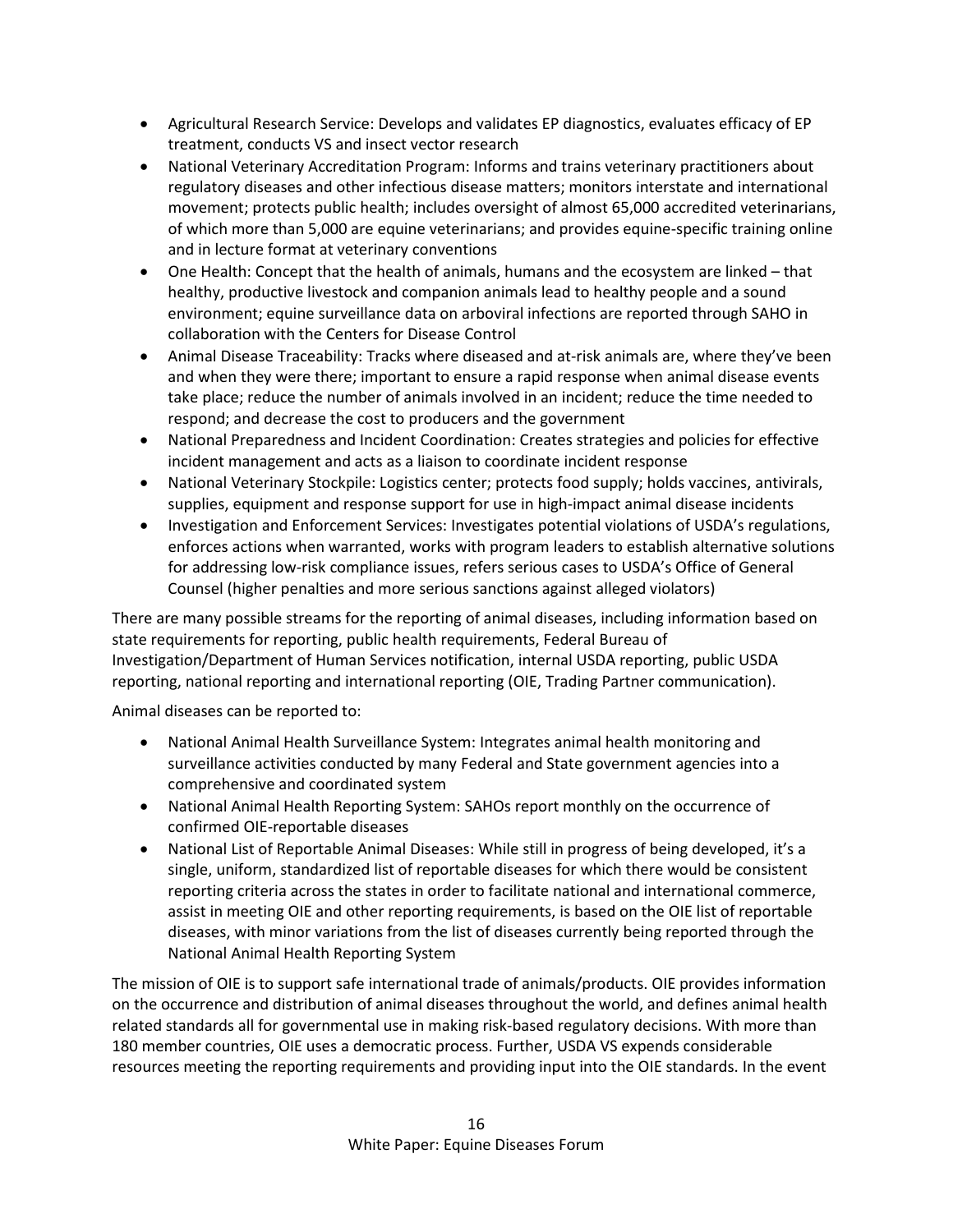of a trade dispute, the World Trade Organization (WTO) refers to these standards in formulating a resolution.

USDA's Equine Health Team provides specific planning and support by providing options for control of EIA; assisting the industry with the development of a National Equine Health Plan; providing subject matter expertise and partial funding to the Equine Disease Communication Center (EDCC); participating in a high-level annual APHIS stakeholder meeting; and annually revising the Equine Health 5-Year Activity and Strategy Plan to provide transparency and clarity, and increase awareness of stakeholders through timely posting of updates on the USDA VS website. The APHIS/Bureau of Land Management (BLM) Wild Horse and Burro Partnership is an interdepartmental agreement that provides the BLM with veterinarians and experts in animal health and welfare that provide consultation/support. APHIS veterinarians provide a second opinion and epidemiologic support for BLM facilities, and consultation on animal health and welfare issues.

# *NATIONAL IMPORT EXPORT SERVICES OVERVIEW*

The structure of USDA VS starts with the Office of the Deputy Administrator (ODA); under ODA are Surveillance, Preparedness and Response Services; National Import Export Services (NIES); Science, Technology and Analysis Services; and Program Support Services.

The role of NIES is to facilitate international trade of animals, animal products and biologics; protect the health of U.S. livestock and poultry; and find the right balance between these two items. State, industry and academia support is essential.

NIES is the international face of APHIS VS:

- International Animal Health Standards Services within NIES coordinates OIE activities
- OIE is recognized by WTO as the standard-setting body for animal health
- OIE develops and establishes health standards for safe trade of animals and animal products, and makes recommendations for the overall well-being of animals
- Scope extends beyond disease to welfare, standards for veterinary education and food safety

The criteria for OIE listing of diseases is international spread, emerging potential, zoonotic potential and significant spread in naïve populations.<sup>12</sup> OIE-listed equine diseases include African Horse Sickness, CEM, Dourine *(Trypanosoma equiperdum),* Glanders, Venezuelan Equine Encephalomyelitis, EP, EIA, EHV-1, EVA, Equine Encephalomyelitis-Eastern (EEE), Equine Encephalomyelitis-Western (EEW) and Equine Influenza.

OIE-listed diseases of multiple species, some of which affect equids, are Anthrax, Aujeszky's Disease, Bluetongue, Brucellosis, Echinococcosis/Hydatidosis, Foot and Mouth Disease, Heartwater, Japanese Encephalitis, New World Screwworm, Old World Screwworm, Paratuberculosis, Rabies, Rift Valley Fever, Rinderpest, Surra, Trichinellosis, Tularemia and West Nile Fever.

Risk-reducing measures include import-risk analysis involving risk assessment, management and communication; evaluation of VS in exporting countries; regionalization/zoning/compartmentalization of exporting countries for certain diseases; surveillance, diagnosis and prompt reporting of equine disease outbreaks to appropriate regulatory agencies and industry organizations; and pre-export and post-import isolation and testing for equids for specific diseases.

Import regulations protect the U.S. livestock population against the introduction of disease. There are quarantine facilities in Los Angeles, Calif.; Miami, Fla.; and New York, N.Y. There are permanent, privately owned facilities in Los Angeles; Puerto Rico; Chicago, Ill.; and Miami. These facilities provide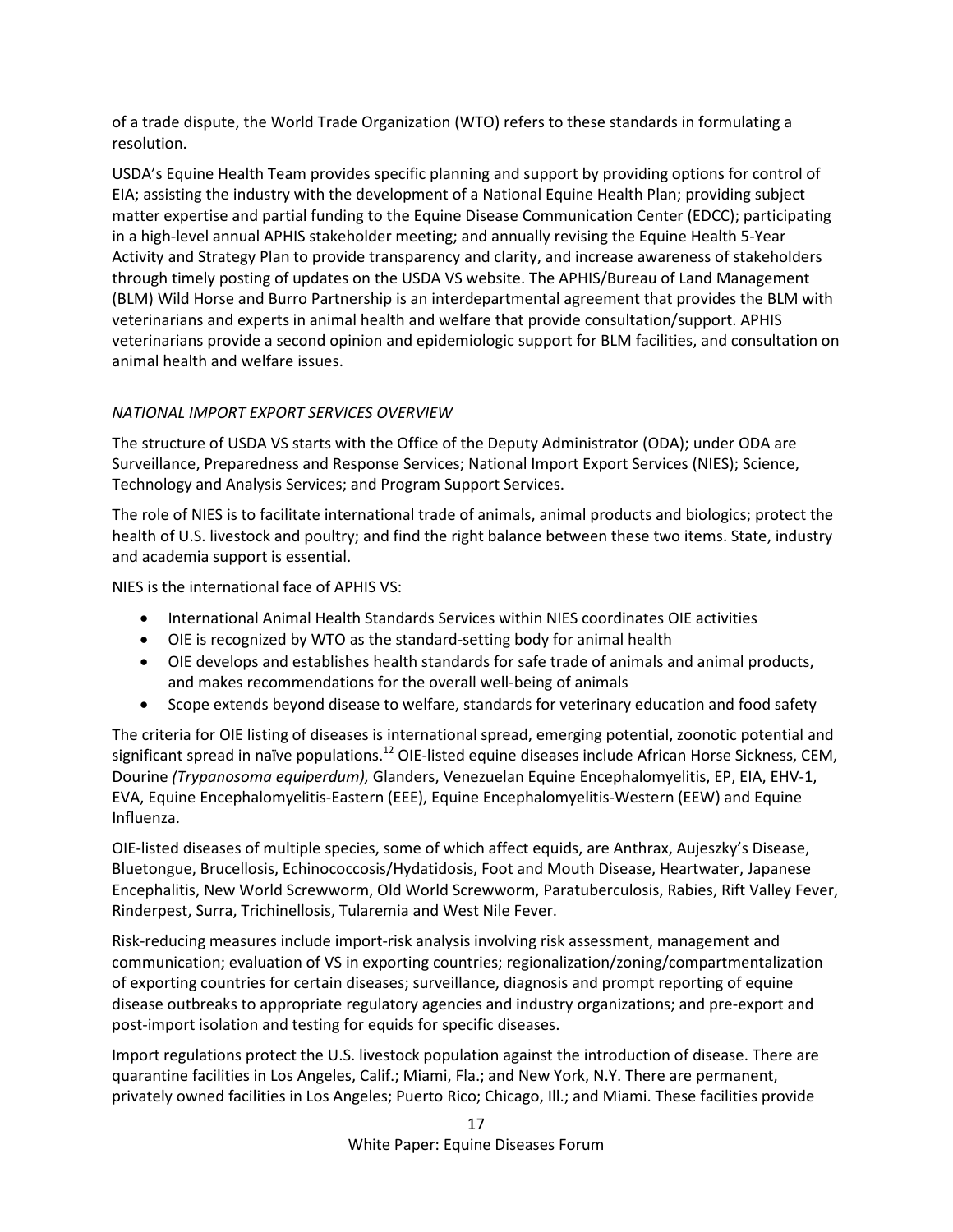Foreign Animal Disease Diagnosis and quarantine. Mexico has land border quarantine stations; no quarantine is required for Canada.

For special events, temporary import quarantines are established. APHIS sets standards for the facility and operations, oversees quarantine functions and provides export certification of departing horses at the conclusion of the competition. Planning and coordination for special events involves event organizers, SAHOs, brokers and shipping agents, Customs and Border Protection, and airport authority. It must be established where the horses will arrive, where they will be stabled, where they are coming from and when they will leave.

Export requirements are standards set by the country to which the horse(s) will be exported. They are negotiated by APHIS, must meet requirements of the foreign country, and be scientifically sound and reasonable. While diseases of concern vary by county, several are of concern to many countries, including VSV, EVA, WNV, EEE, EEW and CEM. APHIS negotiates standards and facilitates trade.

Things that could go wrong during the exportation process includes horses not getting cleared for export due to documentation or a change in U.S. disease status, reset of pre-export isolation timeline, complete or partial quarantine, or refused entry by the importing country.

## **ROLE OF SAHOS IN PROTECTING EQUINE HEALTH**

SAHOs, under the direction of the State veterinarian, protect animal agriculture in their respective states through disease surveillance and implementation of movement regulations and control activities for regulated diseases. The SAHOs in each state are the experts in livestock health regulations and are responsible for development and enforcement of state animal health laws. State animal health laws are typically based on Federal regulations outlining Federal disease control programs; however, statespecific laws may go beyond those included in Federal disease control programs to address industry designated livestock disease risks of concern within a state.

Historically, SAHOs primarily focused on protecting the health of food producing animals, such as cattle, sheep, swine, goats and poultry to ensure a wholesome, healthy, food supply for U.S. consumers. The available funding and workforce efforts are focused on diseases or situations which pose public health or catastrophic animal health risks. Due to this prioritization of funding and personnel, limited resources and expertise may be available to address equine health issues in a state. Additionally, over the past ten (10) years, reduction in State and Federal budgets and personnel have significantly impacted the availability of resources in many states.

At a minimum, SAHOs monitor equine diseases and equine movement in states to mitigate threats and to effectively respond to disease incursions. Equine regulatory disease responses include identifying diseased equids, those with positive test results for diseases regulated in the state, conducting epidemiologic investigations, tracing and potentially testing exposed animals, assessing and determining quarantine implementation and release parameters, implementing appropriate disease control methodologies, issuing movement restrictions when appropriate, and reporting disease investigation findings. Implementation of science-based biosecurity measures is critical to protecting the health of the national equine population from diseases of regulatory concern.

Equine diseases of regulatory concern are those which have potential state, national or global significance. For example, an incursion of a Foreign Animal Disease, such as African Horse Sickness (AHS) in the U.S., would have a significant national and global impact as the U.S. equine population is naïve to this disease and could result in high mortality and immediate trade implications, including likely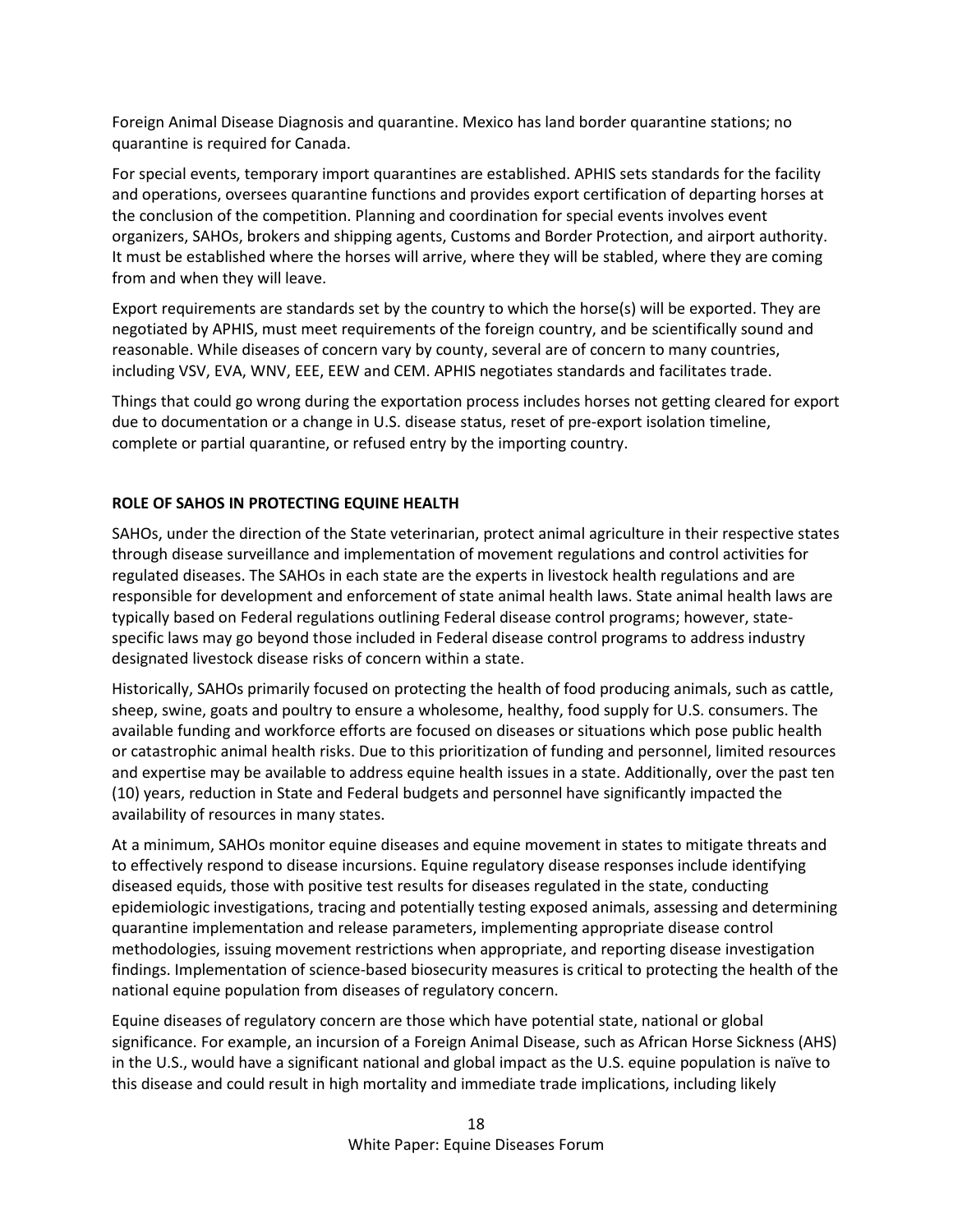movement restrictions on export of equids from the U.S. In contrast, an introduction of *Streptococcus equi subspecies equi* into a group of horses on a U.S. farm would result in limited fatalities in the affected horses and minimal, if any, restrictions on trade. Both diseases are of concern to the U.S. equine industry; all states require reporting of AHS if it were to occur in the U.S. However only a few states require reporting of strangles cases.

The World Organisation for Animal Health (Office of Epizootics International – OIE) member countries must report the occurrence of any disease deemed by OIE as of international significance. Detection of a foreign animal disease, one not known to exist in the U.S., would have major economic and trade impacts and require immediate State/Federal notification and prompt implementation of control measures to protect the U.S. equine population.

It is important to note that SAHOs are responsible for monitoring equine disease trends in their states to assess risks and to determine triggers for enhanced disease control measures in the state. Each state develops and maintains a reportable disease list, which may include endemic equine diseases of concern to the state's equine industry, in addition to OIE and USDA reportable diseases and conditions. SAHOs determine what diseases are reportable to their office, often in consultation with industry. Industrydriven reportable diseases may include diseases such as strangles or pigeon fever. The state veterinarian determines who is responsible for reporting the disease or condition (i.e., diagnostic laboratory, veterinarians, owners, etc.), who to make the report to (State/Federal official), when it should be reported (i.e., immediately, within 24 hours, within 2 days or within 30 days), and what should be reported (suspicious signs or conditions, laboratory confirmed case, confirmed disease agent detection). 13

Categorizing a disease as reportable to the SAHO doesn't necessarily mean the SAHO will take action based on the report. It is important to understand that there is a difference between disease monitoring vs. diseases where there will be regulatory action taken.<sup>13</sup> The industry's role is to report detected diseases and assist in the development of state and national reportable disease lists. In response to reportable diseases, SAHO's have the option to take no action, isolate or quarantine the animal, implement movement restrictions, test animals, treat animals or require humane euthanasia. Inconsistencies in state reportable animal disease lists are a recognized challenge to those in the equine industry. The lists generally represent a variation in equine disease risk and control issues across the states.

At the national level, several organizations work on equine regulatory issues, such as the USAHA, NIAA and the American Horse Council (AHC). Additionally, national breed or discipline organizations play a role in protecting equine health by addressing regulatory issues.

The USAHA mission is implemented through deliberations of its' 32 science-based committees and the adoption of resolutions and recommendations aimed at solving animal health problems. The purpose of the USAHA Committee on Infectious Diseases of Horses (IDOHC) is to address and seek solutions to infectious disease issues that can compromise the health of the nation's equine population. As part of its purpose, the Committee resolves to keep USAHA members, USDA, the equine industry and other stakeholders informed of disease problems confronting the industry. The committee also serves as a sounding board for discussion on equine health-related issues and for the development of strategies/solutions to resolve such problems. The IDOHC has four disease subcommittees that include a subcommittee on Equine Infectious Anemia, Equine Piroplasmosis, Equine Herpesvirus-1 and Contagious Equine Metritis. Subcommittee work focuses on utilizing scientific and diagnostic advances to implement new policies and procedures for regulatory disease control. Participation in IDOHC and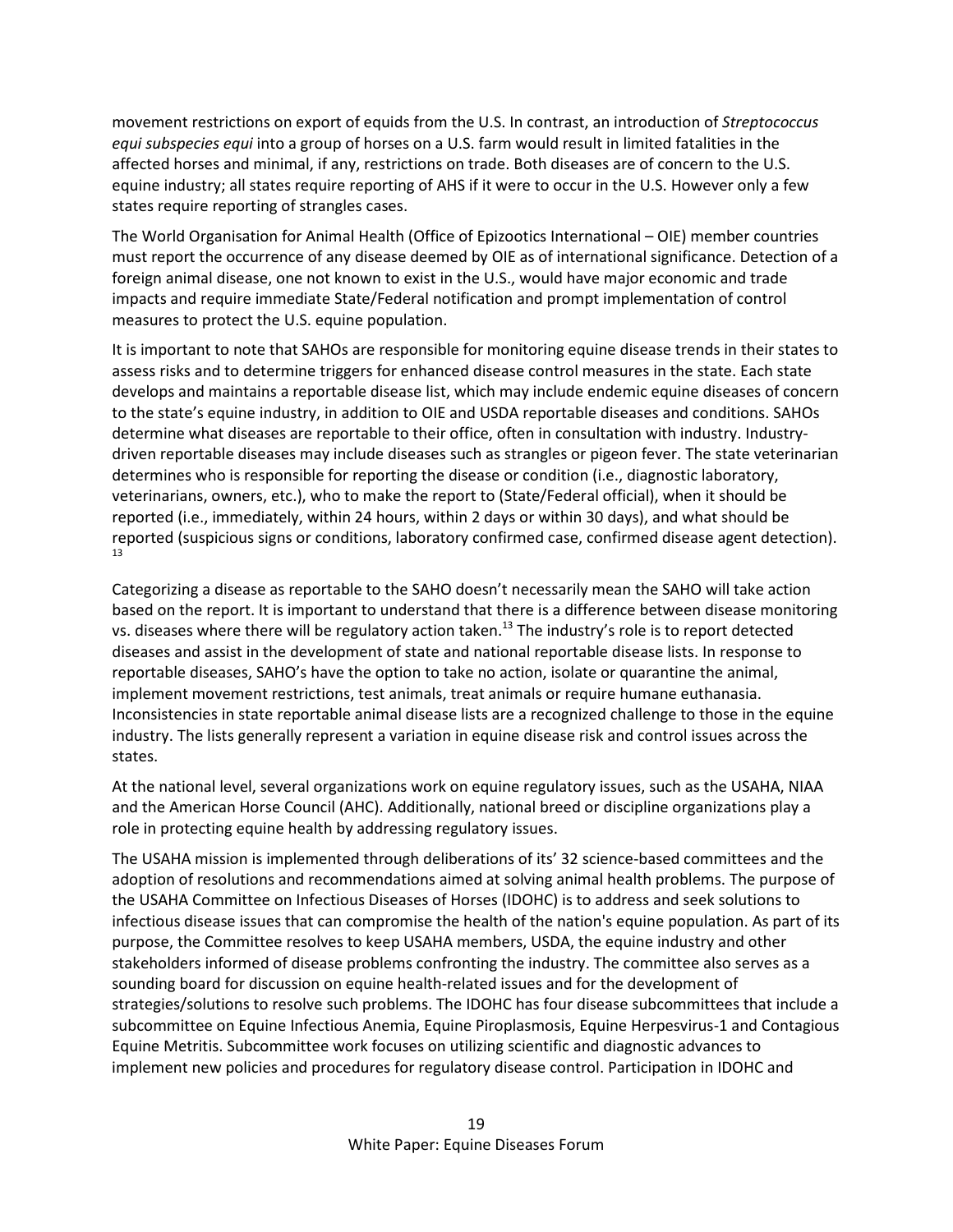subcommittee activities is restricted to members of USAHA. The American Association of Equine Practitioners (AAEP) recently became an association member of USAHA.

The mission of NIAA is to provide a resource for individuals and organizations to obtain information, education and solutions for challenges facing the animal agriculture industry. NIAA is dedicated to programs that promote best practices in the management of animal health and well-being. The mission of the Equine Committee is to address key equine health issues relevant to the economic well-being of the U.S. equine industry. To view proceedings of previous NIAA Equine Committee meetings and accomplishments, see *http://www.animalagriculture.org.* Those interested in discussing equine issues are encouraged to become a member of the NIAA Equine Committee.

SAHO's role in outreach and education includes disease outbreak reporting, creation and distribution of state-specific outreach materials, maintenance of websites/social media outlets and providing presentations to livestock industry groups and practitioners.

Over the years SAHOs have experienced many challenges in equine disease control. The concerns identified include the limited ability to control disease (untested populations, illegal horse movements, lack of funding for testing and tracing, and lack of traceability allowing disease spread), and the inability to provide adequate outreach to the equine industry (segmented industry makes it difficult to reach every horse owner, and the speed of social media vs. the speed of governmental agency outreach mechanism).

Specific challenges of SAHOs include an increased number of equine disease outbreaks, limited equine expertise on staff in some states, limited funding for equine programs, limited Federal authority for action on certain equine regulatory diseases of concern, limited traceability of equines and communication with all aspects of the diverse equine industry.

Everyone involved with the equine industry has a role in protecting the nation's equine population and addressing equine regulatory issues. Personnel working daily with horses play a vital role in identifying and reporting the occurrence of regulatory diseases, which threaten the U.S. equine industry in order to ensure prompt response and immediate control. SAHOs rely on the industry to be the eyes and ears in the field for detection of a potential reportable disease. Communication and cooperation between the equine owning public, private practitioners, industry organizations and State/Federal animal health officials are pivotal for advancing and protecting the health of the nation's equines.

SAHOs encourage equine stakeholder participation in regulatory issues by providing the expertise, experience and industry perspective at the local level; assisting in dissemination of information; promoting and practicing biosecurity; educating fellow industry members on equine health issues, supporting Federal regulations for consistent management of equine diseases, and implementing industry disease prevention measures.

## **ROLE OF PRIVATE PRACTITIONERS IN PROTECTING EQUINE HEALTH**

A private practitioner's role in protecting equine health has many components. The majority of the time, private practitioners will be the first health professional to encounter the "diseased" horse. The practitioner must be prepared to differentiate whether the disease is infectious, contagious and communicable or non-infectious. Infectious diseases are clinically evident diseases that result from the presence of pathological microbial agents, including viruses, bacteria, fungi, protozoa, multicellular organisms (internal and external parasites) and prions. Contagious or communicable diseases are those that spread from one animal to another by direct or indirect contact. Non-infectious diseases are non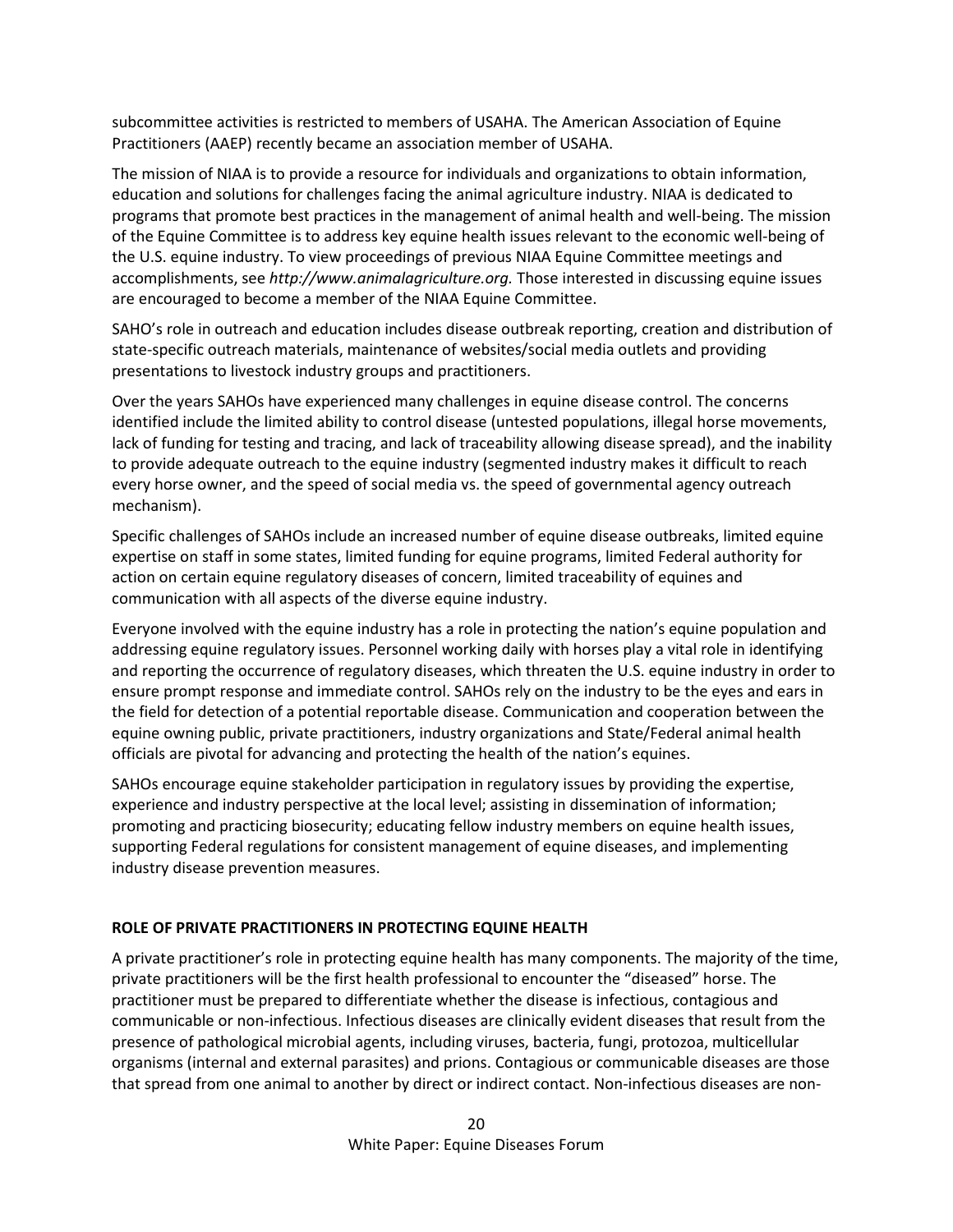transmissible and result from degenerative, auto-immune, metabolic, neoplastic, nutritional, genetic and other processes.<sup>14</sup>

A hypothetical case illustrates the practitioner's role. He/she is summoned to evaluate a horse with the clinical signs of a "sick" horse, including a temperature of 104° F, increased respiratory rate, cough, nasal discharge, depression and decreased appetite. The clinical symptoms indicate the etiology to be an infectious disease. History of the horse is of paramount importance, including the duration of clinical signs, contact with other horses, travel and immunizations.

A rapid diagnosis is essential in such a case. A rapid diagnosis includes selection of tests that provide a rapid turnaround, and are sensitive and specific such as Polymerase Chain Reaction (PCR) tests. Nasal swab PCRs can be submitted in order to detect *Streptococcus equi equi*, EHV-1, EHV-4, Influenza A and Equine Rhinitis Virus A and B. Multiple other rapid diagnostic tests are available for other diseases. Therapy, isolation and biosecurity measures should be initiated immediately. If neurological signs are evident, SAHOs should be contacted immediately.

A major role of private practitioners is to practice preventative medicine, which includes providing vaccinations to immunize their patients against infection with EEE, EEW, Tetanus, WNV, Rabies, Influenza/Rhino, Anthrax, Botulism, Equine Rhinitis Virus A, EVA, Leptospirosis, Potomac Horse Fever, Rotavirus and Strangles. In some instances the use of autogenous vaccines may be indicated. Private practitioners also safeguard human health; zoonotic disease examples include EEE, EEW, Rabies, Salmonellosis, VS and WNV. The private practitioner is also a major driver in the acceptance of biosecurity practices; strategies to reduce risk of disease outbreaks include planning ahead, naming who is in charge, taking into consideration language issues when communicating with clients and farm personnel, the need to control horse movement, the need for barrier precautions, use of disinfection, monitoring for disease and use of vaccination.

An example of how important immunizations are in the protection of equine health is an Equine Influenza outbreak in Australia in 2007. It was started by Japanese racing stallions in a quarantine facility and lead to a 7-month outbreak that caused 10,000 premises to be quarantined in two states.



Private practitioners work as a liaison with State and Federal animal health officials as a critical component of safeguarding animal health. The mission of the National Accreditation Program is to provide the accredited veterinarian with the information they need to ensure the health of the nation's livestock and animal population, and to protect public health and wellbeing. It is important private practitioners have knowledge

of Foreign Animal Diseases and other reportable diseases, know the value of CVIs, track interstate and international movement, and promote the adoption of a uniform identification system (microchip).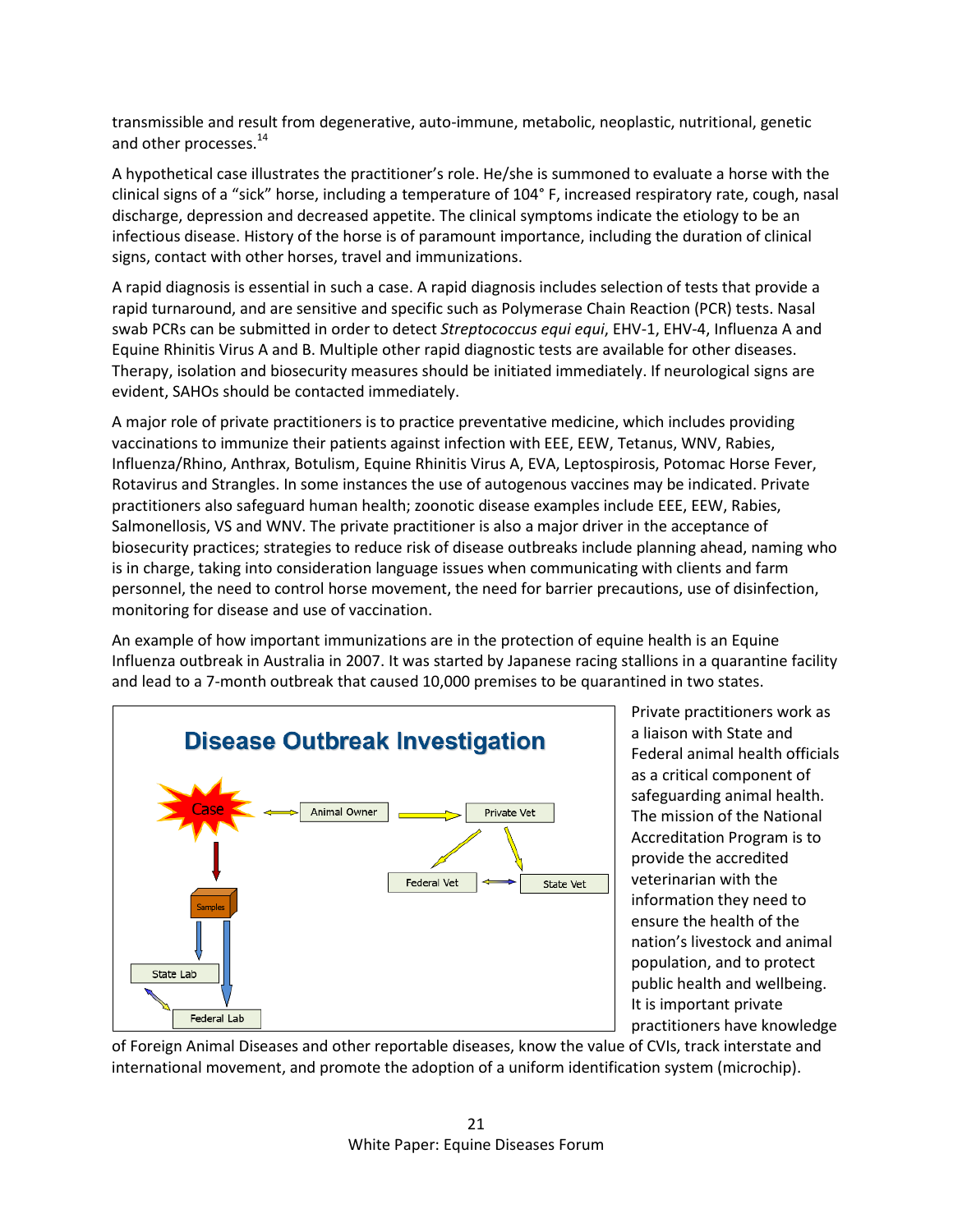Also as a liaison, the private practitioner acts as a communicator between the equine industry and regulators (State and Federal animal health policies); cooperates with the colleges of veterinary medicine; drives research that may lead to enhanced field diagnostics, improved treatments and advance control strategies; and participate in clinical trials that can lead to enhanced equine health. They communicate disease information by direct contact with clients, newsletters, weekly meetings of professional staff, American Association of Equine Practitioners Touch Program, and with information from the EDCC to assure the movement of horses remains unobstructed if an outbreak occurs, in order to access biosecurity toolkits, and be aware of accurate and timely updates that are being released.

# **OVERVIEW OF INFECTIOUS DISEASES OF INDUSTRY IMPORTANCE**

Infectious doesn't necessarily mean contagious. There are risks of outbreaks at farms/stables/hospitals where there is a large concentration of horses, where there is a lot of traffic on and off the premises, and where the vaccination protocols vary. Traditionally, little emphasis has been put on infection control on horse farms/stables.

Basic principles of diseases of industry importance include understanding the biology of infectious diseases; housing based on risk of exposure; daily monitoring for signs of infectious disease; hand hygiene; cleanliness, decontamination and disinfection; preparing for rapid action (contingency plan); and immunization.

Housing based on risk of exposure includes farm-based protocols in order to minimize risk of disease spread (house in small groups; group by age, use and gestational time), barn and event-based protocols (individual stalls, no contact with other horses; daily monitoring; reducing unnecessary movement; minimizing use of shared equipment between horses), and hospital-based protection protocols (screening all patients before admission, grouping animals based on infectious disease status, maintaining hygiene and cleanliness, and daily patient monitoring).

Monitoring of health status includes daily physical evaluations (attitude, appetite, rectal temperature, presence of nasal discharge, coughing, changes in fecal character and acute onset of neurological signs) and keeping good medical records.

Hand hygiene is an important step to prevent disease spread; it is easy to do/use and is cost effective. Wash before and after attending to each horse with soap and water for 45 seconds or, when water is not, available utilize hand sanitizers.

Cleanliness applies to housing areas including stalls, high traffic areas and stocks, and includes removing all organic material; rinsing doors, stall walls and floors; scrubbing with detergent; rinsing doors, stall walls and floors again; and then applying a disinfectant. It also applies to equipment, including grooming supplies, wipe rags, buckets and tack. All of these items need to be rinsed, washed and disinfected, and then allowed to dry.

Preparation for rapid action includes having a predetermined plan in place that includes:

- Establishing a sick horse trigger point
- Isolating the sick animal
- Wearing protective clothing
- Instituting barrier nursing precautions
- Contacting a care provider
- Securing diagnostic samples
- Monitoring horses in close contact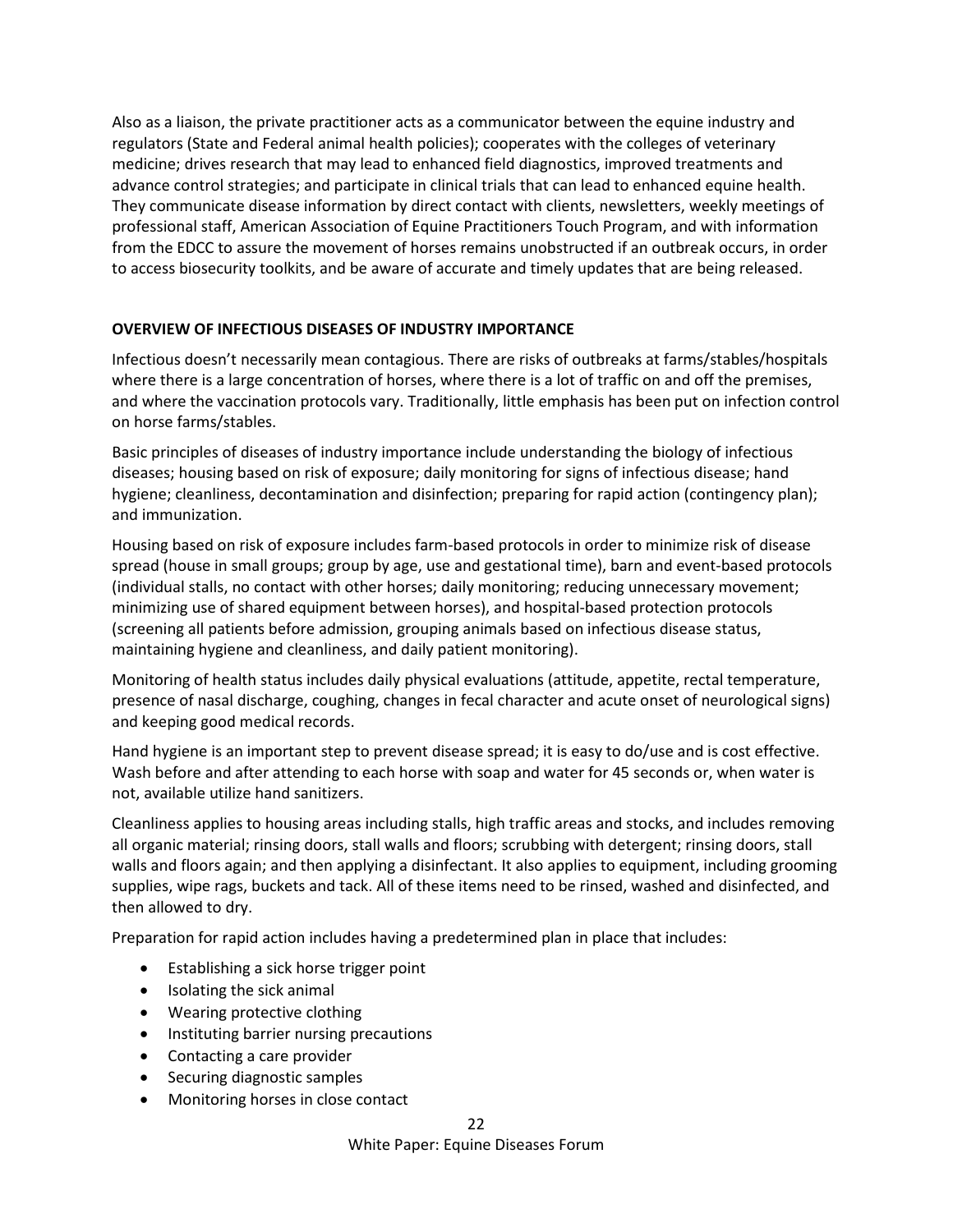Immunization programs are the most successful application of immunological principles. Vaccination decreases the severity of disease and shedding of pathogens. More intensive vaccination schedules are needed for high-risk horses. There are new vaccines being produced that can be added to vaccination protocols.

Respiratory pathogens, especially upper respiratory tract infections, are common. They spread via fomites, droplet and/or aerosols; cause high morbidity, but low mortality; the severity of signs depends on the horse, environment and pathogen factors. Some disease agents can cause latent infections and result in subclinical shedding. Equine respiratory pathogens are detected in 26 percent of investigated infectious upper respiratory disease cases. EVH-4 and Equine Influenza Virus (EIV) are the most common viruses detected in horses with infectious upper respiratory disease. There is a high susceptibility of young performance horses to respiratory pathogens. Recently PCR-positive EIV cases in the U.S. have occurred in older and previously flu vaccinated horses. There has been an introduction of Clade 2 EIV into U.S. horses via international transportation. The role of less characterized viruses such as EHV-2/-5 is still unclear. $15$ 

Enteric pathogens cause gastrointestinal infections that are sporadic in adult horses, including *Salmonella* spp., *Clostridium difficile* and Equine Corona Virus (ECoV). Enteric pathogens spread rapidly via fecal oral transmission. Several risk factors have been associated with increased susceptibility to infection with enteric pathogens. Horses with enteric pathogens can be asymptomatic shedders, cause zoonotic risk and expose other horses to emerging pathogens.<sup>16</sup> While there is sparse information and preliminary observations, ECoV can cross species. ECOV has been recognized sporadically and as epizootic in occurrence. There has been a steady increase in cases of ECoV since 2010, with higher case numbers during colder months of the year over a wide geographic area. The predominance of cases are in adult horses. More cases are seen in riding/racing/show horses than in breeding horses. Spread is likely from fecal -oral route (respiratory route is unlikely). Morbidity is variable (10 to 83 percent), while mortality is low; the incubation period is short at 48 to 72 hours.<sup>17</sup>

There is a high seroprevalence to *S. neurona* (one of the causative agents of Equine Protozoal Myeloencephalitis (EPM) with geographic differences (78 percent). There is a wide distribution of *N. hughesi* (34 percent) a second cause of EPM, across the county with no regional differences. There is a breed (more common in Warmblood horses) and age risk factor for EPM. It usually hits horses 1 to 4 years old in the winter. Occurrence of EPM case(s) has been associated with prior EPM case identified on the premises, contact with wildlife (opossum), presence of cats, use of the horse (racing/show more than pleasure/breeding) and health status of the horse. It can be treated with Ponazuril with daily/intermittent administration to reduce the infection; with Nitazoxanide twice weekly at a rate of 25 mg/kg to reduce the attack rate on an premises (12 vs. 0 percent attack rate); or with Diclazuril as a low daily dose (0.5 mg/kg) to lower seroprevalence/titers in treated foals.<sup>18</sup>

Lyme disease is a vector-born disease caused by *Borrelia burgdorferi sensu stricto* and is transmitted by *Ixodes* ticks in North America. The disease is a challenge to diagnose as evidence of exposure to the causative agent does not necessarily correlate with clinical disease. Affected horses can show variable clinical signs such as weight loss, stiffness/lameness, muscle soreness/wasting, low grade fever, poor performance, lethargy and behavioral changes. It can result in ocular disease and neurologic disease (neuroborreliosis). Diagnosis of lyme disease encompasses inclusion of various factors including the geographic areas that include tick exposure, ruling out other diseases, clinical signs and high antibody titers.<sup>19</sup> There are various antibody assays available (ELISA, Immunofluorescent Antibody, Western Blot, Multiplex test) that can be performed. Prevention of lyme disease is through tick control and use of an available commercial canine vaccine.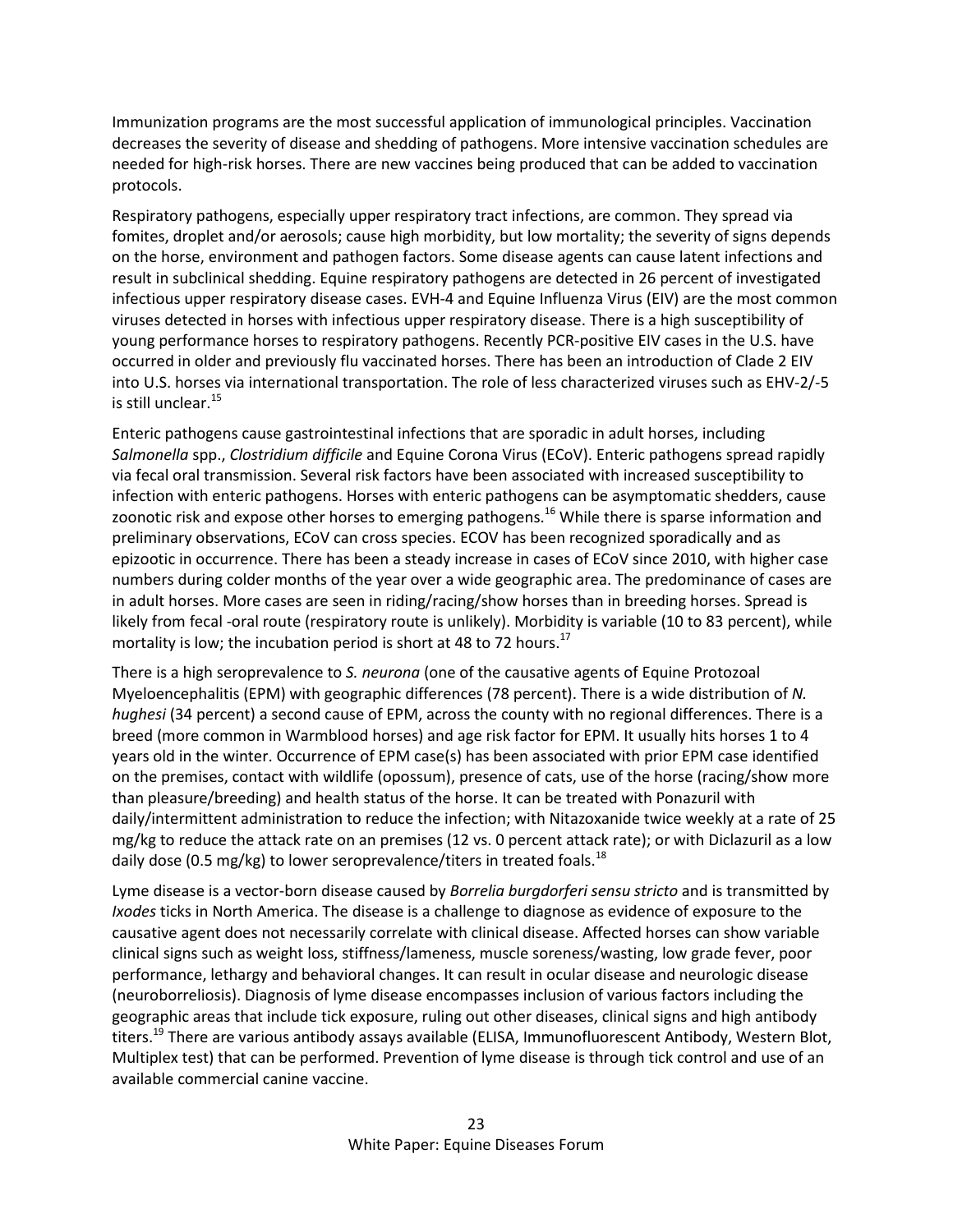Pigeon Fever, is caused by infection with a bacteria called Corynebacterium *pseudotuberculosis*, the bacteria is a soil-borne organism. Flies act as a mechanical vector. The disease is spreading to States east of the Mississippi, with various clinical presentations, including external abscess formation, internal infection and ulcerative lymphangitis. Pigeon Fever can be prevented with bacterin/toxid vaccine, good sanitation and fly control, proper disposal of manure to reduce fly populations, proper wound care of horses with draining abscess and preventing ventral midline dermatitis through frequent application of insect repellants. 20

In summary, there are many challenges to control of endemic equine infectious diseases that include the fact that the infection status of a horse can't be determined solely based on clinical presentation, biology of various pathogens is poorly characterized, there is a lack of metrics to determine impact of various diseases, biosecurity is often too complicated and lacks compliance, there is a lack of ownership of the problems , and it's necessary to maintain centralized resources of information on disease outbreak and provide disease alerts.

# **INTERNATIONAL THREAT FROM SPREAD OF SELECTED EQUINE DISEASES**

No longer is any country remote from the risk of incursion of various human and animal pathogens; that was exemplified by the discovery of WNV in New York in 1999. Previously, it was never known to occur in the western hemisphere. Fewer and fewer infectious diseases are currently considered restricted in respect of their worldwide distribution. As geographical boundaries disappear around the world, diseases can move with greater ease between countries and even between continents; further, no longer can intact borders be relied upon to prevent the incursion of infectious diseases.

The horse is unique compared to other domestic species because they are the longest lived of the traditional domestic species, their individual economic value can greatly exceed that of any other species and many horses are national/international "jet-setters." The nature of international movement of horses involves the majority being shipped for competition purposes (racing, show-jumping, eventing, driving, endurance riding, etc.), movement of mares and stallions for breeding purposes, relocation due to change of ownership, and shipment for processing.

Significant trends in the horse industry in recent years include proliferation in the number of prestigious racing/equestrian events (between 2004 and 2014 Fédération Equestre Internationale-sanctioned events increased by 255 percent), a considerable increase in the number of stallions used for dualhemisphere breeding, and acceptance and use of AI by the vast majority of breed registries.

Where equine infectious diseases are concerned, factors affecting worldwide distribution include greater globalization of trade in horses and semen; multinational trade agreements; emergent diseases; mutation of recognized pathogens; climate related phenomena; migration of amplifying/reservoir hosts or vectors of specific pathogens; and availability of "new" vectors, changes in land management, vaccine contamination and agri-terrorism.

International trade is the single most important factor responsible for the dissemination of equine infectious diseases. Certain diseases may be spread by horses approved for temporary, as well as for permanent, importation. Infective animal products (semen, plasma) have been implicated in the spread of specific diseases (EVA and EIA). The greater the volume of horse imports, the greater the risk of disease incursions into the importing country.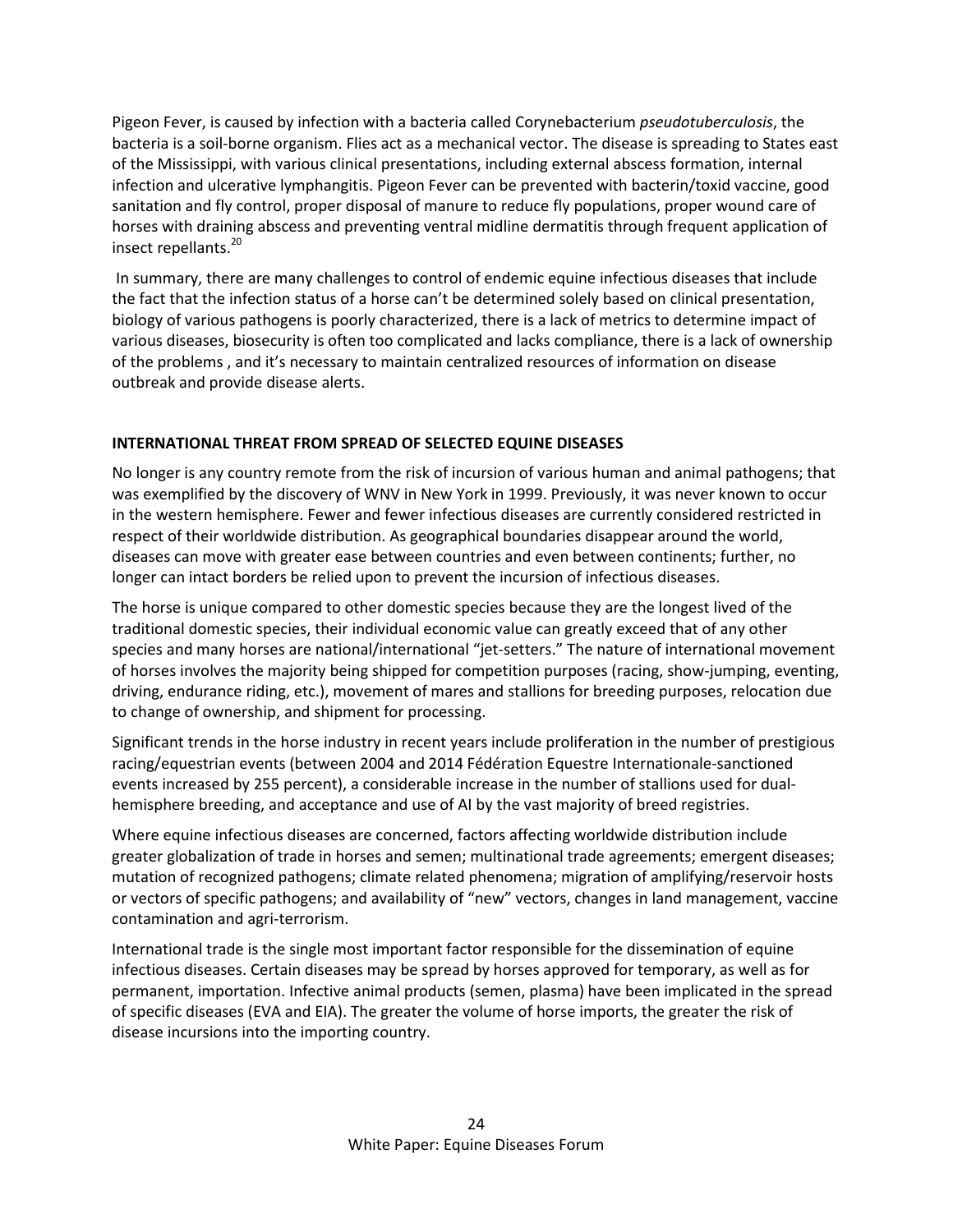

Where globally significant equine infectious diseases are concerned, the most important sources of infection are subclinical acutely infected animals, carrier animals, semen/embryo and sub-clinically infected mares. Potential modes of transmission include respiratory, venereal, arthropod, congenital and iatrogenic.

Incursions of foreign animal/transboundary equine disease and whether such incursions are transient or long term is dependent on a

range of factors that determine whether a foreign animal or transboundary disease is eradicable or not. Concerted support from the equine industry is critical to ensuring success of any control or eradication program. Certain foreign animal or transboundary diseases may not be eradicable once introduced into a country. Increased globalization of trade in equids and germplasm facilitated by various multinational trade agreements has influenced worldwide distribution of equine infectious diseases.<sup>21</sup> Distribution of many equine diseases is a dynamic one due to the spread of a particular disease through international trade, emergence of "new" diseases or re-emergence of new biotypes of recognized pathogens. Equine diseases currently *not* known to occur in the U.S. include African Horse Sickness, Venezuelan Equine Encephalomyelitis, Glanders, Screwworm, Equine Encephalosis, Dourine, CEM and Epizootic Lymphangitis.

Factors contributing to the international spread of equine diseases include limited awareness of the latest scientific information on the epidemiology, diagnosis and control of specific diseases; lack of reliable laboratory testing capability for certain diseases; lack of or inadequate surveillance and reporting of OIE-listed diseases; lack of uniformity among countries in implementation of the OIE Animal Health Code standards; lack of or inadequate pre-export testing, veterinary inspection and certification.

Risk reducing measures include import-risk analysis involving risk assessment, management and communication; evaluation of veterinary services in the exporting country; regionalization/zoning/ compartmentalization of the exporting country for certain diseases; surveillance, diagnosis and prompt reporting of equine disease outbreaks to appropriate regulatory agencies/industry organizations; preexpert and post-import isolation and testing of horses for specified diseases.

Actions needed to mitigate the risk of global spread of equine diseases includes greater interaction between national animal health officials and respective equine industries, improved surveillance and reporting of specific equine disease outbreaks, training of laboratory personnel in internationally approved diagnostic procedures, greater international exchange of information on matters of equine health and welfare, and the appointment of a key person in each country to liaise with industry and regulatory authorities on matters of equine health and trade.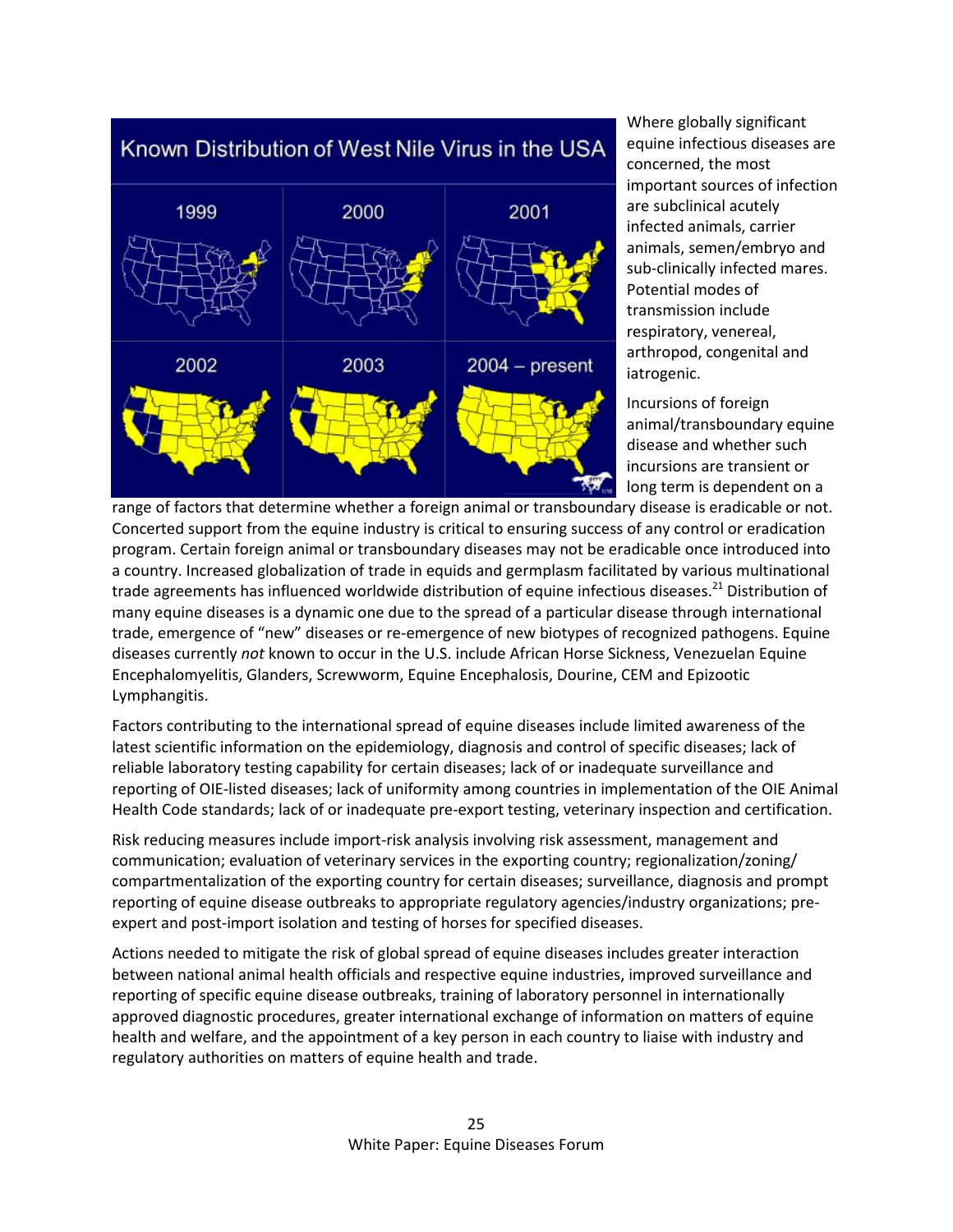## **OVERVIEW OF RISKS OF INTERNATIONAL EQUINE MOVEMENT**

## *HORSE IMPORTATION – OVERVIEW AND ISSUES*

Importing animals into the U.S. requires NIES oversight for animals, semen and embryos, including horses, cattle, swine, birds and certain wildlife/exotics/reptiles. It requires government certification, testing in the country of origin, quarantine and testing in the U.S., and places prohibitions on imports from certain countries. In 2013, 22,849 horses were imported into the U.S. – 14, 325 from Canada, 2,229 from Mexico and 6,245 by air. $^{22}$ 

Import requirements include an official government-endorsed health certificate from the country of origin; quarantine upon arrival in the U.S. for 3, 7 or 60 days depending on the country of origin (minimum of 42 hours); testing equine while in U. S. quarantine facility for Dourine, Glanders, EP and EIA; and the right to refuse entry. Imports are allowed from any country.

The Code of Federal Regulations Import Requirements §93.308 Quarantine Requirements State that "(a) Except as provided in this section and in §93.324 [horses from Mexico], horses intended for importation into the U. S. from any part of the world shall be shipped directly to a port designated in § §93.303 and 92.324 and be quarantined at said port until negative results to port of entry tests are obtained and the horses are certified by the port veterinarian to be free from clinical evidence of disease. The electronic Code of Federal regulations can be found at *http://www.ecfr.gov;* click on Simple Search on the left, retrieve by CFR Citation, Title 9, Part 93, Subpart C.

Release criteria includes negative results on mandatory tests; written protocol for testing, retesting and holding cohorts; "Free from clinical evidence of disease," including normal temperature taken two times per day and no nasal discharge or swollen lymph nodes, normal appetite and manure; then, no additional testing is required unless medically necessary.

Issues for further evaluation include:

- Most imported horses are quarantined for 42 hours (3 day imports)
- Possibility that the horse is incubating a disease and is clinically normal when released
- Holding horses potentially exposed to non-regulated diseases
- Significant expense to importer when horses are held
- Differences among States in diseases of concern
- The diseases of most concern by the States for horses being released from the import process/centers are strangles and EHV

The future of regulations likely will include an entire overhaul of import regulations to be, less prescriptive, with a move of specifics out of CFR into guidance documents thus allowing for more flexibility and the option to be better able to keep up with scientific advances than with formal rule making process with comment period.

## *DISEASE RISKS ASSOCIATED WITH INTERNATIONAL MOVEMENT OF EQUINE*

International threat from spread of selected diseases:

## *African Horse Sickness (AHS)*

There is a potential threat of introduction of AHS into the U.S. AHS is a highly important OIE-listed equine disease that affects all equidae. Horses and mules are the most susceptible equine species, with case-fatality rates of 70 to 95 percent; donkeys are less susceptible than horses to disease and zebras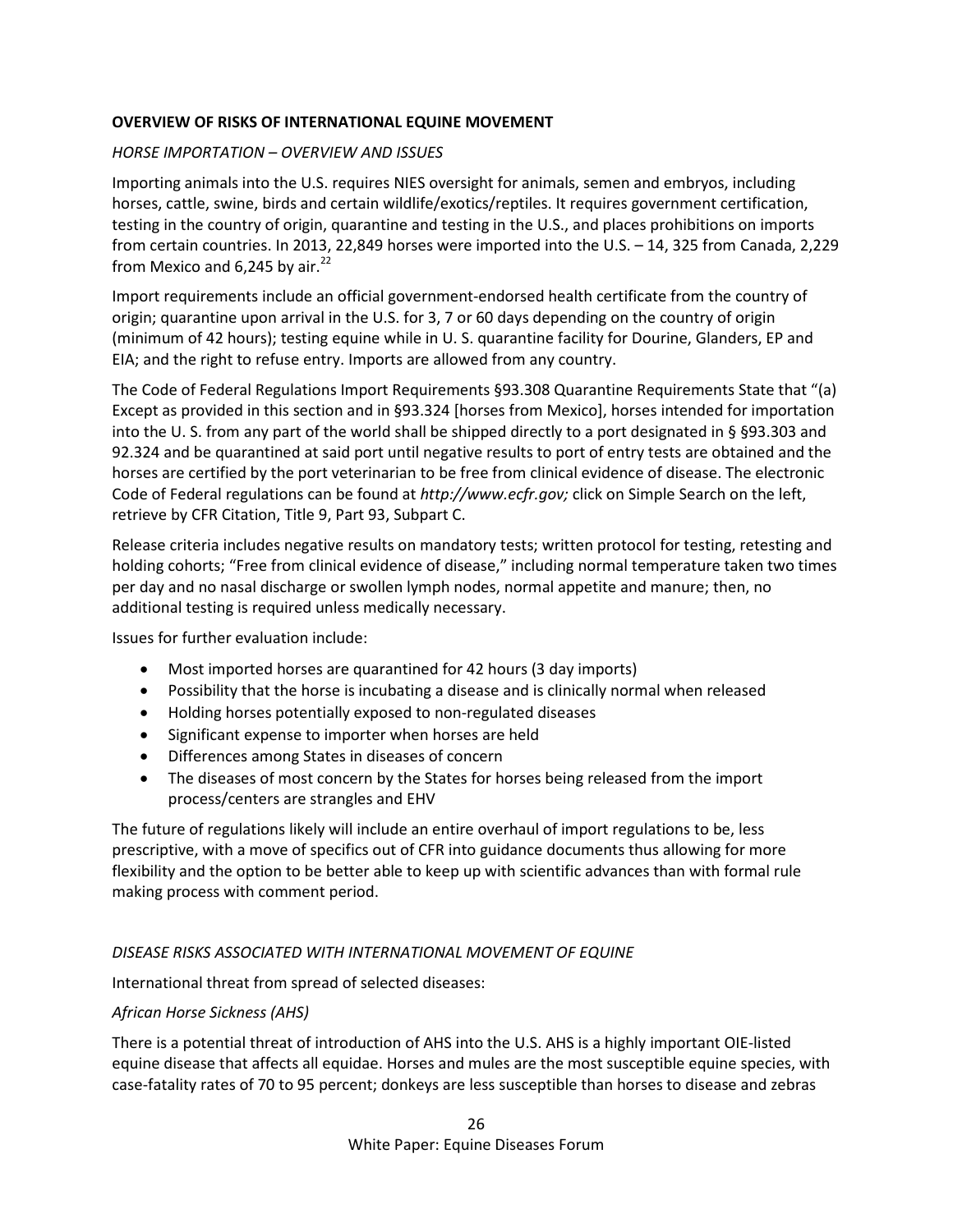are only sub-clinically infected with the virus. AHS is an insect-borne *Orbivirus* disease that is endemic in parts of southern Africa. Nine virus serotypes exist. Dogs can be infected with the virus and infection is often fatal. Naturally and experimentally produced disease has been recorded in dogs.<sup>23</sup> In terms of geographic distribution, AHS is endemic in tropical equatorial regions of sub-Saharan Africa. The disease appears annually in the Republic of South Africa and is seen initially in Northeast Transvaal. In 1959- 1963, there was a major epidemic extending from Turkey and Cyprus in the Middle East to Pakistan and India. In 1966, the disease spread into Spain. From 1987-1990 the disease was re-introduced into the Iberian Peninsula. Infection with AHS virus has been reported in camels, Angora goats, African elephants, cattle and sheep. Encephalitis has been recorded in humans working with certain neurotropic strains of the virus. There are four classically recognized forms of AHS; these include the peracute (pulmonary), subacute (cardiac), acute (mixed pulmonary and cardiac) and mild (horse sickness fever). The incubation period can range from 1 to 2 weeks, the duration of the illness is 7 to 10 days, viremia in horses lasts 4 to 8 days, and mortality rates in horses can be as high as 70 to 95 percent.<sup>24</sup> The pulmonary form of AHS ("Dunkop") is a peracute form of the disease, with an incubation period of 3 to 5 days. Fever can go up to 41°C, and can include depression, profuse sweating, severe pulmonary edema, dyspnea, coughing and a copious frothy nasal discharge. The course of the disease can take from 30 minutes to a few hours after the onset of clinical signs. The case fatality is up to 95 percent. The pulmonary form of AHS is most frequently seen in dogs. The cardiac form of AHS ("Dikkop") is a less acute form of the disease in horses. The incubation period extends from 4 to 9 days, with horses developing a fever up to 41° C, depression, supraorbital non-pitting edema, swelling, petechiation and eversion of the conjunctivae, edema of the head (lips, eyelids, cheeks and tongue) and neck. It also includes ventral (thoracic and abdominal) edema, periods of recumbency and sometimes colic. The disease course is 4 to 8 days after the onset of clinical signs and the case fatality rate is approximately 50 percent. The mixed form of AHS is a combination of pulmonary and cardiac forms of the disease, and is usually diagnosed on necropsy examination. The incubation period is usually 3 to 5 days, and the initial evidence of pulmonary involvement is followed by edematous swellings. Signs include acute paroxysms of coughing, copious frothy nasal discharge, collapse and death in 3 to 6 days. Case fatality is up to 70 percent.<sup>25</sup>

AHS fever is the mildest form of the disease, and is typically seen in partially immune horses and in donkeys and zebras. The incubation period usually lasts 5 to 14 days, and is followed with a moderate, recurring fever (3 to 8 days), anorexia, depression and perhaps mild conjunctivitis and dyspnea. Affected animals usually recover rapidly. AHS is a non-contagious infectious disease – it isn't transmitted directly between horses. Midges are the primary vectors, with *C. imicola* as the most important vector; other *Culicoides* spp. (e.g. *C. bolitinos* and *C. variipennis*) are also vectors. Additionally, *C. sonorensis* is widely distributed in the U.S. and has been experimentally proven to be a vector of AHS Type 4 virus. There is an extrinsic incubation period in midges of 8 days. There is no evidence of transovarial transmission or over-wintering of the virus in *Culicoides* larvae. Mosquitoes and various biting flies may play some role in virus transmission. Certain tick species can transmit AHS virus, but aren't considered significant vectors. General features of the epidemiology of AHS are that its only endemic in parts of Africa; major epidemics have been recorded in South Africa every 10 to 15 years; in endemic areas, usually one serotype predominates in a particular season and another serotype the next year; serotypes 3, 4 and 9 are identified with the spread of AHS outside Africa; and there is no evidence of a carrier State in recovered horses, mules, donkeys or zebras.<sup>26</sup>

AHS viremia is detectable about 24 hours before the onset of fever. It is present for up to 8 days in horses and parallels the febrile response. It may persist for up to 4 weeks and somewhat longer in zebras, mules and donkeys. It is a virus that is associated with the red cell elements in blood. There is no evidence of viremia in recovered horses. Pathways for introduction of AHS include movement of equids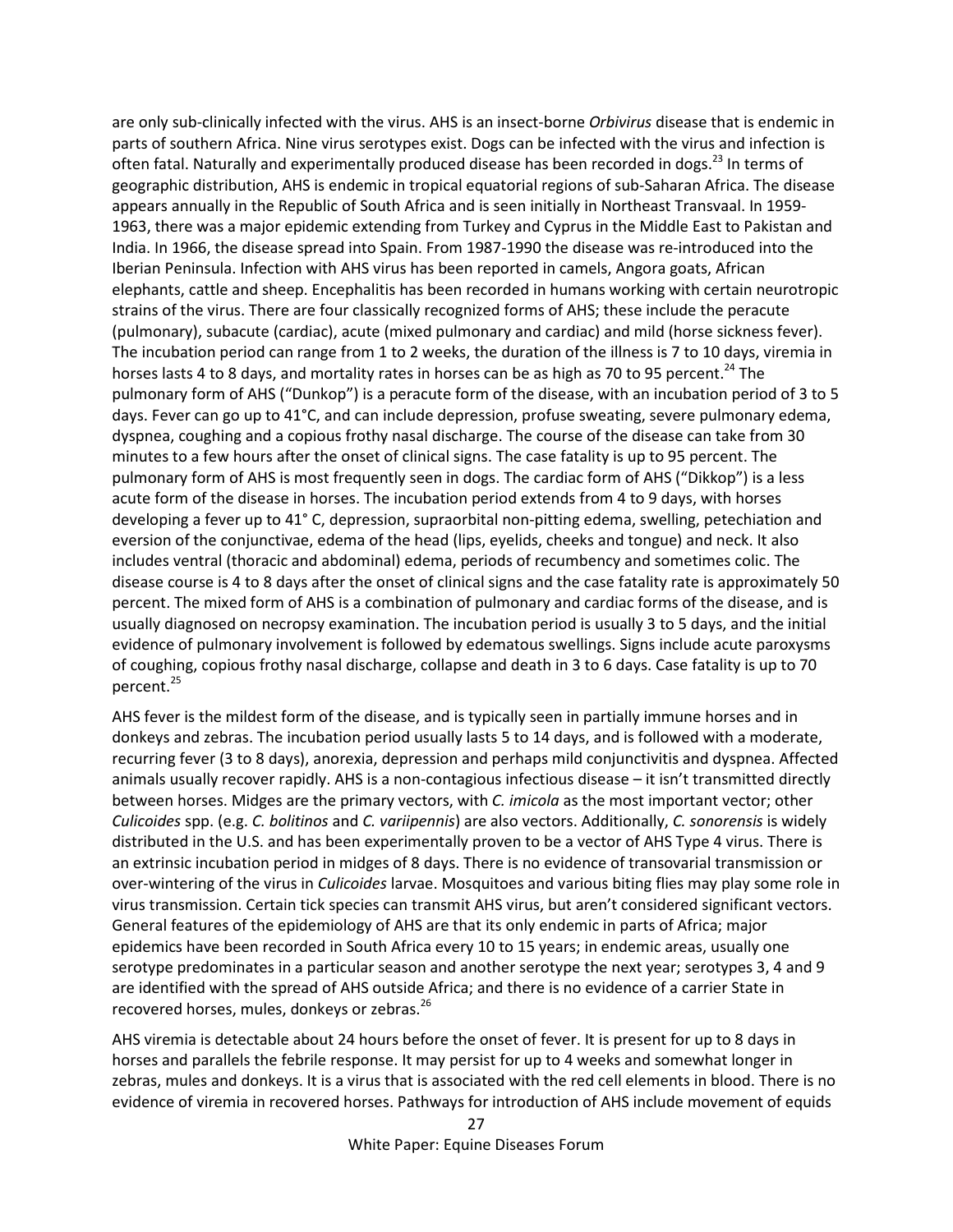(horses, mules, donkeys and zebras), movement of animal products (semen and serum), transport of infected vectors (*Culicoides sp.* – plants, animals, airplanes and ships), active flight of infected vectors (*Culicoides sp.*), and windborne transmission of infected vectors. The establishment of AHS as epidemic or endemic depends on the number and distribution of susceptible hosts, the presence of reservoir hosts, the duration and level of viremia in hosts, vector capacity of local vector population (number of infected bites by *Culicoides* over a 2 to 4 week lifespan) and climate.<sup>27</sup>

### *Glanders*

The resurgence of Glanders is a cause for increasing international concern. Events over the last 10 to 15 years indicate Glanders is no longer as geographically restricted as previously believed. Disease outbreaks in countries from which it had formerly been eradicated heighten the risk of further spread through international horse movements. Practitioners need to be more aware of the risks associated with importing horses from certain countries/regions of the world of questionable Glanders-free status. Glanders is a highly contagious bacterial disease of equids. The causal agent is *Burkholderia mallei* and it was first discovered by Loeffler and Schuetz in 1862. Glanders is widely considered one of the most important zoonotic diseases.<sup>28</sup> *B. mallei* is one of the first agents to be used for biological warfare purposes. Outbreaks are immediately notifiable to OIE as Glanders is an OIE-listed equine disease. The host range for Glanders includes equidae, humans and sometime felidae; if untreated, infections are usually fatal. It has been detected in camels, bears, walruses and dogs. While cattle and swine are resistant, small ruminants can become infected if kept in close contact with affected horses. The disease is endemic in various parts of the world, including, but not exclusive to, Asia, South America and the Middle East. Afghanistan, Bahrain, Brazil, India, Iran, Iraq, Kuwait, Lebanon, Mongolia, Pakistan, People's Republic of China, Syria, Turkey and United Arab Emirates have reported to have had outbreaks of Glanders since 1998. Modes of transmission include direct contact with horses affected with nasal pulmonary forms of the disease, ingestion of food/water contaminated with discharge from respiratory tract/ulcerated skin lesions, indirect contact through sharing contaminated food/water facilities or items of harness, crowding and stress. It is important to know that subclinically infected horses can be carriers and reservoirs and sources of *B. mallei.* Clinical forms of the disease depend on various agent, host and environmental factors; incubation periods can range from a few days to 6 months. Forms of the disease vary according to location of the primary lesions; nasal, pulmonary and cutaneous forms are described. Individual horses may be affected with more than one form of the disease; horses can be acutely/chronically infected with *B.mallei.* Differential diagnosis of Glanders includes Strangles, Meloidosis (*B. pseudomallei*), Ulcerative Lymphangitis (*C. pseudotuberculosis*), Epizootic Lymphangitis (*H. capsulatum var. farciminosum*), Botriomycosis, Sporotrichosis (*S. schenckii*), Horsepox and Tuberculosis.<sup>29</sup> There has been an increased frequency of reported outbreaks in countries in which the disease is endemic, and expansion of Glanders has occurred into countries in which it was previously eradicated. There is proof of spread of the disease through international movement of horses. Disease events in recent years emphasize the need for extra caution if importing horses from certain countries/areas of the world.

#### *Surra*

Surra is a non-contagious, infectious disease that was first described in horses and camels in India in the late 1880s. Its known geographic distribution is Africa, Asia, Middle East, and certain countries in Central and South America. It is a source of considerable economic loss in endemic countries or in which the causal agent was recently introduced. It is listed as an OIE multispecies disease. The causal agent of Surra is a hemoprotozoan parasite, *Trypanosoma evansi*. It was the first pathogenic trypanosome to be discovered and taxonomically is related to *T. equiperdum, T. brucei* and *T. congolense*. *T. evansi* is known to infect various domestic and wildlife species, including horses, donkeys, cattle, sheep, goats, pigs,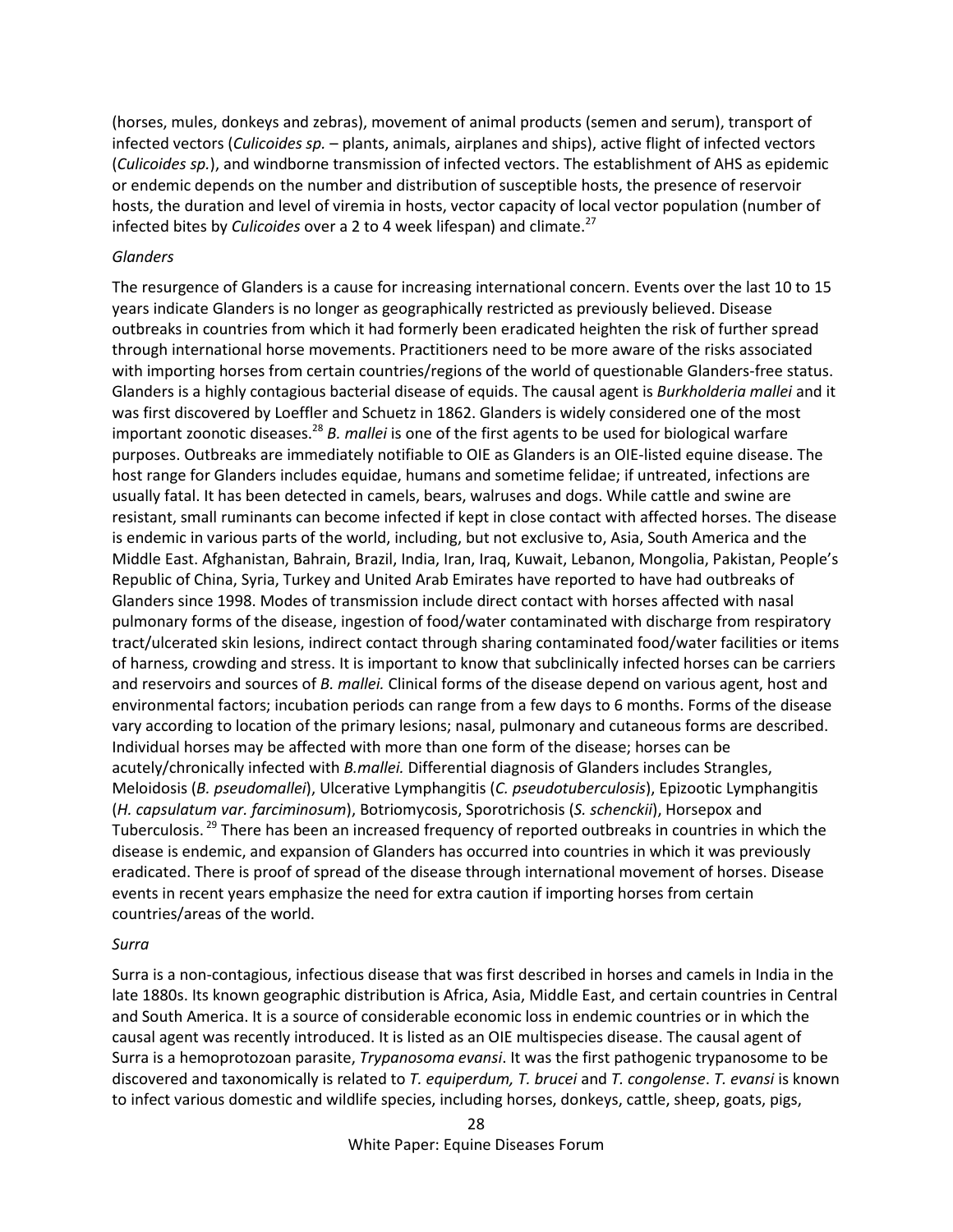buffalo, camels, llamas, dogs, cats, elephants, capybaras and coatis. Horses and camels are most severely impacted by the disease. Modes of transmission include natural transmission by blood-sucking insects; *Tabanus* and *Stomoxys* spp. of biting flies are primarily implicated. They serve as mechanical, not biological, vectors of *T. evansi*. There is potential for iatrogenic spread via use of bloodcontaminated equipment or by transfusion of infective blood/blood product.<sup>30</sup> Surra is principally seen in tropical/sub-tropical regions of the world. The disease is facilitated by the presence of large populations of biting flies, horses congregated together and the introduction of naïve animals into an endemic area. Capybaras and coatis are believed to be reservoir hosts of *T. evansi*. The incubation period of the disease is 1 to 2 weeks, and subacute, acute and chronic forms of the infection are described. High mortality rates can occur in naïve horses in endemic areas. No vaccine is available against Surra. Prevention and control are very difficult in endemic countries where reservoir hosts are present. Control is dependent on identification and treatment of infected animals, reduction of vector populations, practice of good stable hygiene and possible prophylactic use of certain drugs. Surra is an insidious disease and is readily confused clinically with certain other diseases. It is endemic in some Western Hemisphere countries.<sup>31</sup> There is a need for continued vigilance to monitor for and ensure the exclusion of Surra from the U.S. Hopefully, the U.S. horse population will enjoy continued freedom from this disease.

## **ROLE OF EQUINE TRACEABILITY IN PROTECTING EQUINE HEALTH**

Unique equine identification and practical means for capturing that information electronically is essential for disease traceability and protecting equine health. Efficient systems for tracing equine movement rapidly aid in responses to emergency management situations, business continuity in the face of an outbreak, or in the event of theft. Current methods of identification include lip tattoo, branding (hot iron and freeze), microchip, pictures or physical description. Lack of any permanent identification for most horses in the U.S. along with other challenges such as re-branding (changing existing brands), illegible lip tattoos, lack of wide use of electronic readers for microchip confirmation, and absence of a central repository for microchip data impede progress in equine disease traceability. Most commonly a horse is identified by a general description only on paper CVIs and lacks the specificity to positively identify a horse if needed. Currently the overwhelming majority of equids in the U.S. are not permanently identified and therefore pictures or a written description, sometimes accompanied by registration papers and/or brand inspection papers, are the only means for identifying a horse on official documents.

Typical requirements for interstate movement of equids is a CVI issued within the last 30 days and a negative EIA test. While a 12-month negative EIA test is most common, variations from State-to-State do occur. Other requirements may be put in place if the origin or destination state is experiencing an equine-related disease outbreak. While use of electronic CVIs is increasing, the majority of CVIs are still issued on paper, which when combined with the lack of unique identification, decreases the timely and accurate traceability for equine movement.

In addition to the aforementioned, traceability challenges also include a lack of documentation in general, illegible documentation, limited electronic documentation, and minimal to no enforcement of requirements for documentation at equine events or State border crossings. Improving electronic records through the use of value-added applications for owners, increasing the use of permanent identification, and creating a searchable repository of permanent identification are all means to improve traceability for equines in the U.S.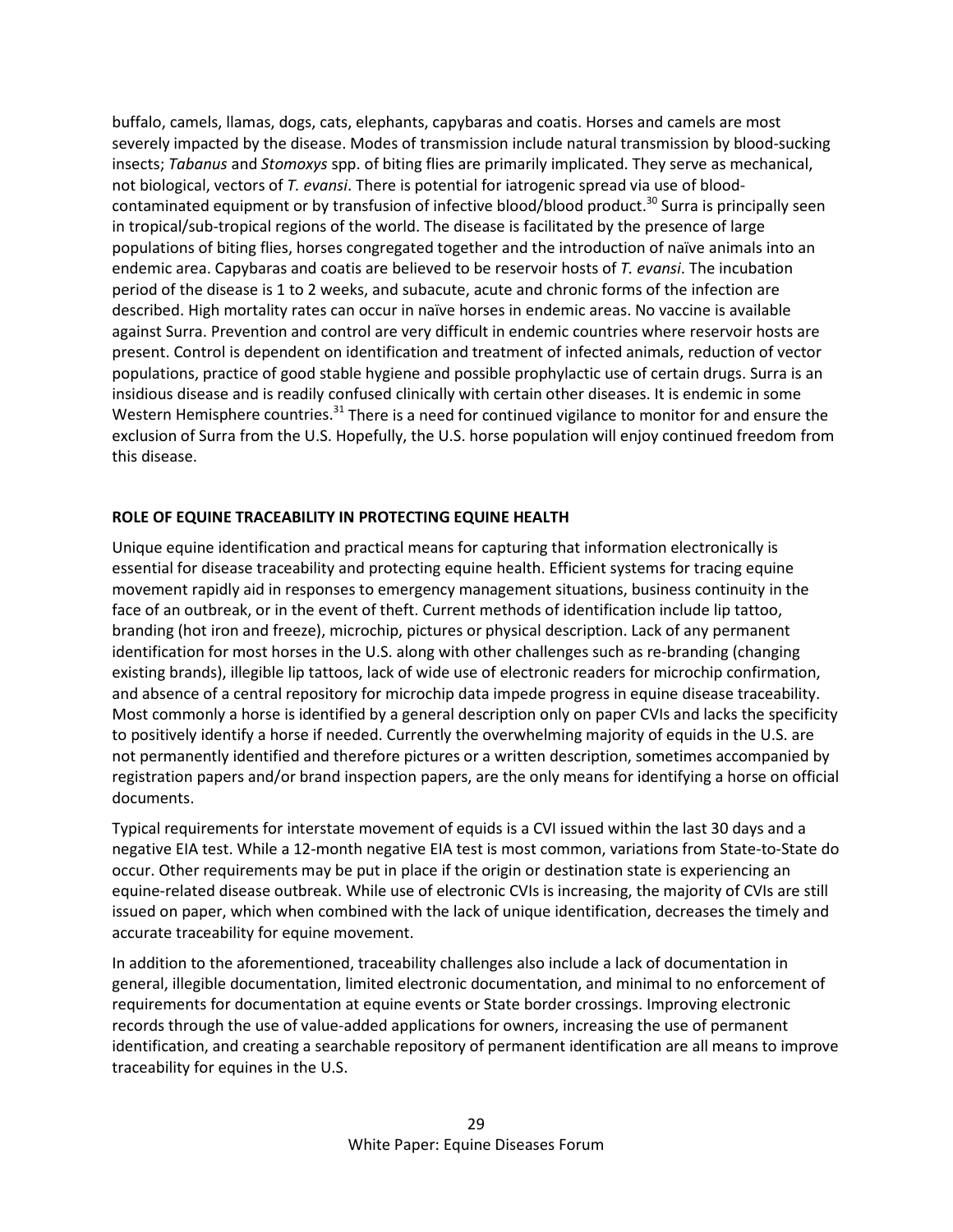Many attendees mentioned that a health certificate provides little direct value to individual horse owners and that value must be added in order for compliance to increase. This might be a mobile application that allows a horse owner to view all their health records in one location, for example easily retrieving health certificates, EIA test records, rabies vaccination certificates, etc. on mobile devices for convenience.

# **EVOLUTION OF EQUINE BIOSECURITY**

A Salmonella outbreak that started in July 1996 at the Colorado State University (CSU) Veterinary Teaching Hospital lead to closure of the hospital for cleaning and disinfection. The mitigation of this outbreak lead to many lessons learned and implementation of multiple biosecurity protocols. This event lead to the development of a hospital-wide biosecurity program; the hiring of a director of biosecurity; active surveillance for *Salmonella* ssp. was implemented and nosocomial infections were investigated; and a standard operating procedure was developed for biosecurity that is regularly updated based on surveillance, research findings and lessons learned.

Biosecurity research projects at CSU that were prompted by the 1996 Salmonella outbreak include the evaluation of foot dip vs. footbath and efficacy of various disinfectants for footwear, evaluation of hand hygiene procedures, risk factors associated with *Salmonella* ssp. shedding among hospitalized patients, environmental monitoring for *Salmonella* ssp., and evaluating various disinfection methods for hospital surfaces.

The evolution of veterinary hospital biosecurity lead to the idea that a hospital needs to have a biosecurity program and that it is a critical component of patient care. Most university veterinary hospitals and some private equine practices now have a biosecurity program in place; while these plans won't prevent all hospital-acquired infections, surveillance and action plan can reduce the risk and scope of outbreaks.

Disease outbreaks have created a "need to know." The multi-State 2011 outbreak of EHM associated with horses that attended the National Cutting Horse Association (NCHA) event in Ogden, Utah, was a game changer; it lead to the creation of a task force by the American Association of Equine Practitioners, which developed the plan for the Equine Disease Communication Center.

In the past 10 years, a myriad of resources on equine biosecurity have become available that are directed at different stakeholders (owners, event organizers/facilities and veterinarians) and are available in multiple formats (media, interactive webpage, and educational seminars and webinars). Resources for owners includes an USDA APHIS VS info sheet about biosecurity tips and an online biosecurity risk calculator on the Equine Guelph website.

Information for equine event organizers and facilities includes a biosecurity toolkit available from the California Department of Food and Agriculture and a Business Continuity Plan for equine events through the Colorado Department of Agriculture designed as a walk-through discussion piece. As the event organizer walks through their facility with their veterinarian, they analyze the critical parts of event management to determine practices that could be implemented to reduce the risk of disease introduction at events and discuss strategies, responses and control of the spread of disease at an event, should a disease incident occur.<sup>32</sup> The Business Continuity Plan has been shared by Dr. Carl Heckendorf of CDA with several equine events including the National Western Stock Show, Colorado State Fair, National Little Britches Rodeo Association, Colorado State Junior Rodeo Association, Colorado High School Rodeo Association and Colorado Horse Park.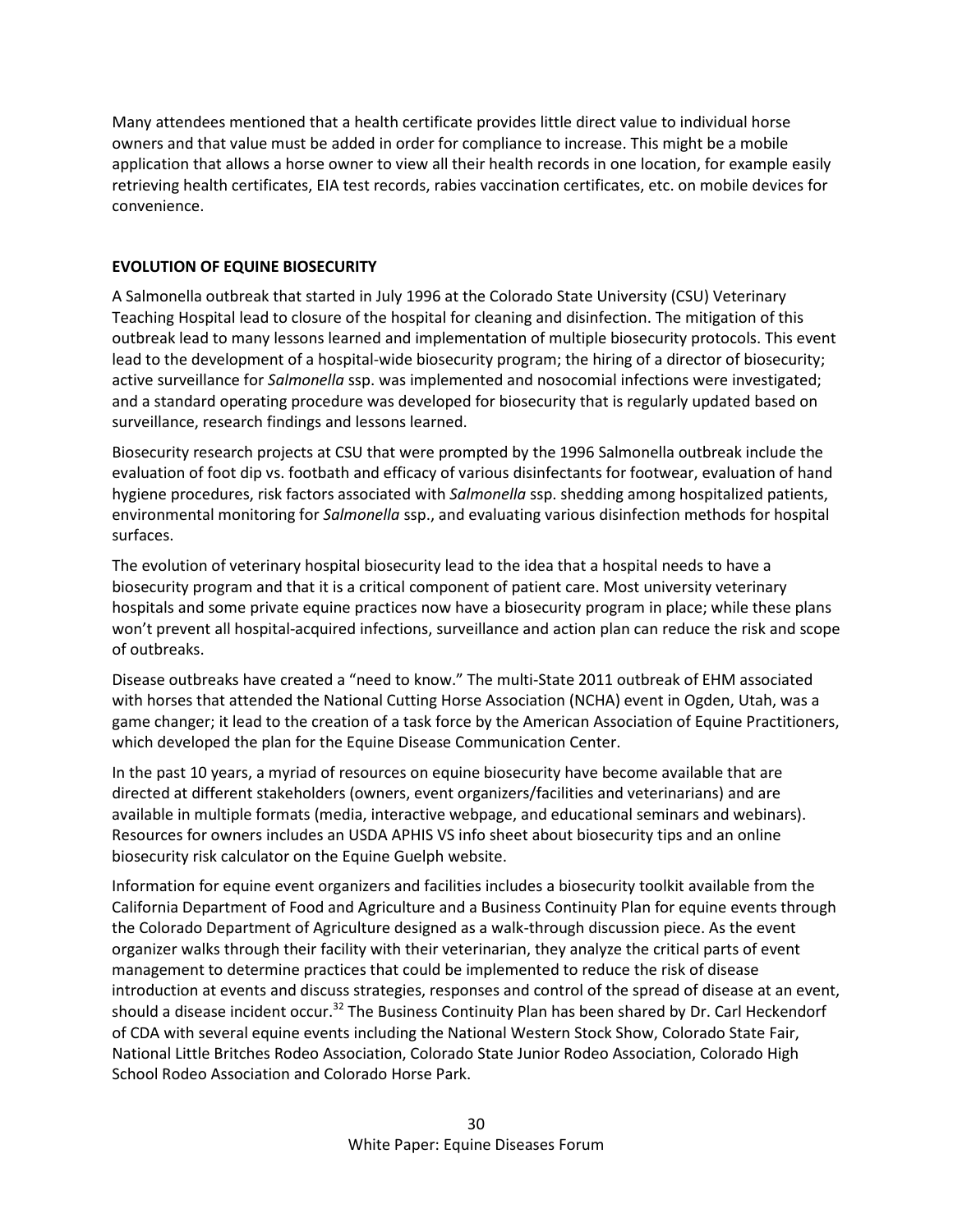Infection control plans are also being shared through on-line video interviews with trainers, as part of veterinary student's education and through the American Association of Equine Practitioners Infection control guidelines; there is even an entire chapter in the text book *Equine Infectious Diseases* about biosecurity. Biosecurity has also been a topic featured at veterinary conferences, including State veterinary conferences, the International Equine Infectious Disease Conference and will be part of the American Association of Equine Practitioners In-Depth 2016 Session on Infectious Diseases.

In 2005, the USDA's National Animal Health Monitoring System (NAHMS) conducted a survey regarding equine health management strategies at equine events in six States (CA, CO, FL, KY, NY, and TX). The inferences from the survey covered the population of equine events in the six target States. Survey results are available on the NAHMS website: http://www.aphis.usda.gov/nahmsResults are broken out by scope of the event, e.g. national, regional, and State; type of event show/trial, western event/rodeo/fair, race/polo and other; and by State. Here are a few highlights from the survey: Overall, 32.7% of national equids events required a health certificate for all equines attending the event; 16.8% of national events required any vaccination of attending equids; 29.1% of national equine events provided an on-site veterinarian to monitor equids for illness

In 2009, eight equine breed associations/organizations with the highest equine registration numbers and two organizations that manage several national equine events were interviewed by phone in order to collect questionnaire data related to infection control practices at the events hosted by these organizations. All phone interviews were conducted by a veterinarian with epidemiology training on behalf of the Colorado State University's Animal Population Health Institute. Although the scale for this study (eight national event respondents) was much smaller than the USDA's Equine 2005 study, the information collected showed an increase in some infectious disease control procedures used at events since 2005. In comparison to the USDA's Equine 2005 study which reported that 32.7% of all national events required a CVI for all attending equids and a Coggins test (for equine infectious anemia) for 80% of all attending equids. The 2009 study found that a higher percentage of events (75 and 100% respectfully) had these requirements. The 2009 study asked about the presence of a veterinarian that "specifically monitored for contagious disease occurrences" and found that 50% did provide a veterinarian for this purpose; in comparison, Equine 2005 found that 29% of national events had a veterinarian on-site to specifically "monitor attending horses for signs of illness."

# **HISTORICAL LESSONS LEARNED AND THE FUTURE OF EHM**

April 29-May 8, 2011, the NCHA Western National Championships were held in Ogden, Utah, with 421 US horses included as having primary exposure in the final situation report and a significant number of ancillary horses also were present. Some horses left Ogden on or before May 8. A horse from Colorado that participated at Ogden displayed significant signs of EHM and was euthanized May 11. Following the event, horses dispersed to at least 21 States and provinces. Another horse that had competed in Ogden was euthanized at a cutting event in central California after showing neurological signs of EHV-1 on May 13. The central California show was immediately canceled, with several hundred horses potentially exposed. The Pacific Coast Cutting Horse Association canceled major shows the following week (May 19- 22). An industry request for USDA APHIS assistance in developing a situation report using standardized reporting criteria was made to Dr. John Clifford on May 16, 2011. All NCHA-approved shows were canceled May 14-June 6.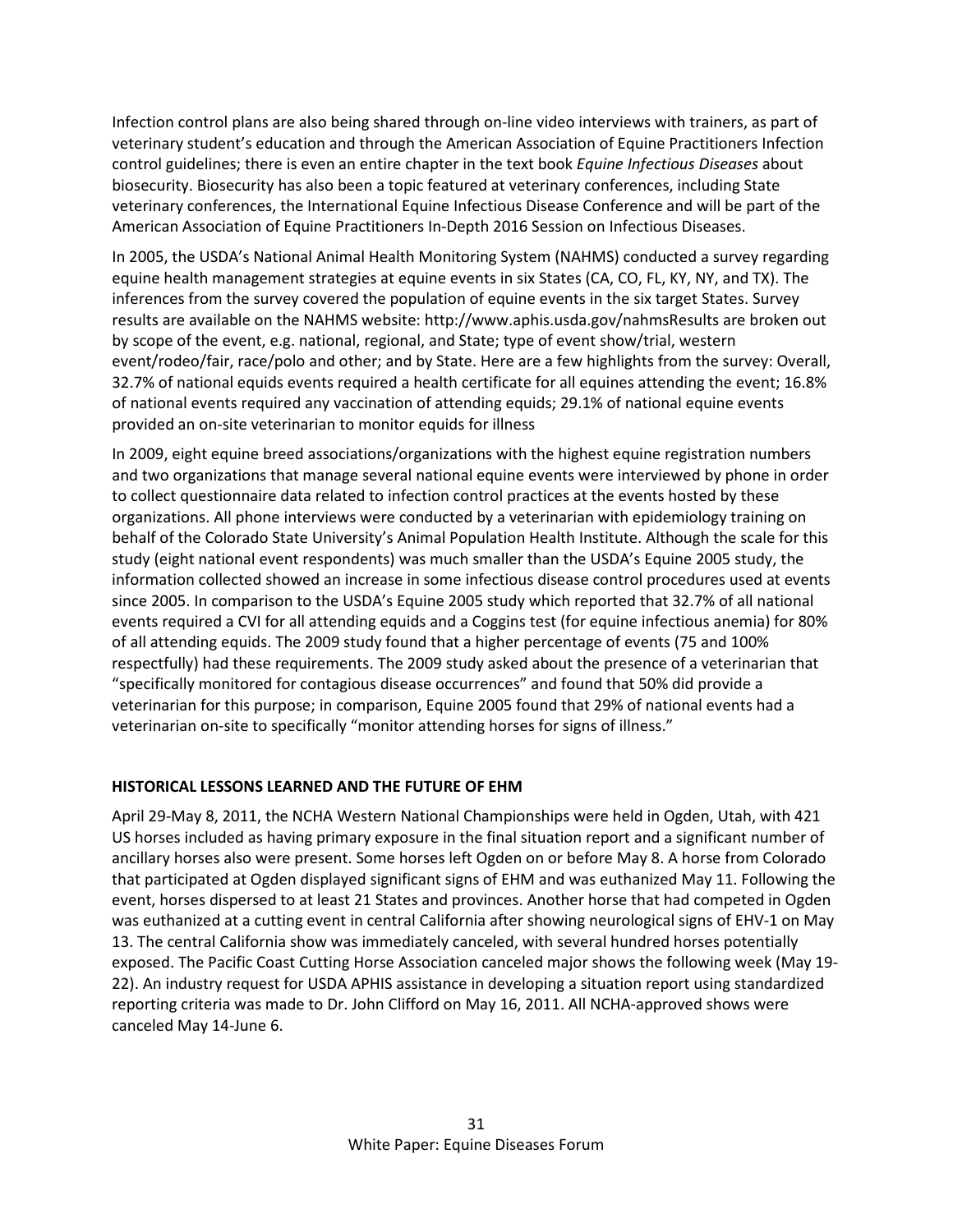Biosecurity measures were strongly recommended as shows reopened. The outbreak proved to be one with unprecedented scope in the U.S., with a majority of the neurological disease associated with primary exposure of horses that were at Ogden. However, secondary cases were reported, new premises were affected approximately 6 weeks after the initial outbreak, and a total of 242 premises



had exposed horses –55 confirmed EHV-1 cases and 33 EHM cases confirmed..

EHM is the neurological form of EHV-1 infection. EHV-1 viremia is an intracellular viremia in leukocytes. Virus replication occurs in endothelial cells and causes cell-to-cell spread. Common clinical signs include incoordination and stiffness (spasticity); weakness, often hind limbs are more affected than fore limbs; complete recumbency; and dysuria (spastic bladder). More rare signs include cranial nerve involvement.<sup>33</sup> Treatment of the febrile horse includes supportive care and observation (isolation, stall rest, tender-loving-care, and attention to assuring horse has regular urination and

defecation), anti-inflammatories (Non-Steroidal Anti-Inflammatory Drugs or NSAIDs, not corticosteroids), antivirals (valcyclovir-acyclovir and ganciclovir) and restorative (Vitamins E and B). Treatment of the neurological horse includes supportive care (isolation, stall rest, support sling, urinary bladder catheterization, and fluid support), anti-inflammatory (NSAIDS), anti-viral (ganciclovir may have advantage over valcyclovir), and restorative (Vitamins E and B).

EHM is more likely to occur in winter and spring and in large breed horses and is a severe disease in older horses and/or females. It is less likely to occur July-September in horses less than three years old and/or in pony breeds.

Is the increase in neurologic cases due to a "mutant" virus? That is a common question. However, this is not a new mutation in the EHV-1 virus. Over eleven years ago researchers found a one molecule DNA difference between most EHV-1 viruses isolated from abortion cases and neurological cases. The two strains are labeled N752 and D752 or more commonly referred to as wild type or non-neuropathogenic and the neuropathogenic strain. Further studies have shown archived isolates from the 1970's also demonstrate the presence of the both strain types.<sup>34</sup>

Lessons learned include mitigation of outbreaks similar to the 2011 multi-State incident require significant collaboration by attending veterinarians, referral medical centers, SAHOs and laboratories, and USDA APHIS VS. The 2011 multi-State incident created an increased awareness of the potential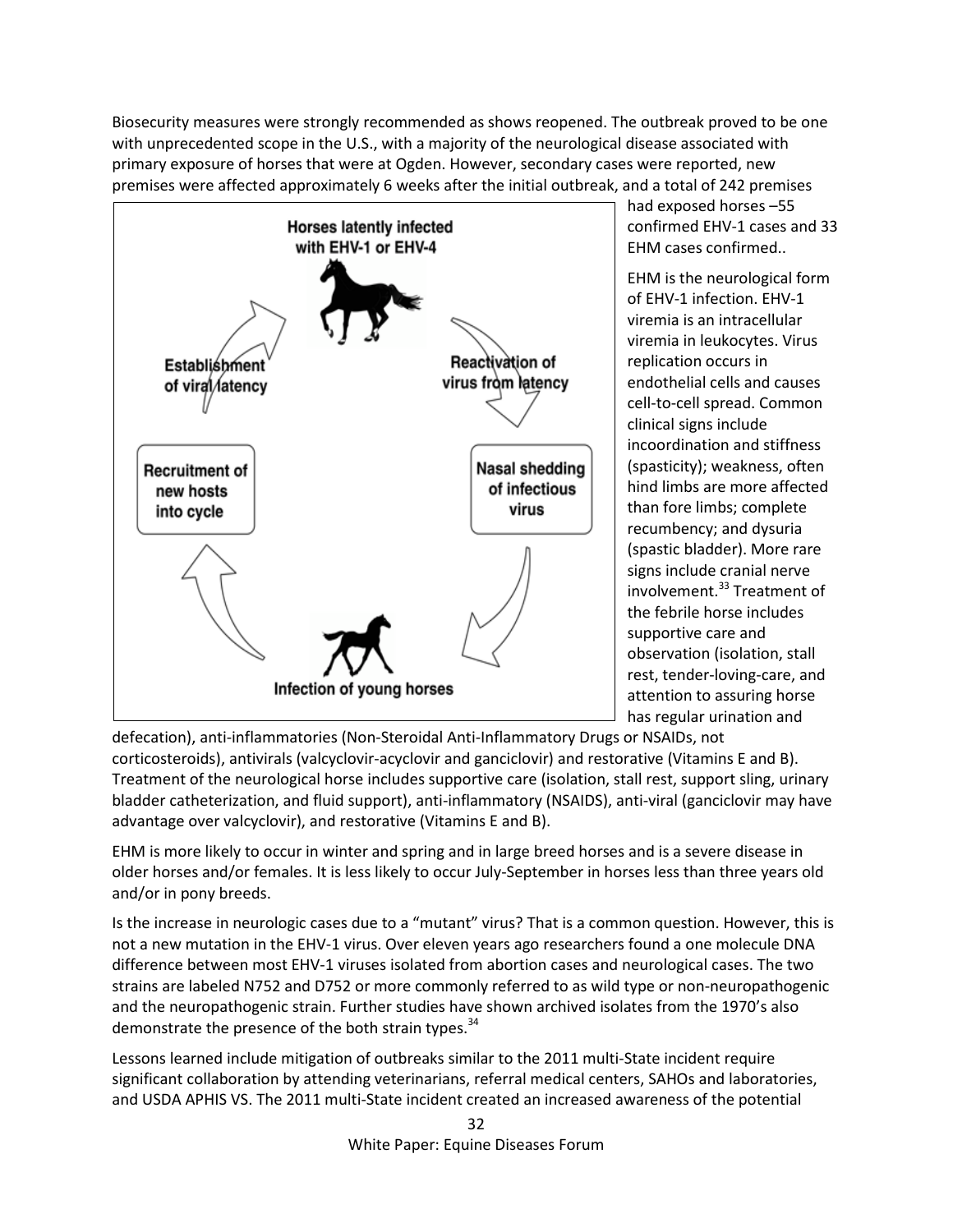impact of future EHM outbreaks. Further, biosecurity plans must be in place for events and facilities, and attending veterinarians must be trained and take leadership roles in the development and implementation of the biosecurity plans for event centers and events.

The USAHA EHV-1 subcommittee developed guidelines for EHV-1 incident management. This is a comprehensive document meant to aid the SAHO's in responding to EHV-1 incidents. The guideline includes sections on diagnostic testing, quarantine placement, quarantine release, investigation, biosecurity recommendations, communication and vaccination. Early and effective communication with the public is paramount to effectively manage the outbreak through disease control (quarantine of exposed animals at events and at home), prevention of economic loss (unnecessary testing and treatment plans) and prevention of panic (unnecessary show cancellations and movement restriction of horses).

The Equine Disease Communication Center (EDCC) is a communication system which informs and educates all constituents in the horse industry about disease outbreaks in order to minimize their effect on horse health and economy. It provides the most accurate and up-to-date information about current disease outbreaks, uses an alert system to keep all constituents of the horse industry aware of the status of disease outbreaks and risk of disease spread, is the source of information about equine infectious diseases, and provides biosecurity information for horse owners and event managers. In response to outbreaks, the EDCC notifies SAHO and USDA of incoming information about possible disease outbreaks or SAHO or USDA notifies the EDCC about the status of a current outbreak, then SAHO or USDA provides a Statement to post on the EDCC website, sends emails to horse organizations, has subject matter experts available for consultation and response to media inquiries, and alerts status and biosecurity/treatment/vaccination recommendations available on the EDCC website.

The EDCC is helpful and necessary to facilitate and deliver accurate and real time information for all parts of the industry. The EDCC provides an outline of information triage and key decision making steps. The call center at the United States Equestrian Federation has been pilot tested with successful transfer of information. Currently press releases from State veterinarians are being posted to the EDCC website. The EDCC was officially launched in early 2016, is still in the fund raising process, is in the process of hiring a communication specialist and continues to need all of the industry to participate.

A comprehensive National Equine Health Plan is the next logical step now that the EDCC has been launched. The goal would be to provide recommendations to the industry, Federal and State authorities, and tribes on a coordinated approach to disease outbreaks. Objectives will only be achieved through collaborative efforts of the industry, State and Federal partnerships. An advisory taskforce needs to be formed to monitor the EDCC and continue development of the National Equine Health Plan.

Another serious EHM outbreak happened in Doylestown, Penn., where confirmed cases are already quarantined; 4 horses have been euthanized, 6 have neurological impairment, 3 had fevers but not neurological impairment, and 38 are not showing signs yet. In total, there are 51 exposed or affected horses on one premises with 10 neurological cases.<sup>35</sup>

Disease recognition, containment and prevention are vital to the economic health of the equine industry. Informed horse owners and veterinarians can work together to help prevent and mitigate equine disease outbreaks. The EDCC will become a reliable source of information about disease outbreaks. Completion of a comprehensive National Equine Health Plan will help safeguard the U.S. horse population from endemic, emerging and Foreign Animal Diseases, thus protecting the economic viability of the equine industry.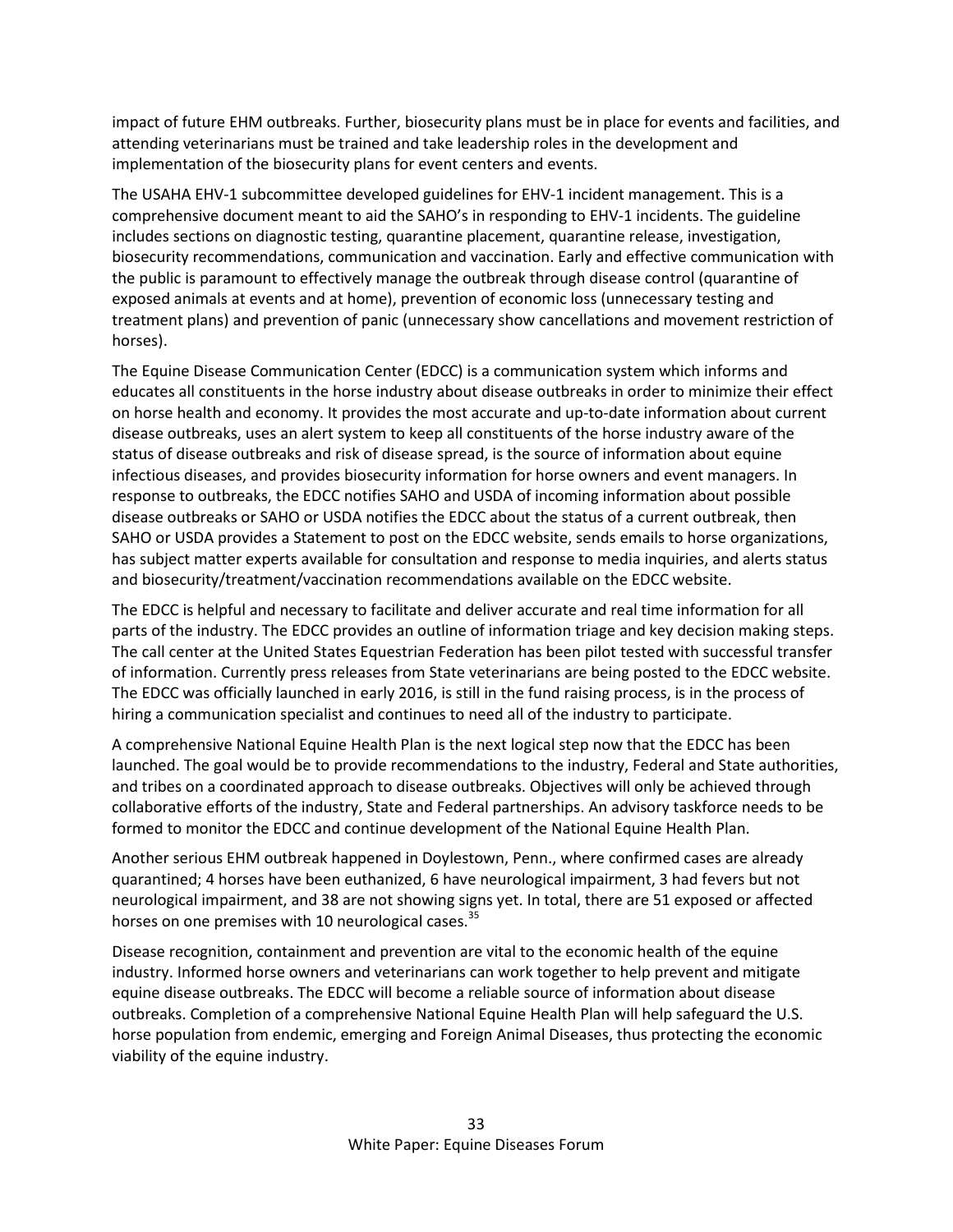### **DISCUSSION SESSIONS SUMMARIES**

### *REGULATORY DISEASES*

The group discussions focused on three regulatory diseases, specifically, Equine Infectious Anemia, Equine Piroplasmosis and Equine Herpesvirus-1. Below are the issues raised during those discussions:

*Equine Infectious Anemia (EIA)*

- Federal funding and authority is limited for equine regulatory issues.
- There is a lack overall EIA awareness within the industry. The term "Coggins" is commonly known in the industry, but many horse owners don't really know what it is or any details about the disease. Getting Coggins papers is considered just a cost of owning a horse.
- The current lack of uniformity in testing between States is confusing and challenging for owners and veterinarians. Additionally, the lack of resources for enforcement and compliance limit the success of any program. Uniformity of testing requirements is a bigger issue and need rather than eradication.
- Enhancements to the program could include an accreditation free status, tiered system (zone system) similar to pseudorabies; which would require interstate agreements for movement. However, there is already confusion on State regulations so zoning could be worse. Additionally, without complete horse census data, accurately assigning zone status would be difficult. Also there is the recognized challenge of how the presence of wild/other horse populations would impact status assignment.
- There isn't a unified desire within the horse industry to affect greater control or pursue eradication. Currently, the grassroots level may not buy into the risks (perceived or real). Incentives remain small to push for eradication. Without industry buy in, eradication will be difficult. For eradication to work in the real world, there must be uniformity in regulations and the border must be sealed. Additionally, without teeth in requirement for Coggins papers, it makes finding the last cases very difficult and eradication impossible. Most importantly, Federal and State funding is not available for eradication thus industry would have to fund it.
- Testing is a low priority for most horse owners and many are unlikely to pay for regular testing due to the cost. Current costs is estimated at \$150 per test as it requires the expertise of a veterinarian and examination of the horse. The \$11 million figure for testing may be low on the actual costs.
- With limited Federal funding, EIA control program should focus on identification of high risk horses. Testing should be targeted to high risk populations and change of ownership testing.
- USDA is soliciting ideas on how to test untested populations. Potential to offer free testing as a means of overall surveillance. USDA is looking into pilot project to determine prevalence of disease in a small identified population.
- Ancillary benefits of having a Coggins test likely outweigh changing requirements to decrease amount of testing. It is a benefit to the practitioner as it is a way to get onto the premises to discuss equine health issues and establish a veterinary client.
- High risk population definitions is different from the previously identified Gulf Coast region. Transmission to "organized" portions of the industry are at little risk from "pockets" of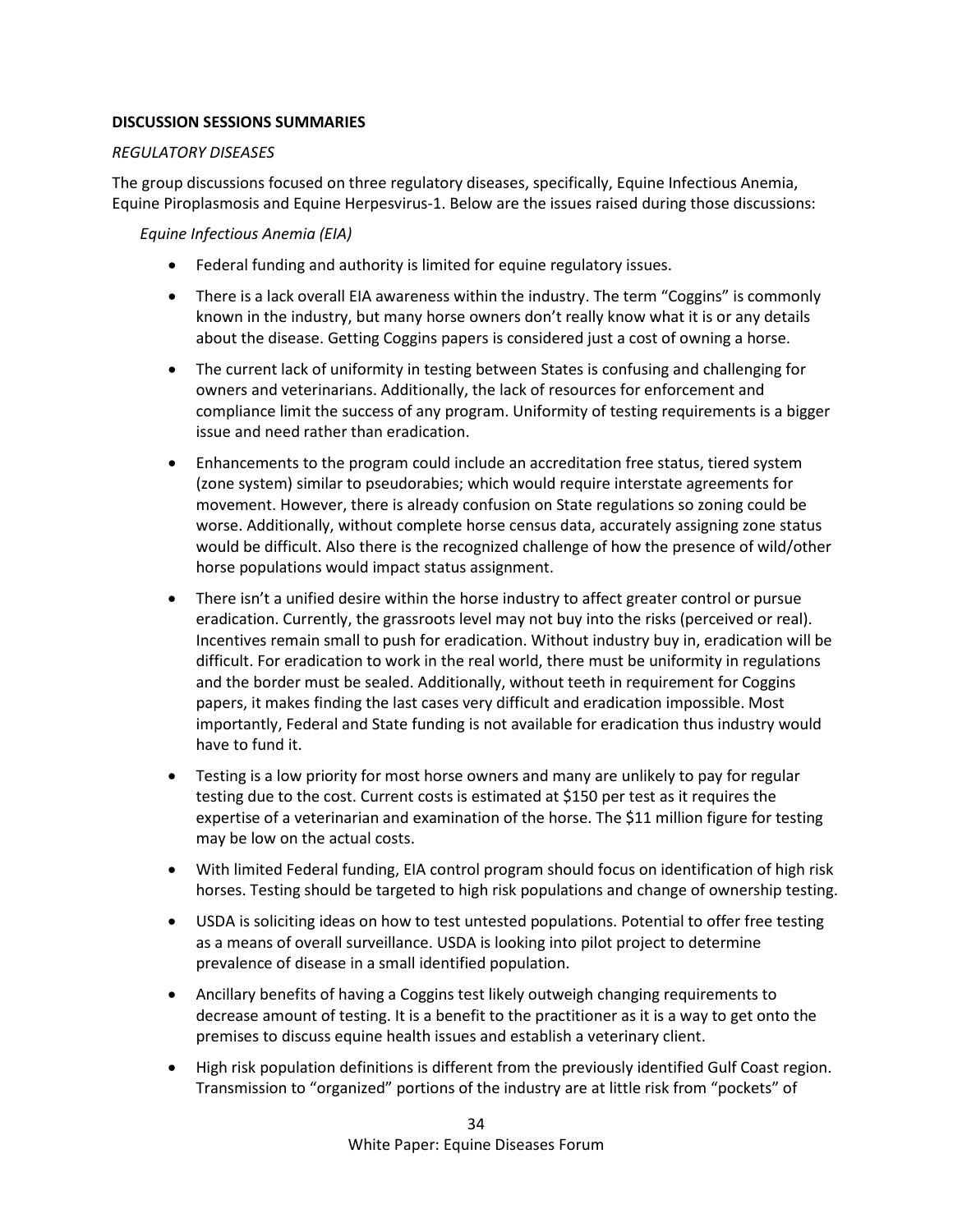disease prevalence. Additional challenges include potential differences in incubation times between the iatrogenic transmission and natural insect vector transmission. The current high risk racing QH industry needs to drive change in practices and rules need to be in place such as suspensions.

- Resources don't exists in personnel, particularly at the State level; furthering EIA control will not rank as a high priority in most States.
- Currently there is no research being conducted on EIA in the US. Research needed to identify incubation time and factors associated with transmission via a needle vs by insect vectors.

## *Equine Piroplasmosis (EP)*

- EP is not a disease that needs an eradication program. Currently, EP is a bush track problem with spill over into sanctioned racing and getting tracks to require an EP test has been a challenge. However, the industry is losing surveillance in general either by States or racing commissions no longer requiring testing.
- The industry needs to take charge of this issue. The industry has the biggest teeth to enforce testing/surveillance more so than the tracks themselves. Testing could start with AQHA sanctioned events, but these events don't include a large percentage of breed events. The risk population is from sanctioned to non-sanctioned racing events. Tracks would benefit if EP positive animals were excluded from the event and the industry needs to work more closely with racing commissions.
- If the industry doesn't buy in on the importance of EP testing, they won't participate. Currently, the impression is that the majority don't know or don't care.
- Consequences of not having an EP program in the U.S. has not been an obstacle for trade/movement. However, if EP isn't managed or if testing domestically isn't required, the U.S. loses its justification for import EP testing. Also to that point, the advantages of having eradication program would be benefits to exporters, but in the big picture it may not be a resource priority.
- There has been support for targeted testing/surveillance as seen in Texas. The Texas approach to racing QH helped find disease and resulted in tracks implementing EP requirements for all horses entering Texas racetracks. When adequate surveillance of Thoroughbreds resulted in no cases, they were later exempt from EP testing requirements. Texas is continuing to work on increased enforcement; it has worked well on sanctioned events, and that is now carrying over to non-sanctioned events. Currently, they are checking papers, not actually testing. While it appears Texas has an EP problem due to a high-risk population, the reality is Texas is doing more surveillance and thus has better handle on the EP cases. Due to the success of the Texas approach, officials would like to see other States with QH racing require EP testing.
- Treatment cost for EP is \$1,000-\$1,500, using a drug labeled of dogs. Most treatment has been successful and gotten the treated horse out of quarantine. To help with EP eradication, States are encouraged to focus on QH racing population, surveillance needs to continue due to illegal imports, and bush tracks need to be found and managed.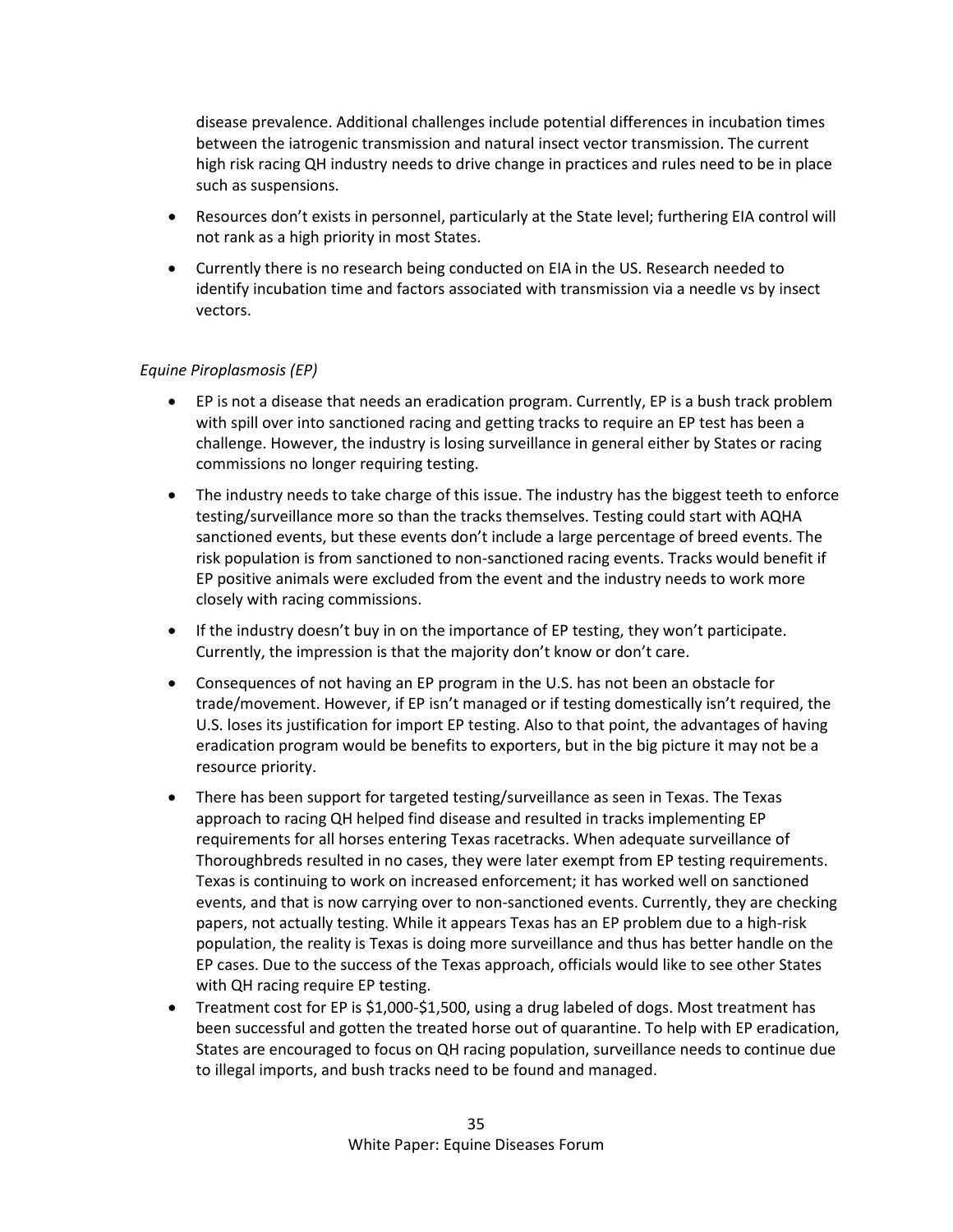# *Equine Herpesvirus-1(EHV-1)/ Equine Herpesvirus Myeloencephalopathy (EHM)*

- From 1975 to 2000, only single digit cases were reported, but that number has continued to increase since 2000. While the cause of the increase in number of EHM case is unknown, suggestions include a single point mutation in the virus, the way horses are managed, and latency with reactivation and shedding of virus associated with a number of risk factors.
- Population of at risk horses include any horses that are moving and/or are grouped closely. With improved tools, there is better confirmation than what was once thought.
- Due to regular vaccination, not many cases are seen in breeding horses on breeding farms. Still, vaccination is not protective against the neuropathogenic signs.
- Triggers for EHM are unknown but may include physiological stress and increased respiratory rates and effort at competition; it is unknown if these things cause greater spread. Further, research is needed on latent infection, reactivation and high-risk populations.
- Concern voiced regarding how to handle latently infected horses that are recovered and test negative. Stress may affect horses if they are latently infected but there is a lack of research data on this subject.
- Control protocols seem to be working fairly well via track handling the implementation, there are a number of States that don't have regulations, there is a lack of Federal regulations, and we needs to be encouragement of individual venues to develop their own plan based around the USAHA EHM guidelines. Proposed control methods include outreach and education, more so than regulations.
- The USEF is developing rules that require each show to have a isolation protocol in place; other shows could piggy back through the actual facility and apply to non-USEF shows.
- An example of limited communication back to the industry and private veterinarians is the Ogden outbreak, which raised the question "Where should we have a presence?" While USDA sends out short newsletters, it seems people don't use the APHIS website. However, Extension outreach is a great source.
- For input on State regulations with industry involvement, a great example is Colorado working with rodeo associations on collaboration – not regulating, but open information sharing on hosting rodeo after a positive test. Letting the industry self-direct itself and determine whether or not to cancel events is positive, but more work needs to be done. In addition, collaboration between all stakeholders is important to facilitate ongoing education so there is awareness if there is an outbreak and quarantines/regulations come into play. Further, it is imperative to engage those hosting shows and overseeing veterinarians with regulatory folks on biosecurity and requirements.
- Reportability to States varies very much across States. Many States have diseases that are reportable, but reporting does not result in action. Many veterinarian practitioners are left to deal with a situation by themselves, as there is no State/Federal support or even resources. To move forward, a consensus must be drawn to have EHM reported to the State; biosecurity guidelines need to be widely available and common practice across the industry; the EDCC web page needs more emphasis and sharing; information needs to flow between Federal and State officials, State officials to veterinary practitioners and extension and from extension and practitioners to owners; there needs to be reverse feedback on better solving of problems – the grassroots has to be engaged; and the lessons learned from the Ogden event need to be communicated through equine lay press, as is being done through the wide distribution of the USDA Ogden survey results.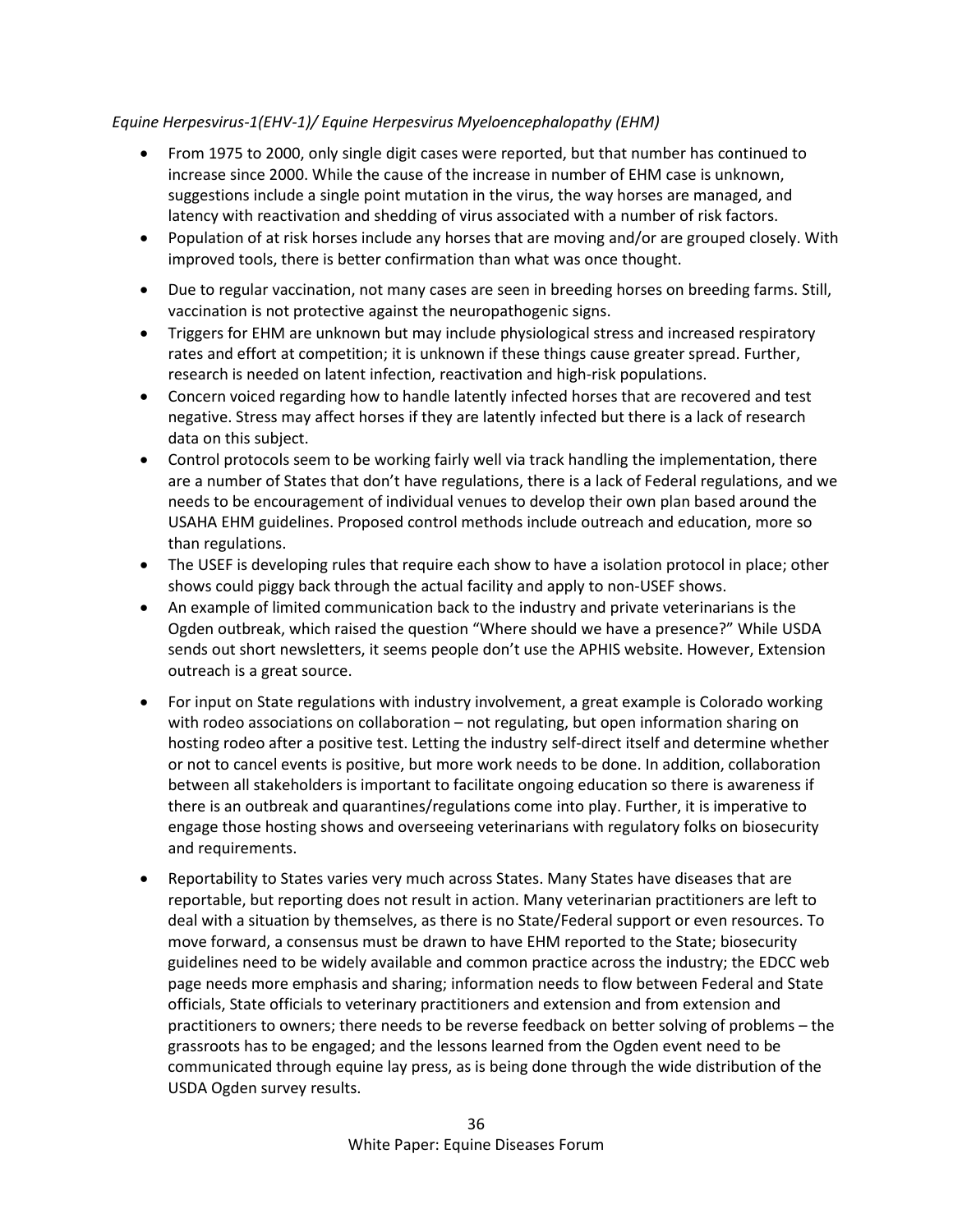- The Ogden event also exposed perceived risks by industry. Many shows were cancelled subsequently and it had a major economic impact on all aspects associated with the event, including to associations, city hosting events, and general commerce, etc. Education is very important for biosecurity – standard operating procedures for shows should be implemented, and include input from owners/exhibitors and direct outreach to extension, veterinarians and race tracks. It is important to talk about biosecurity now and before the next potential outbreak. One-page protocols to veterinarians need to be distributed.
- Barrel horses are at high-risk for EHM due to the amount of movement they incur and exposure they have to each other. While it is unknown if EHV is endemic in the barrel horse population, current DNA research is looking at a strain.
- Risks for EHM include physiological stress and increased respiratory effort horses have while at competition; it is unknown if these things cause greater spread. Further, research is needed on latent infection, reactivation and high-risk populations.
- A microchip with a temperature sensor is great way to get a temperature read and to monitor horses, but its accuracy is still in question and researchers question the viability of this as a practical tool due to its variability. Practically speaking, it is useable to show temperature spikes for monitoring and would offer application in the instance of a large disease outbreak.
- The issue of vaccination was discussed in respect to when to vaccinate and what products to use. Many agreed that EHV vaccination is used throughout the industry with varying protocols. The general thought was that an inactivated EHV nasal vaccinations may have a quicker uptake and well vaccinated horses may possibly be less likely to get disease, but there is no science on this currently.

# *ENDEMIC DISEASES*

## *Influenza*

- Current high risk populations include show/race horses, young to middle aged horses, performance horses and older/previously exposed horses. Misconception in the industry is if the horses has been vaccinated they are all protected from disease
- Scientific knowledge gaps that exist include vaccination efficacy in light of genetic mutations every 10-12 years. Related to vaccination which is more effective modified live or killed vaccines, is there a perceived or true vaccine failure.
- Vaccine protocols vary with vaccine companies but some are reimbursing diagnostic costs if the horse contracts the disease and the horse was vaccinated by a veterinarian.
- Control of influenza is challenging as it is difficult to isolate a positive horse 150 feet away from all other horses. One of the few diseases that presents with cough, thus presents a unique set of challenges for controlling the disease. Owners are reluctant to move horses far enough away to reduce the risk of spread.
- Influenza is a reportable disease in Florida and Kentucky but there is no action on that reporting; strictly for surveillance purposes. Practitioners question the benefit of reporting an unregulated disease and question the potential privacy/confidentiality issues.
- Testing should be elective but it is difficult to convince practitioners that don't test to start testing. Testing can help determine the follow up care of horse.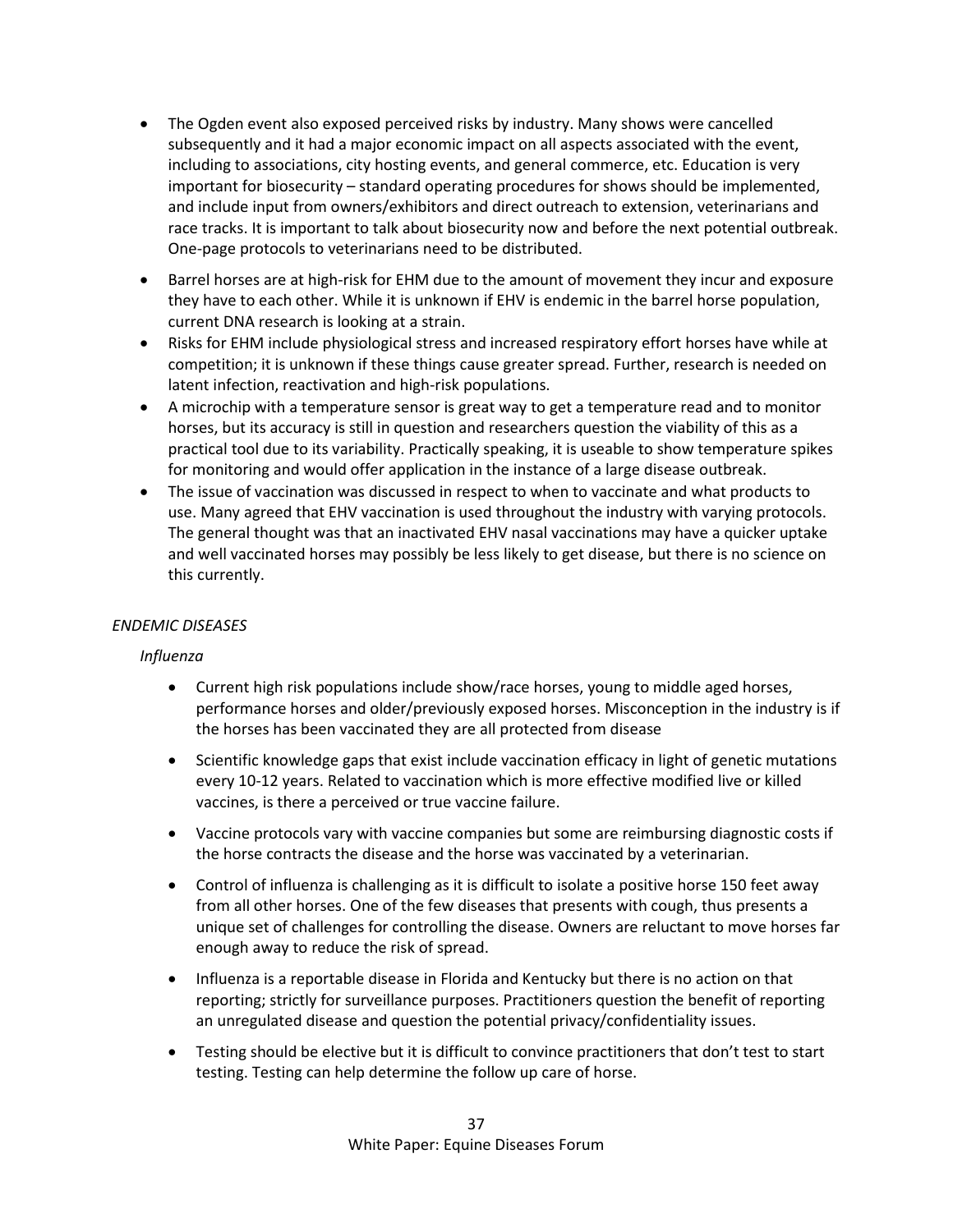- Influenza is shed for a shorter period of time than *S. equi* or EHV; this fact could be used to help convince clients to do testing.
- SAHOs can be more proactive in addressing influenza concerns by ensuring more reliable reporting of incidences so any changes in number of cases can be documented. States need to work together to see if there are trends for increases in flu cases or if there is a more widespread problem.
- Industry can assist by increasing vaccination and maintaining thorough records of vaccination. This information could assist in addressing vaccine efficacy. European countries use an equine passport to record vaccinations; could the U.S. implement this passport protocol through voluntary/incentive program.

### *Strangles*

- Strangles risk populations include travelling show horses, untested unvaccinated sale horses, horses in rescue facilities and slaughter horses.
- Typically, collection of swabs for testing are recommended by veterinarians but due to increased cost, owners are hesitant to utilize testing.
- Industry does not perceive strangles as concern as it is not spoken about in media.
- Not prevalent in all States, States that don't see it as often pay attention to incidents more than States that see it frequently. Typically, strangles is not on State reportable disease lists. However, Florida requires reporting of strangles, and they immediately send out VMO's to help with biosecurity of property to reduce risk of the disease spreading.
- Vaccination is not routinely practiced as it is considered that the benefit of vaccination does not outweigh the risk of adverse reactions.
- Owners who have experienced a strangles outbreak are much more likely to comply and test for strangles than those who have not
- Research of economic impact of strangles would bring a lot more light to this disease
- Need to identify the carrier State. Best practices may or may not get rid of the disease, horse may become carrier
- Industry needs a way to know what is happening in the area with diseases such as strangles but over regulation is just going to put a strain on the State health officials.
- There needs to be increased diligence of owners on biosecurity measures and treatment of horses that present symptoms.
- Biosecurity and best management practices are most important for this disease.

## *Pigeon Fever*

• Currently, the industry perceives this disease as a low risk. However, changes in geographical prevalence is cause for concern, especially since the causative bacteria can live in the soil. It can become much more widespread and a much bigger concern. Therefore need to screen for it more, and make it a reportable disease.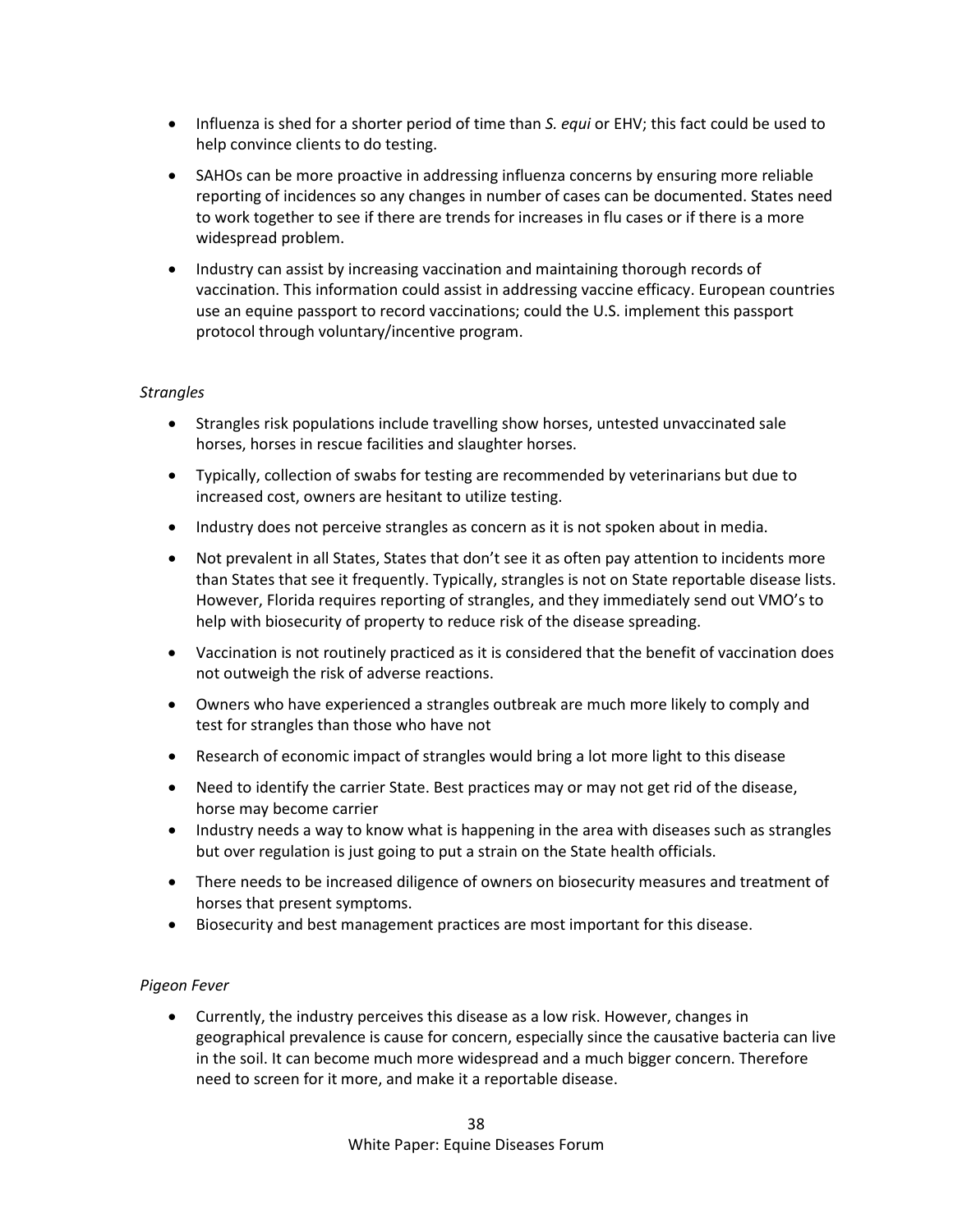- Disease was more prevalent years ago and is now starting to come back, is this resurgence caused by weather changes or change in movement of horses?
- Disease can be easily confused with other similar diseases and because it is transgeographical it needs to be watched more closely
- Presentation is changing; it affects every horse differently and we don't know how to get rid of it. Flies have been found to be a carrier. Vaccine is now being developed.
- Research is needed on the disease and risk factors. Owners are much more educated than they used to be just a few years ago, we need to use this to our advantage and inform them of the importance of preventing and controlling this disease. Specifically owners need be informed that fly control, especially on the ventral abdomen, is most beneficial.
- Recommend that disease become reportable but not actionable as this will help us learn more about the disease and owners could be advised of best management practices and take care of their horses. It would be most beneficial if the disease was reported when it is introduced in a new area. Veterinary practices in that area, could then more readily service their clients based on their local needs if a disease is reported and that report is sent out by State veterinarians.

## *BIOSCECURITY AND MOVEMENT*

### *Biosecurity Discussions*

- The consensus of the group was that everyone has a role in biosecurity. Private practitioners are key in informing equine owners. Competition veterinarians should be provided with packets that include items like drug rules, biosecurity rules and isolation protocols; packets should be tailored for each event.
- Outbreaks are good learning tools and have raised the question of where positive horses can be taken as soon as possible. Those involved with an outbreak need to be looking at implementing quarantine quicker; since there is no listserv for equine facilities, there is a need for social media to link all equine folks together.
- The American Association of Equine Practitioners (AAEP) serves the public very well; it was suggested that the AAEP provide training and subsequently issue a biosecurity accreditation. The training hat would direct veterinarians in what samples to take, where to take suspect or confirmed contagious animals, etc.; an accreditation session like this could be added to the AAEP annual meeting. Creating a demand for this information should come from industry, and certification endorsement might help create that demand.
- It was also suggested to utilize smartphones and apps, and resources such as videos and emails. Events could send information regarding potential exposure through these means. For example, an alert sent by phone may read, "Your horse has the potential to have been exposed…"
- Biothermal chips read the temperature of the horse and caveats to functionality as well.
- Specific to biosecurity, the discussion concluded with educating owners so they demand more of event organizers, event organizers advertising that they have a biosecurity plan, having a biosecurity "expert" veterinarian on site during events, creating expectation in participants, creating an participant request to event organizers that they want to be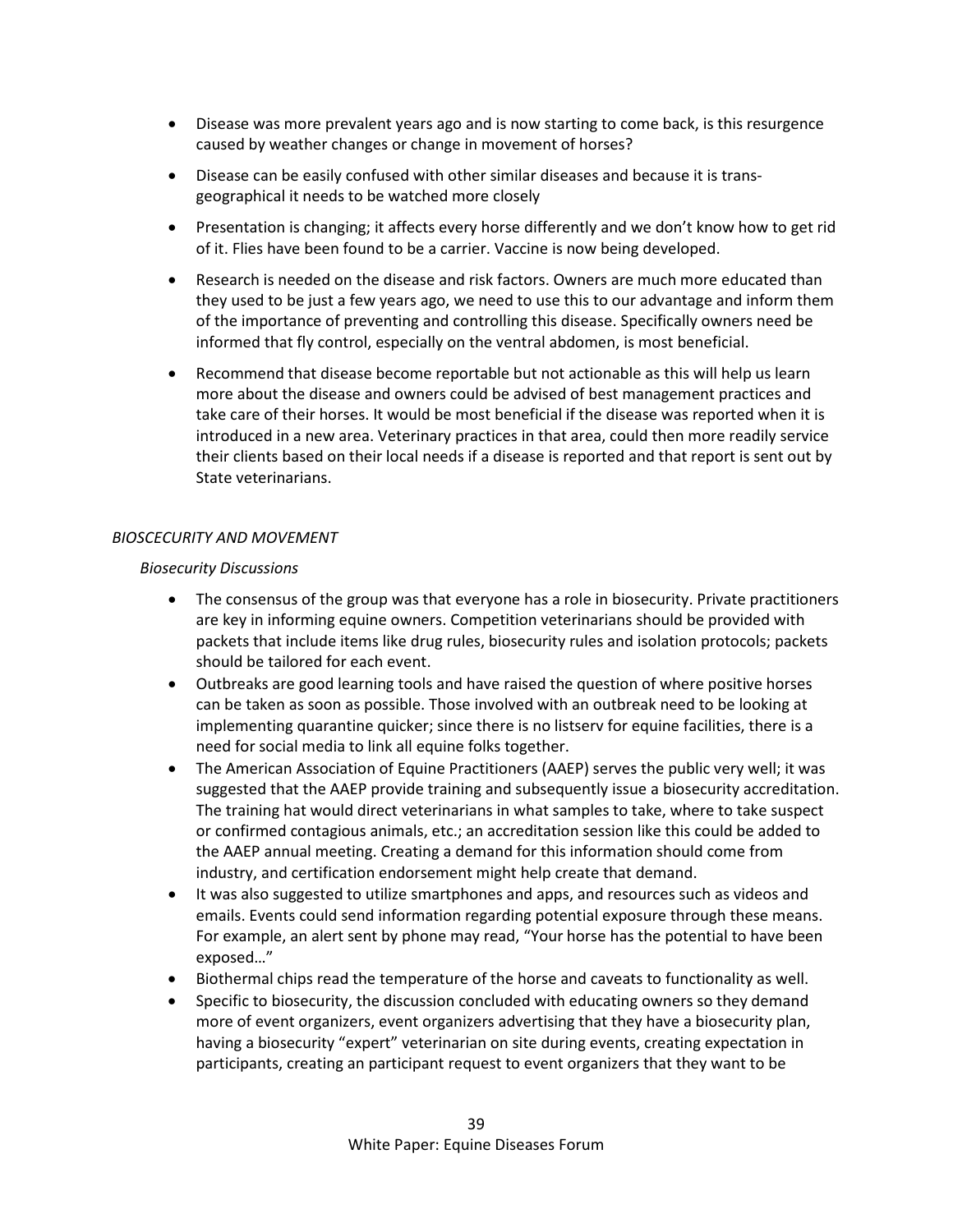confident that risks are being managed by their organizers and organizers wanting to deliver.

- The more communication that can be done, the better as it is necessary between the different segments of the horse industry. It was suggested to identify where people are getting their information (private vet, online, feed store, etc.?). Need to identify who is going to promote the message and how momentum is going to be created.
- The USEF is either going to add to their emergency plan or create a separate detailed plan for handling sick horses. Further, isolation plans are also in the works as some facilities don't have enough isolation areas.
- Whose role it is to do infection control at the show? While the first answer to come to mind may be the official veterinarian that is contracted by the event, it's not always that simple; for example, the veterinarian that was contacted to be on hand at the show may have just come from pig show or may not be an equine vet.
- Private practitioners need to provide a portfolio of services to sell including biosecurity people respect what they pay for. Still, owners need incentive to reach out to their private practitioner to promote it to events. For example, a veterinary practice in Kentucky charges for a biosecurity assessments – the sellable moment is when the owner is in the middle of a disease outbreak. If infection control plan is prepared in advance of an outbreak, vets and owners will be much more willing to participate. Also, event veterinarians could get a certificate to validate a skillset they can market.
- While it's still unknown what role State regulators would play, small steps are being discussed now – it's not necessarily easy to move forward. Guidance is needed from the top and event organizers may need a bit of pressure from the top down/bottom up. In some ways, event centers are equivalent to landlords in that associations hosting the event mostly deal with the incident. Decisions have to be made about what to do with the quarantined horse(s) and how to move healthy but potentially exposed horses back home (seal the trailers?). Exposed horses that aren't showing clinical signs could be sent home via a permit agreed upon between the States.
- As an example, it was mentioned that farms in Europe that have insurance get a discount because they have an infection control plan. It was asked, "Could events get a better deal on insurance if they have an infection control plan that could reduce risk of a disease outbreak?" Though there isn't a firm answer right now, the consensus was anything is better than nothing; the industry-driven secure egg supply was sighted as an example.
- Funding for enhanced biosecurity is the biggest challenge, especially from the event manager's perspective. Not having pre-planning makes it difficult to handle a disease incident. It was suggested a toolkit needs to be implemented and isolation protocols need to be enforced by USEF next year by a trained person. AQHA has shared a business continuity plan with AQHA event organizers, but doesn't enforce its use.
- It was suggested that event veterinarians be a resource in development of an infection control plan for each event, as they are a trusted resource; event veterinarians could have a checklist and make sure signs are posted regarding management tactics, like not sharing buckets, etc. Part of their job would be to monitor that these guidelines are being followed during events.
- One of the biggest challenges right now is that there isn't consistency in infection control plans for events – guidelines vary from event to event. A framework needs to be laid out for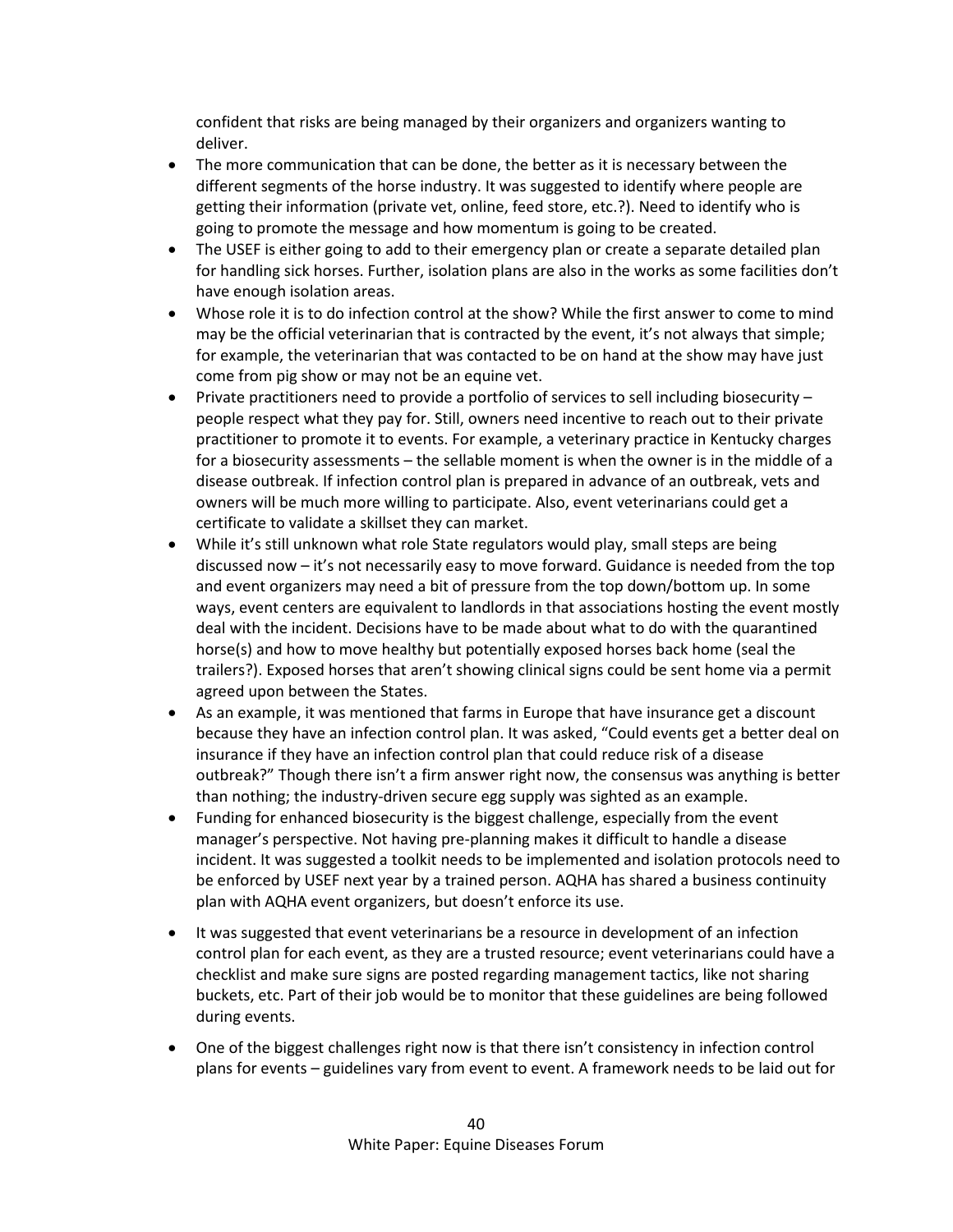each event, like the business continuity plan in Colorado. Adopting a national framework should be considered, i.e. come up with the 10 commandments of biosecurity.

- The idea of a biosecurity fee that each contestant pays was suggested, with the question about whether or not attendees would feel more secure. With a fee structure, it was questioned if events/officials would "kill the industry we're trying to save." But sitting by and doing nothing about these issues isn't an option, either, especially when thinking isn't as clear in the middle of a crisis.
- Education needs to be targeted at veterinarians as well as owners. A checklist for biosecurity for equine events has been created and given out for free for years, but it would it have more value if there was a charge to acquire a checklist tailored to each event? It was also questioned if the checklist had been presented to at an AAEP meeting.
- There is a financial interest at stake to have boots on the ground private practitioners.
- It was suggested that the people who don't have a plan in place, will have one after an outbreak. It was reiterated that communication is key, and damage control is afterwards. The conversation came back to whether or not State or Federal officials actually are going to get involved.

## *Interstate Movement Discussions*

- The question raised; "Do we need to harmonize our rules for interstate movement?" As an example, Utah gets calls from equine owners asking if they can go through the State; Utah equine Extension has intrastate and interstate requirements in place. But it is not the folks who call for information that we need to be worried about – it's those who don't call to check.
- It's also hard to tell if anyone is actually looking at health certificates, which are good for 30 days (how good are they really if the horse could have gotten sick during this 30 days?). Due to lack of State and Federal regulatory limited resources, there is challenges in compliance enforcement. Until events or other commingling points start looking at health certificates, how can they be regulated? Collaboration is needed between private and regulators to stimulate rapid sharing of information. When signing in at event, veterinarians need to look at certificates and record that it's been viewed. From a veterinarians or event officials perspective, checking all health certificates is ugly, it delays entering into the facility. For owners, equine passports need to be updated every 30 days.
- The 2015 USAHA Resolution 6 requested USDA record and electronically capture the name and description of all Mexican imported horses.
- It was questioned if there was a way to get a Port of Entry electronically (like as a picture on a smartphone or through Googleforms). It would need to be known when they come through and where they are headed. Global Vet Link (GVL) has electronic access for horse events, they just need a point of reference (from practitioner) and are waiting on compliance especially for an annual event.
- Still, a challenge is that horse owners are not worried about health certificates and need incentive to track their events/travel, there is a need for traceability technology.
- In many rodeo horse cases, there is no tracking of where they've been. For large equine events, it was suggested to require a passport itinerary.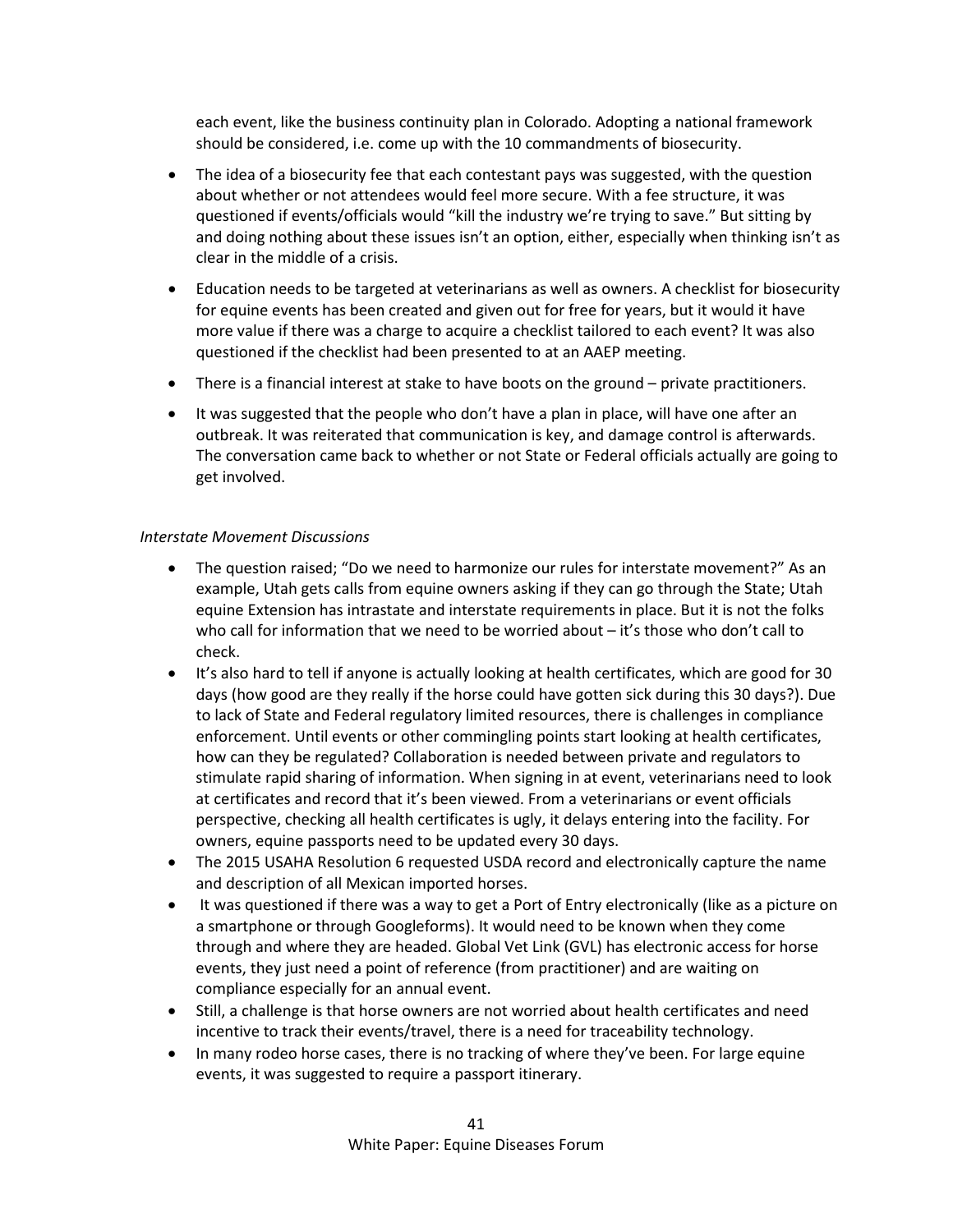- Still, the consensus of the group was that CVI's aren't worthless because they get people who want to comply to have vets look at their animal. Another idea was to acknowledge a time frame (3 days' time basis) or have events check entries every so often (every 20<sup>th</sup>) horse, for example). It would be like having a driver's license: it's not checked every day, but you know you have to have it to be in compliance.
- While it's still up for debate of who needs to explain the importance of these issues (event sponsors?), they need to be explained to owners
- There is a tremendous need to find a mechanism for tracking horse movement; selfcertification online (as in what Maryland did when there were budget cuts) was suggested as State inspectors don't need to be there to check every certificate.
- While there is plenty of information out there from Federal and State sources, owners may be talking to different people at State offices and get different answers. It's imperative to educate grass roots/people that own the horses – they need to see it as a need and to add value – and, it has to go beyond a paper certificate to an electronic format.
- An equine passport (6 month certificate) would aid with self-reporting and compliance, and also needs to be electronic. The Arabian horse association has just started an equine passport program to track where horses are going; the information is strictly for personal tracking and is currently a paper method. International movement of horses was the driving force that started the passport process. While electronic forms would be ideal, it has to be compatible across the board – all venues would have to have it. Also, a central database would need to be utilized, likely through a privately-held (by chip) company, which may create barriers for getting it adopted. Further, it would still be a voluntary program – so, like a credit card with the microchip in it, it could take years to implement. And while it would require temperatures, thermos-chips (not quite as accurate) and health monitoring at events, it would also would go far beyond a 30 day health certificate and would have traceability tacked onto it. In that vein, smartphone technology would be utilized for tracking – like with a boarding pass, but someone would check passes before boarding. Or, like a QR code, alerts would be released in real time.
- It was reiterated how frustrating it is to come from out of State for an event without in State animals being required to have a CVI – that's why value needs to be added.
- Discussion continued about what the industry perspective on equine passports is for interstate movement, which resulted in answers that there is no consistency, even with cattle. GVL currently has 20 percent of States participating in their interstate regulation website. Recommendations from private practice seem to change from day to day.
- Where health certificates are concerned, the thought is that many owners think of it as a piece of paper to be thrown away. While it does enable owners to get around a port of entry, it's only good for a limited amount of time. The document is not indicative as to where the animal has been or is traveling to. Those that want to comply, comply – those that don't want to comply, don't. It is unclear whose job it is to enforce owners have a health certificate.
- Health certificates can also be written in various ways, depending on if the animal is being sold or transported for event. It was suggested that random spot checks at shows would be a good idea. For example, a field investigator was on hand at shows in North Dakota to spot check certificates and was happily surprised to find they were in compliance. Fines were issued for those not in compliance.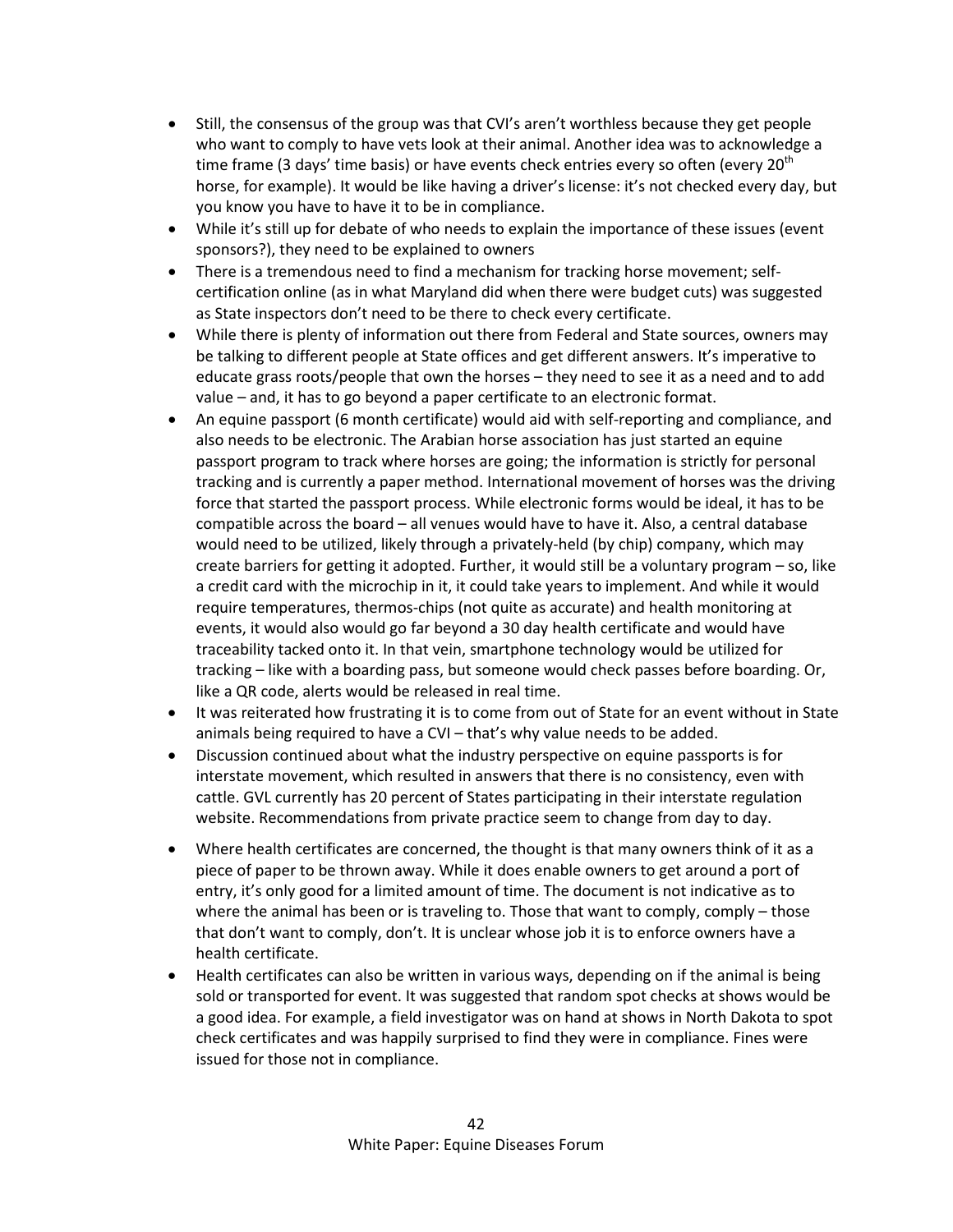- A pilot program in New Jersey is testing smartcards for horses to allow people privileges to upload info to that horse's chip. This makes things simple because devices are at most people's disposal via smartphones or a scanner on the phone.
- It was suggested the USDA APHIS VS should set a minimal regulation/guideline; for example, all States need an EIA test.

## *International Movement*

- Where international movement is concerned, owners are directed to contact USDA, though State level officials get lots of questions. Owners have, however, reported that USDA phones weren't answered and they can't get in touch with anyone, creating the mindset that access and timeliness are not available from USDA. It is still unclear if there is enough information out there for importing/exporting horses.
- Shippers often have a good grasp as to how international movement works. Things that go into consideration are the cost to an owner to battle that paperwork versus pay a shipping agents to do the paperwork for importation The field VMO should be able to take a request for information and get info out there, but USDA service centers are overwhelmed with certificates and there is a feeling of lack of assistance from USDA. Owners may have to call/email the importing country directly since all regulations are different – it may be quicker than waiting for a response from USDA. Shipping agents handle things efficiently.
- There are big discrepancies on health certificates, as the certificates that are good for 30 days, while Canada's certificates are good for 60 days. Another concern are illegal horses coming from Mexico that do not go through quarantine with USDA.
- Change the industry reportedly would like to see are cooperation with bordering countries; currently, USDA has no sway with Canada changing requirements related to Vesicular Stomatitis and its holding up exports to Canada because of an outbreak in one county in Texas. Most States don't have intrastate movement restrictions, which can lead to diseases that can move about.
- Final discussion was about imported horses and how USDA isn't holding or certifying them, and there are different degrees and requirements for testing/regulations. USDA is only certifying that the animal is free of specified regulatory disease and free of visible signs of disease at time of release from quarantine.
- In the area of international movement, interpreting the papers are not easy those involved cross their fingers hoping they are correct. High health/high performance is looking for a way to transport under uniform, standard "bubble-to-bubble" with less time in quarantine, though it's not known how palatable this option will be because of concern about how well maintained the bubble will be . Also, it takes lot of work to maintain a bubble – who's going to check it? A practitioner will have to verify this. Documents of how horses need to be maintained (high horse/high health) are on the OIE website. An idea for an equine disease free zone outlined in the document is that all horses in a particular area have to have a certain health status. The idea has been field tested, but to accomplish the protocols on a large scale would be expensive. While movement criteria has been provided, there are a lot of practical things that will need to be worked out if there is to be a high performance/high health category.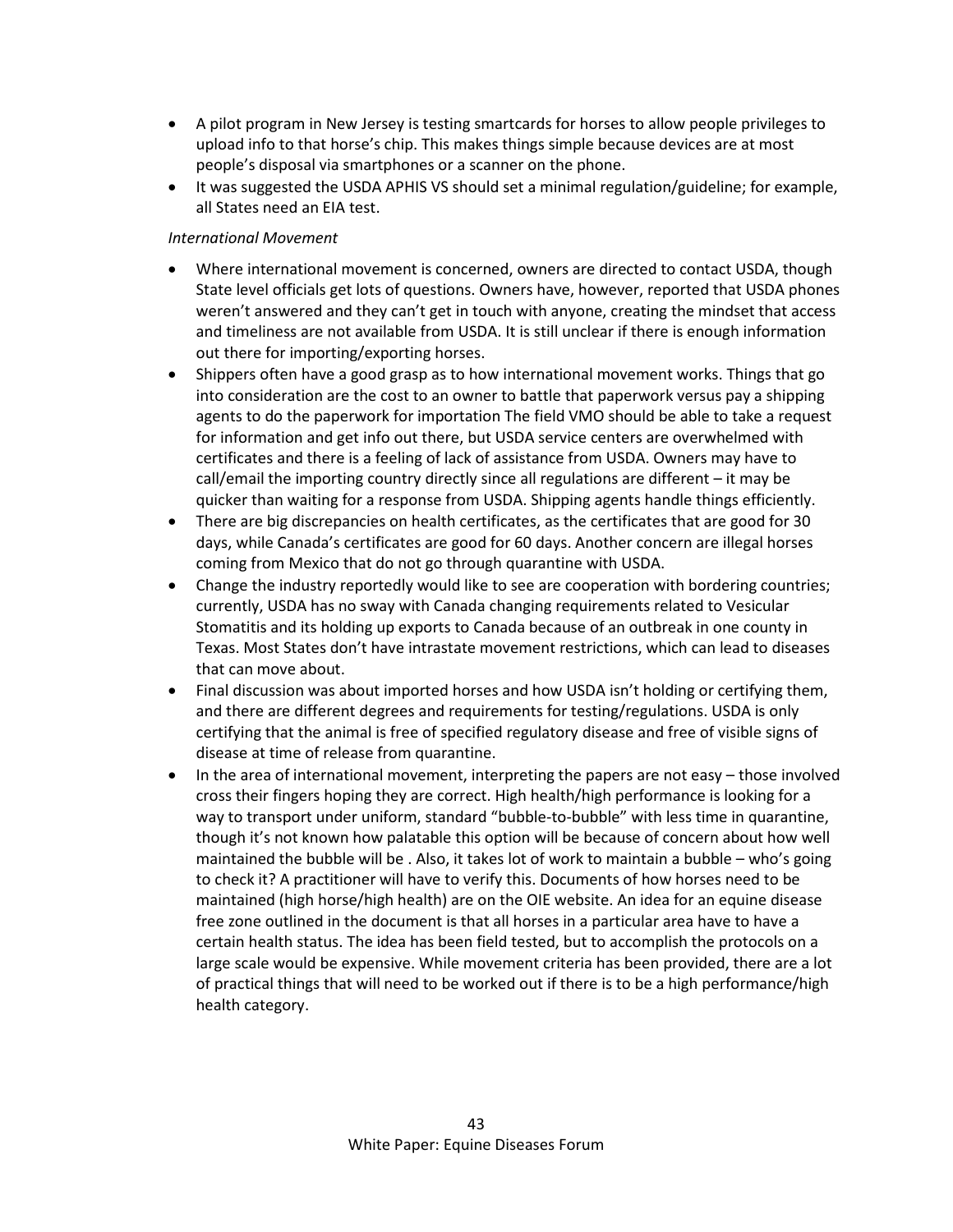## **NEXT STEPS**

While the forum brought together equine industry professionals, including association leaders, veterinarians, pharma representatives and regulatory animal health officials to gain a better understanding of equine disease issues, the seriousness of equine diseases calls for further dialogue and cooperative efforts to be sustained going forward. NIAA & USAHA will continue to provide leadership within the equine industry and establish a platform to develop further collaboration whereby equine disease control solutions can be developed from the perspective of science.

Highlighted below are potential areas of future exploration in the advancing of equine health.

## Communication

- Development of a national equine health messaging system which utilizes technology for information dissemination (i.e. apps, videos, text messaging, emails, twitter)
- Promotion and support of the Equine Disease Communication Center (EDCC) as THE resource for equine disease updates and information. Securing EDCC funding, streamlining information flow, capitalizing on technology, better utilization of social media and accessing grassroots industry members.
- Continue to support sources of reliable equine regulatory disease information for industry communications which includes the Equine Disease Communication Center (EDCC); and monthly national equine industry conference calls for State, Federal and industry members hosted by Dr. Kent Fowler.

## Collaboration

- Pursue obtaining adequate national equine census and economic data.
- Advancing biosecurity requires horse owner acknowledging the importance of biosecurity, industry demanding improved biosecurity at all levels and private practitioner receiving training and certification of biosecurity skill set.
- Microchips are the future solution for equine traceability. We are at a point, where the equine industry needs to promote and encourage individual animal identification, specifically the use of microchip. Various equine stakeholders are promoting microchipping but there is a need to ensure consistency in use and recording of microchip information used in horses.
- The industry needs a mechanism to access microchip data in a timely fashion, whether it's for tracing a diseased animal or re-uniting a displaced animal during a natural disaster. Future industry discussions are necessary to finding solution to the best way to create a microchip repository.
- Utilization of technology is necessary for advancing the health of the equine population within the United States. Development and implementation of an electronic systems for information dissemination and disease surveillance is necessary.
- Enhance communications between State and Federal animal health officials.

## Research

- Fund research to assess knowledge gaps related to equine health and identification of new disease control strategies.
- Research to identify the incubation time and transmission factors of needle vs insect transmission of EIA and EP.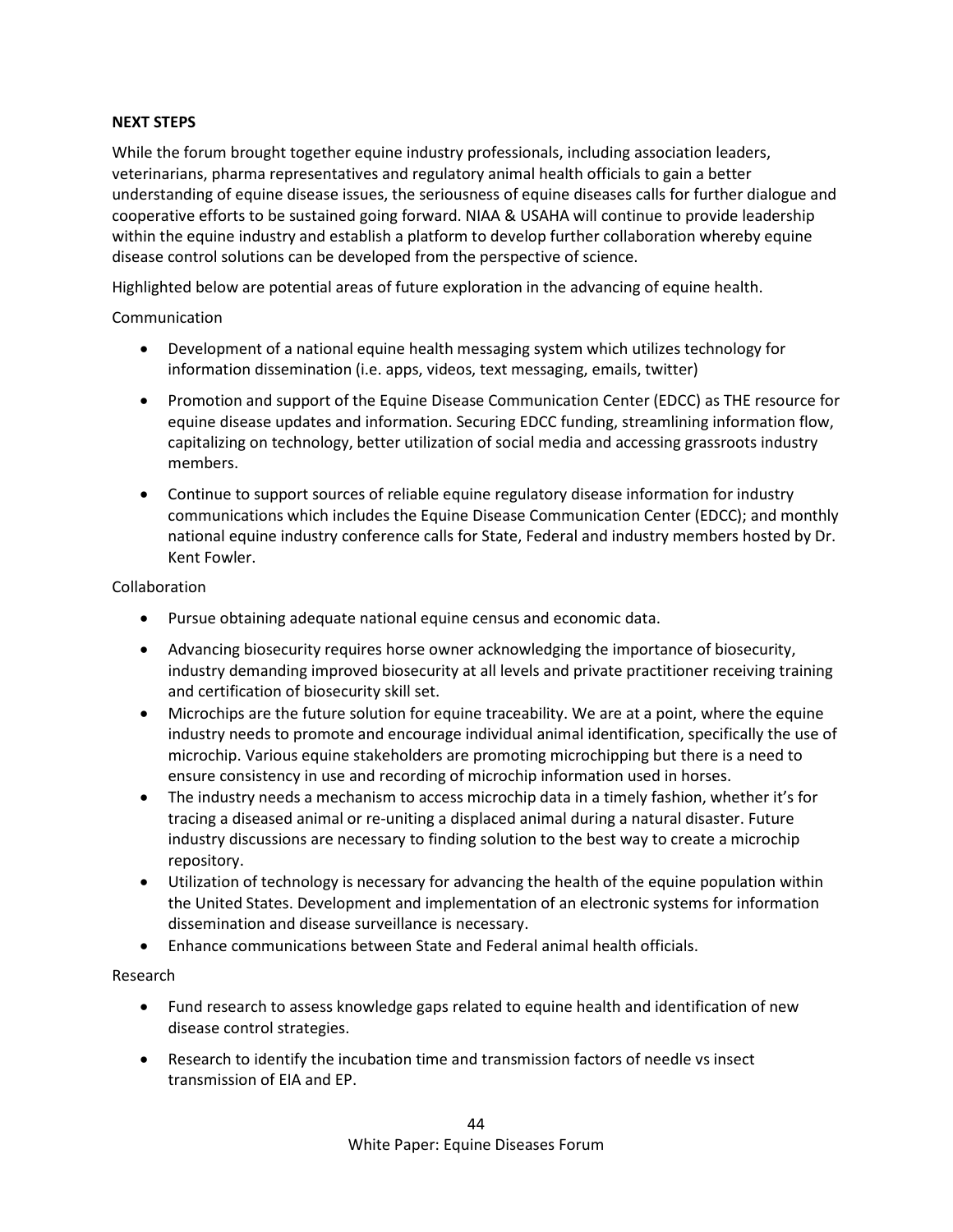• Academia, regulatory officials and industry to collaborate on the collection of disease outbreak data to be utilized for researching mechanisms of advancing equine health.

Additionally, participants shared ideas for advancing equine health. Below is a summary of ideas by designated entities for future discussions.

Industry

- Active industry engagement in regulatory issues at the local, county, State and national level. Participation in local horse councils/horsemen associations, State animal health official advisory committees or tasks forces, and United States Animal Health Association/ National Institute for Animal Agriculture.
- Industry to provide subject matter experts to State Animal Health Officials, especially in States with limited equine expertise on staff.
- Industry organizations to promote implementation of biosecurity; assist in disease prevention efforts through industry driven health monitoring activities at commingling or concentration points.
- Industry to solicit new Federal funding to address equine health issues at the national level.
- Industry to support standardization of disease reporting and disease control through the implementation of Federal rules for equine regulatory diseases.
- Industry to drive change in practices to address the iatrogenic transmission of EIA and EP in the high risk populations.
- Industry to support and encourage racing jurisdictions to require the EIA and EP testing of the high risk racing Quarter Horses prior to the entry to the racetracks.
- Industry to explore the feasibility of implementation of U.S. passport protocol which includes vaccination history through a voluntary/incentive program.
- Industry needs a way to know what is happening in the area with diseases such as strangles but over regulation is just going to put a strain on the State health officials.
- Industry to explore feasibility of insurance discounts for events which implement infection disease control plans.
- Industry to assist with equine health monitoring and compliance by requiring health certificates or owner declarations of health at events and performing compliance checks for these documents.
- Industry to prioritize equine Federal regulatory authority deficiencies (diseases, interstate movement, and international movement), garner industry support for Federal regulations and recommend Federal recommendations (USAHA resolution process, industry lobbying process and direct industry requests to USDA).

Practitioners

• American Association of Equine Practitioners to provide outreach and education for practitioners on biosecurity.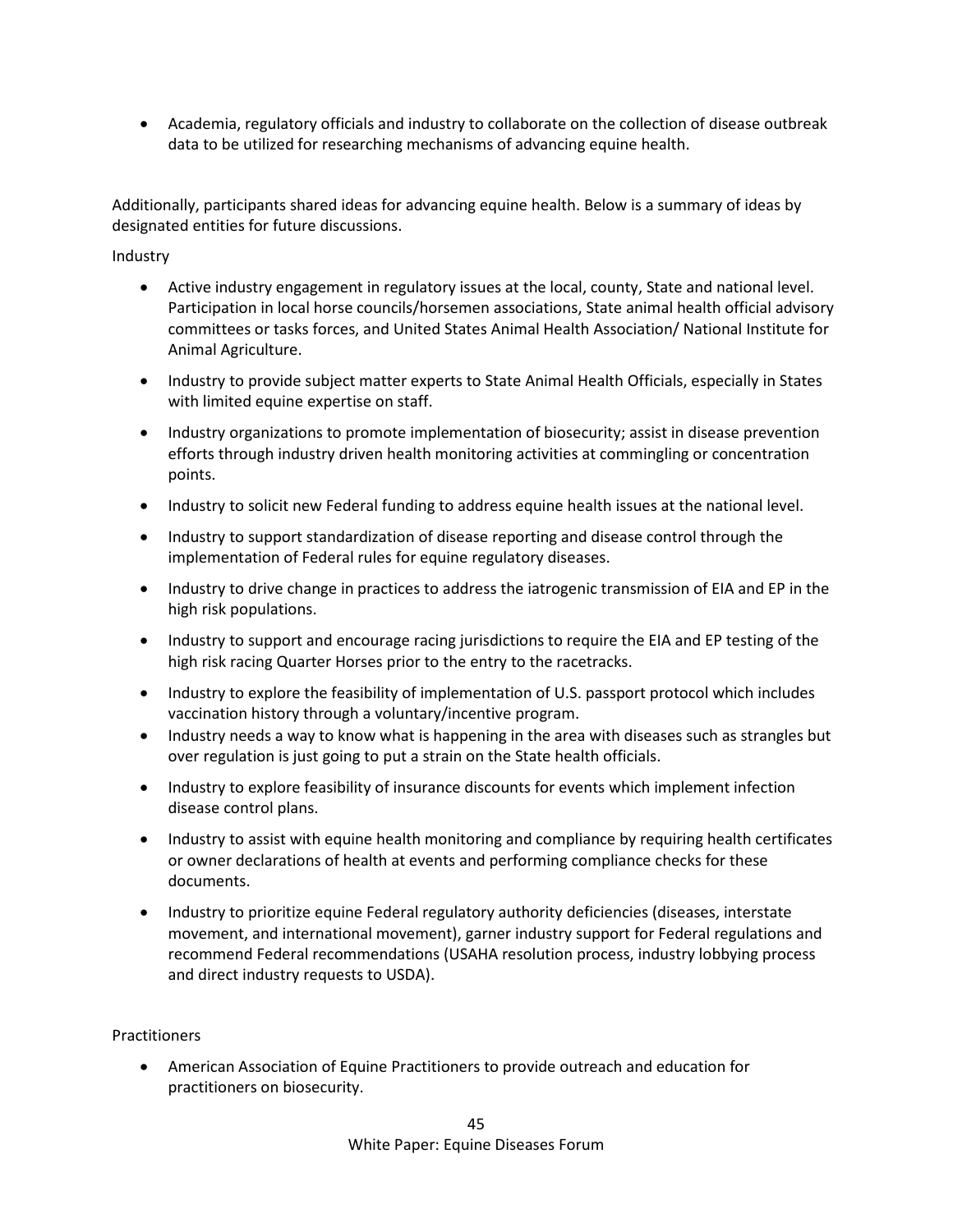- Recommendation to task the American Association of Equine Practitioners (AAEP) with creation of a biosecurity accreditation session that would educate veterinarians in what samples to take, where to take animals with suspect or contagious diseases, how to implement barrier precautions etc.; an accreditation session like this could be added to their annual meeting.
- Targets for advancing practitioner's roles includes enhancing communications on regulatory issues and focusing on biosecurity services.

## State Animal Health Officials

- States to solicit assistance from local equine industry to identify and address the equine health issues of industry and regulatory importance.
- Potential feedback mechanisms for within State communications include the State veterinarian and State level equine advisory committees/councils. Outreach mechanisms include newsletters, social media, disease reports and presentations.
- SAHOs can be more proactive in addressing influenza concerns by ensuring more reliable reporting of incidences so any changes in number of cases can be documented.
- Each State to designate an equine subject matter experts which can be industries point of contact within the designated State.

Federal Animal Health Officials

- Development of Federal rule to address current deficiencies related to the control Equine Infectious Anemia.
- Develop outreach to increase industry awareness of Equine Infectious Anemia and the current high risk populations.
- Identification and evaluation of surveillance streams possible for Equine Infectious Anemia testing of the untested population.
- Harmonization of import requirements with respect to performance horses by different countries is a work in progress. Facilities used for post-arrival quarantine in the U.S. should be reviewed from the viewpoint of affording the opportunity to maintain performance fit sport horses are adequately exercised while in quarantine.
- Suggest Federal communications include industry feedback mechanisms and USDA output mechanisms. Output mechanisms include newsletters, social media, disease reports and presentations.
- Designate a Federal animal health official subject matter expert in each district to be a point of contact for industry and States.
- USDA to host a State/Federal animal health official equine conference calls on a routine basis to discuss current equine regulatory health issues.

While the forum succeeded in bringing together experts from diverse backgrounds to discuss advancing equine health, participants and organizers understood that these efforts are the initial step forward and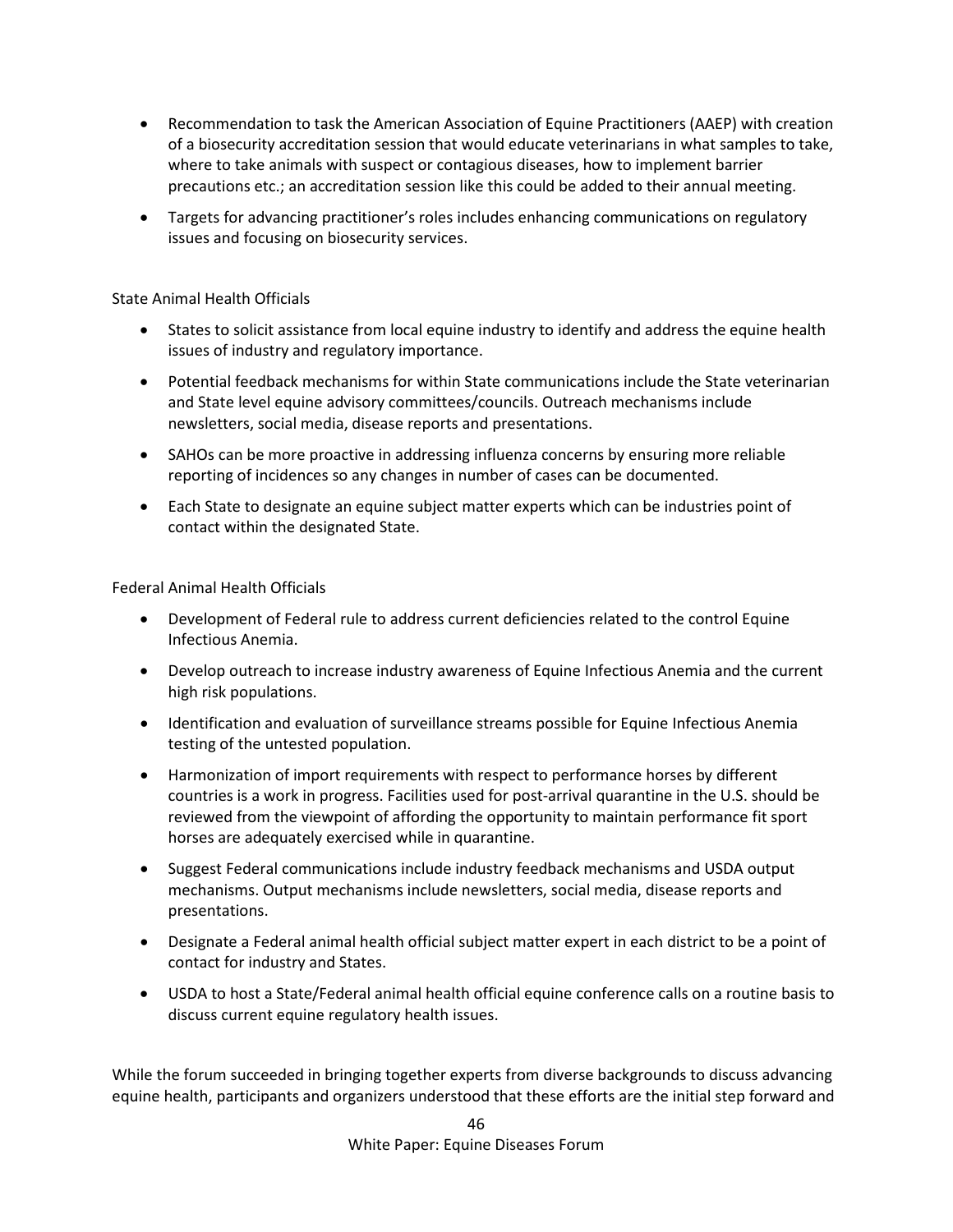must lead to further dialogue and cooperative efforts to achieve the goals shared by the many stakeholders. NIAA and USAHA will continue to provide leadership within equine industry to establish a platform to facilitate collaborations for identifying and helping to implement solutions for advancing equine health in the future. A second Equine Forum will be held in January 2017 focusing on Equine Traceability and Biosecurity.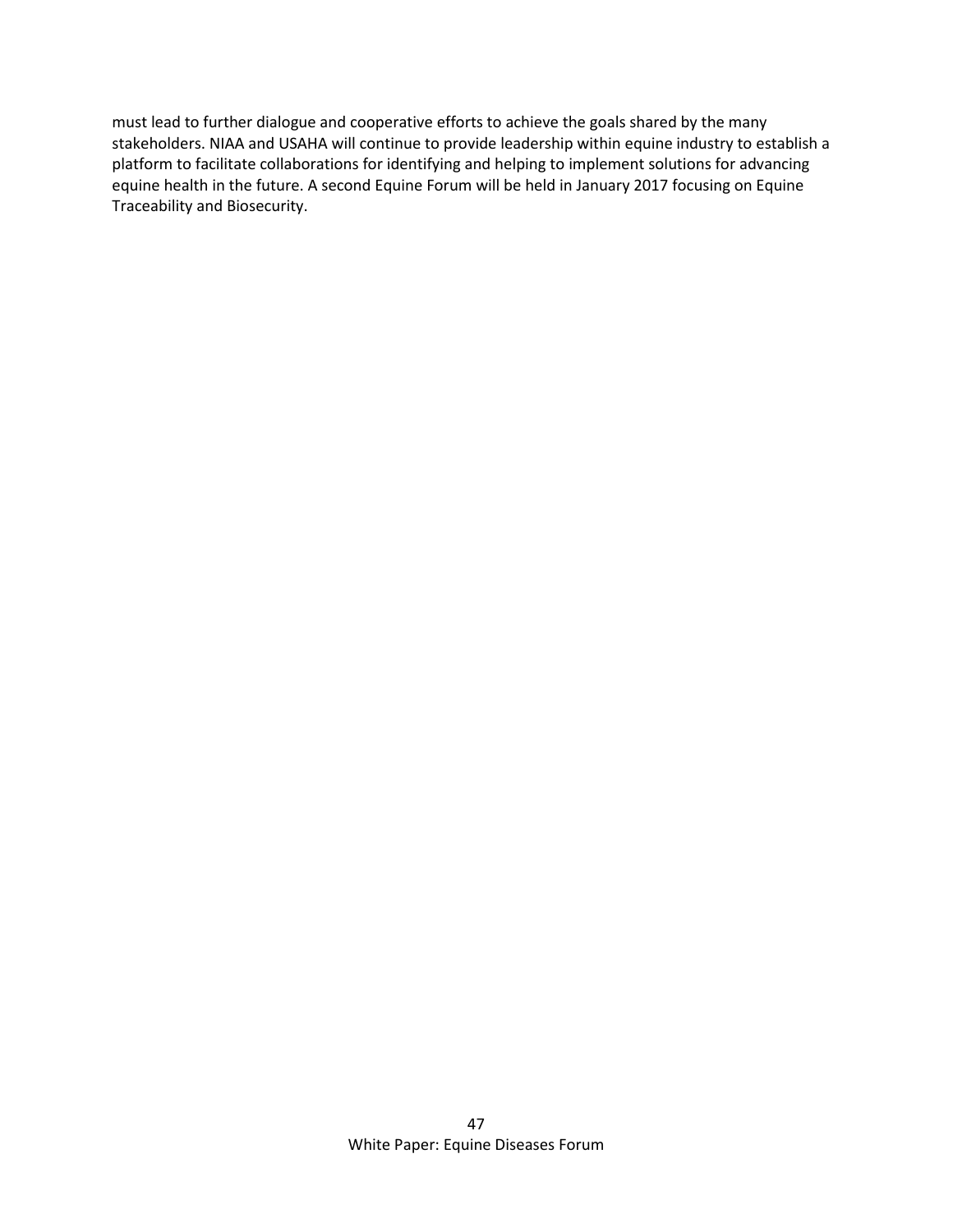### **CONTACT INFORMATION**

National Institute for Animal Agriculture **WALES CONTA** 13570 Meadowgrass Drive, Suite 201 4221 Mitchell Avenue Colorado Springs, CO 80921 St. Joseph, MO 64507 Phone: 719-538-8843 Phone: 816-671-1144 [www.animalagriculture.org](http://www.animalagriculture.org/) [www.usaha.org](http://www.usaha.org/)



**National Institute for<br>Animal Agriculture** 



**UNITED STATES ANIMAL HEALTH ASSOCIATION** 

#### **THE FORUM WAS FUNDED IN PART BY:**

U.S. Department of Agriculture

Merial, a Sanofi Company

GlobalVetLink

Merck Animal Health

Zoetis™

Arabian Horse Association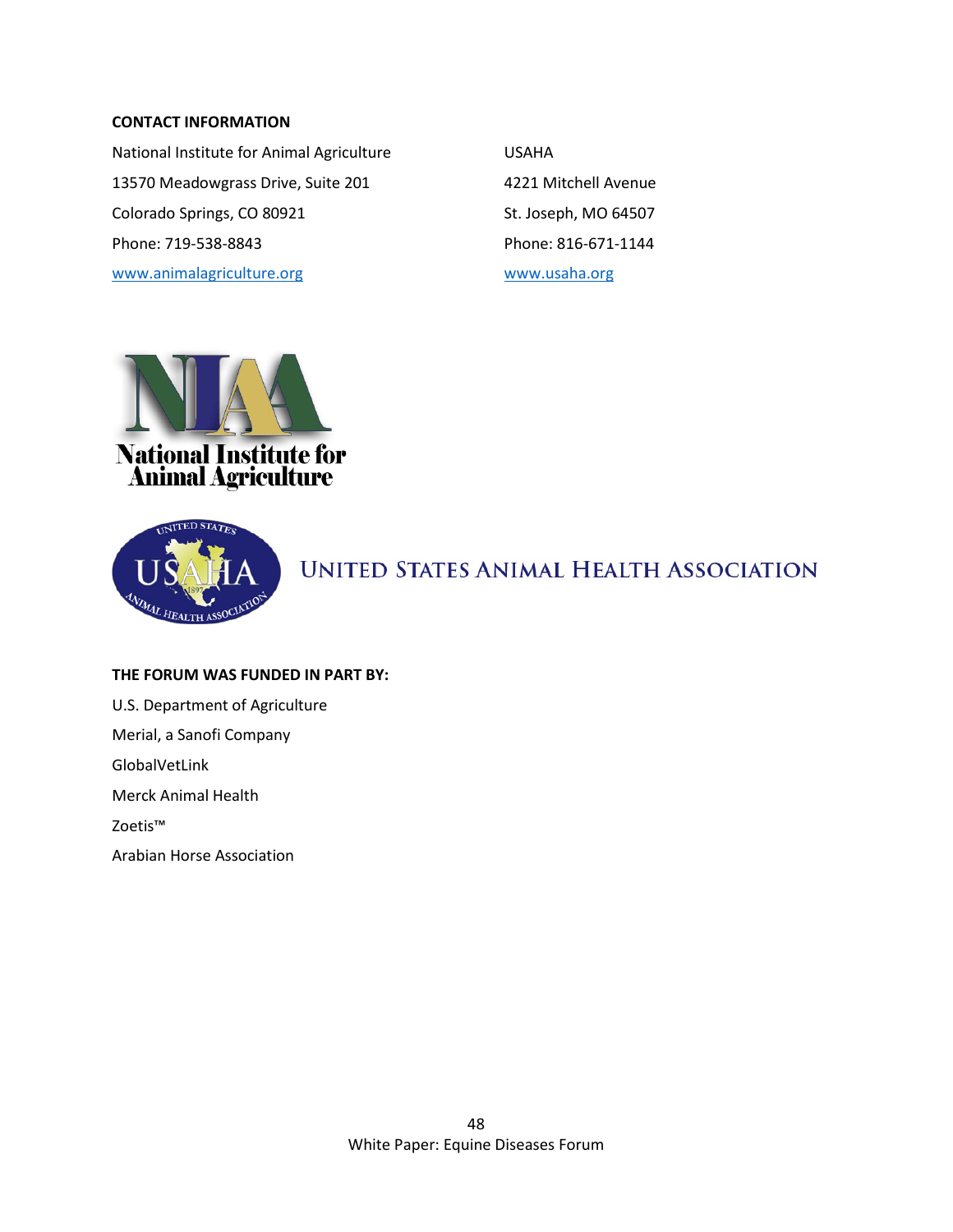#### **FOOTNOTES**

<sup>1</sup>Flynn, Katie. "Welcome and Introductions." National Institute for Animal Agriculture Equine Diseases Forum, Denver, Colo., 19 January 2016.

<sup>2</sup>Pelzel-McCluskey, Angela. "Equine Regulatory Diseases and Lessons Learned from Recent Outbreaks." National Institute for Animal Agriculture Equine Diseases Forum, Denver, Colo., 19 January 2016.

<sup>3</sup>Pelzel-McCluskey, Angela.

4 Pelzel-McCluskey, Angela.

<sup>5</sup>Pelzel-McCluskey, Angela.

<sup>6</sup>Pelzel-McCluskey, Angela.

<sup>7</sup>Pelzel-McCluskey, Angela.

8 Pelzel-McCluskey, Angela.

<sup>9</sup>Pelzel-McCluskey, Angela.

<sup>10</sup>Pelzel-McCluskey, Angela.

 $11$  Carolan, Rory O. "Overview of USDA Role in Equine Heath." National Institute for Animal Agriculture Equine Diseases Forum, Denver, Colo., 19 January 2016.

<sup>12</sup>Buck, Ellen. "National Import Export Services Overview." National Institute for Animal Agriculture Equine Diseases Forum, Denver, Colo., 19 January 2016.

<sup>13</sup>Flynn, Katie. "Role of SAHOs in Protecting Equine Health." National Institute for Animal Agriculture Equine Diseases Forum, Denver, Colo., 19 January 2016.

<sup>14</sup>Beeman, Marvin. "Role of Private Practitioners in Protecting Equine Health." National Institute for Animal Agriculture Equine Diseases Forum, Denver, Colo., 19 January 2016.

<sup>15</sup>Pusteria, Nicola. "Overview of Infectious Diseases of Industry Importance." National Institute for Animal Agriculture Equine Diseases Forum, Denver, Colo., 19 January 2016.

<sup>16</sup>Pusteria, Nicola.

<sup>17</sup>Pusteria, Nicola.

<sup>18</sup>Pusteria, Nicola.

<sup>19</sup>Pusteria, Nicola.

<sup>20</sup>Pusteria, Nicola.

<sup>21</sup>Timoney, Peter. "International Threat from Spread of Selected Equine Diseases." National Institute for Animal Agriculture Equine Diseases Forum, Denver, Colo., 19 January 2016.

 $^{22}$ Buck, Ellen. "Horse Importation – Overview and Issues." National Institute for Animal Agriculture Equine Diseases Forum, Denver, Colo., 19 January 2016.

<sup>23</sup>Timoney, Peter. "Disease Risks Associated with International Movement of Equines." National Institute for Animal Agriculture Equine Diseases Forum, Denver, Colo., 19 January 2016.

<sup>24</sup>Timoney, Peter. "Disease Risks Associated with International Movement of Equines."